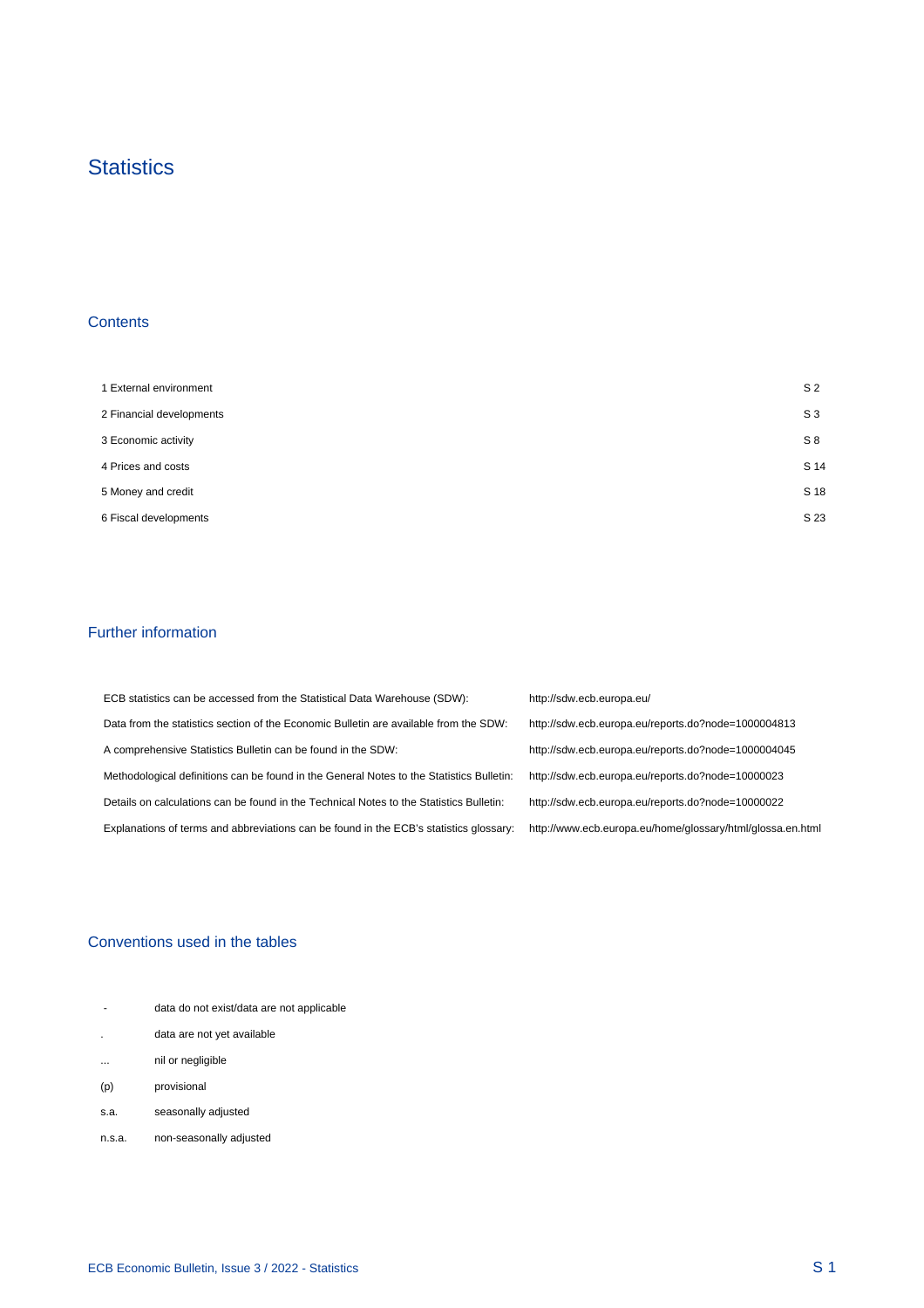## 1 External environment

#### 1.1 Main trading partners, GDP and CPI

|                                          |                          |                          | GDP <sup>1)</sup><br>(period-on-period percentage changes) |                                |                          |                             | <b>CPI</b><br>(annual percentage changes) |                                                       |                                |                                    |                                   |                          |                                                 |  |  |  |
|------------------------------------------|--------------------------|--------------------------|------------------------------------------------------------|--------------------------------|--------------------------|-----------------------------|-------------------------------------------|-------------------------------------------------------|--------------------------------|------------------------------------|-----------------------------------|--------------------------|-------------------------------------------------|--|--|--|
|                                          | G20                      | United<br><b>States</b>  | <b>United</b><br>Kingdom                                   | Japan                          | China                    | Memo item:<br>euro area     | Total                                     | <b>OECD</b> countries<br>excluding food<br>and energy | <b>United</b><br><b>States</b> | <b>United</b><br>Kingdom<br>(HICP) | Japan                             | China                    | Memo item:<br>euro area <sup>2)</sup><br>(HICP) |  |  |  |
|                                          |                          | $\overline{2}$           | 3                                                          |                                | 5                        | 6                           |                                           | 8                                                     | 9                              | 10                                 | 11                                | 12                       | 13                                              |  |  |  |
| 2019<br>2020<br>2021                     | 2.9<br>$-3.2$<br>6.1     | 2.3<br>$-3.4$<br>5.6     | 1.7<br>$-9.3$<br>7.4                                       | $-0.2$<br>$-4.5$<br>1.6        | 6.0<br>2.3<br>8.1        | 1.6<br>$-6.4$<br>5.3        | 2.1<br>1.4<br>4.0                         | 2.2<br>1.8<br>2.9                                     | 1.8<br>1.2<br>4.7              | 1.8<br>0.9<br>2.6                  | 0.5<br>0.0<br>$-0.3$              | 2.9<br>2.5<br>0.9        | 1.2<br>0.3<br>2.6                               |  |  |  |
| 2021<br>Q1<br>Q2<br>Q3<br>Q <sub>4</sub> | 0.7<br>0.5<br>1.9<br>1.4 | 1.5<br>1.6<br>0.6<br>1.7 | $-1.2$<br>5.6<br>0.9<br>1.3                                | $-0.5$<br>0.6<br>$-0.7$<br>1.1 | 0.3<br>1.3<br>0.7<br>1.6 | $-0.1$<br>2.2<br>2.3<br>0.3 | 1.9<br>3.7<br>4.4<br>5.9                  | 1.8<br>2.8<br>3.2<br>4.0                              | 1.9<br>4.8<br>5.3<br>6.7       | 0.6<br>2.0<br>2.8<br>4.9           | $-0.5$<br>$-0.8$<br>$-0.2$<br>0.5 | 0.0<br>1.1<br>0.8<br>1.8 | 1.1<br>1.8<br>2.8<br>4.6                        |  |  |  |
| 2021 Oct.<br>Nov.<br>Dec.                |                          |                          |                                                            |                                | ٠                        | ٠<br>٠<br>$\blacksquare$    | 5.2<br>5.9<br>6.6                         | 3.6<br>3.9<br>4.6                                     | 6.2<br>6.8<br>7.0              | 4.2<br>5.1<br>5.4                  | 0.1<br>0.6<br>0.8                 | 1.5<br>2.3<br>1.5        | 4.1<br>4.9<br>5.0                               |  |  |  |
| 2022 Jan.<br>Feb.<br>3)<br>Mar.          |                          |                          |                                                            |                                |                          | ٠                           | 7.2<br>7.7                                | 5.1<br>5.5                                            | 7.5<br>7.9<br>8.5              | 5.5<br>6.2<br>7.0                  | 0.5<br>0.9<br>٠                   | 0.9<br>$\cdot$           | 5.1<br>5.9<br>7.5                               |  |  |  |

Sources: Eurostat (col. 6, 13); BIS (col. 9, 10, 11, 12); OECD (col. 1, 2, 3, 4, 5, 7, 8).

1) Quarterly data seasonally adjusted; annual data unadjusted.<br>2) Data refer to the changing composition of the euro area.<br>3) The figure for the euro area is an estimate based on provisional national data, as well as on ea

#### 1.2 Main trading partners, Purchasing Managers' Index and world trade

|                           |                      |                         |                                             |                      |                      |                         | Purchasing Managers' Surveys (diffusion indices; s.a.) |                      |                      |                          | Merchandise<br>imports <sup>1)</sup> |                                 |
|---------------------------|----------------------|-------------------------|---------------------------------------------|----------------------|----------------------|-------------------------|--------------------------------------------------------|----------------------|----------------------|--------------------------|--------------------------------------|---------------------------------|
|                           |                      |                         | <b>Composite Purchasing Managers' Index</b> |                      |                      |                         | Global Purchasing Managers' Index <sup>2)</sup>        |                      |                      |                          |                                      |                                 |
|                           | Global <sup>2)</sup> | <b>United</b><br>States | United<br>Kingdom                           | Japan                | China                | Memo item:<br>euro area | Manufacturing                                          | <b>Services</b>      | New export<br>orders | Global                   | Advanced<br>economies                | Emerging<br>market<br>economies |
|                           |                      | $\overline{2}$          | $\overline{3}$                              |                      | 5                    | 6                       |                                                        | 8                    | 9                    | 10                       | 11                                   | 12                              |
| 2019<br>2020<br>2021      | 51.7<br>47.5<br>54.9 | 52.5<br>48.8<br>59.6    | 50.2<br>46.5<br>55.9                        | 50.5<br>42.4<br>49.4 | 51.8<br>51.4<br>52.0 | 51.3<br>44.0<br>54.9    | 50.3<br>48.5<br>53.7                                   | 52.2<br>46.3<br>55.2 | 48.8<br>45.3<br>52.1 | $-0.4$<br>$-4.2$<br>11.1 | $-0.4$<br>$-4.4$<br>9.5              | $-0.5$<br>$-3.9$<br>12.8        |
| 2021 Q2<br>Q3<br>Q4       | 57.5<br>53.0<br>54.6 | 65.3<br>56.8<br>57.3    | 61.9<br>56.3<br>56.3                        | 49.6<br>47.4<br>52.1 | 53.0<br>50.6<br>51.9 | 56.8<br>58.4<br>54.3    | 53.9<br>51.7<br>52.2                                   | 58.8<br>53.4<br>55.5 | 52.9<br>50.3<br>50.4 | 1.7<br>$-1.2$<br>2.0     | 1.6<br>$-0.3$<br>2.1                 | 1.9<br>$-2.1$<br>1.8            |
| 2022 Q1                   | 52.2                 | 54.9                    | 58.3                                        | 48.7                 | 48.0                 | 54.2                    | 51.0                                                   | 52.6                 | 49.1                 |                          |                                      |                                 |
| 2021 Oct.<br>Nov.<br>Dec. | 54.7<br>54.7<br>54.6 | 57.6<br>57.2<br>57.0    | 57.8<br>57.6<br>53.6                        | 50.7<br>53.3<br>52.5 | 51.5<br>51.2<br>53.0 | 54.2<br>55.4<br>53.3    | 51.2<br>52.3<br>53.3                                   | 55.9<br>55.6<br>55.0 | 49.7<br>50.7<br>50.7 | $-0.4$<br>0.0<br>2.0     | $-0.4$<br>0.2<br>2.1                 | $-0.4$<br>$-0.3$<br>1.8         |
| 2022 Jan.<br>Feb.<br>Mar. | 50.9<br>53.2<br>52.4 | 51.1<br>55.9<br>57.7    | 54.2<br>59.9<br>60.9                        | 49.9<br>45.8<br>50.3 | 50.1<br>50.1<br>43.9 | 52.3<br>55.5<br>54.9    | 50.7<br>51.6<br>50.7                                   | 51.0<br>53.7<br>53.0 | 49.0<br>50.3<br>48.0 | 3.5                      | 5.5<br>٠                             | 1.4                             |

Sources: Markit (col. 1-9); CPB Netherlands Bureau for Economic Policy Analysis and ECB calculations (col. 10-12).

1) Global and advanced economies exclude the euro area. Annual and quarterly data are period-on-period percentages; monthly data are 3-month-on-3-month percentages. All data are seasonally adjusted.

2) Excluding the euro area.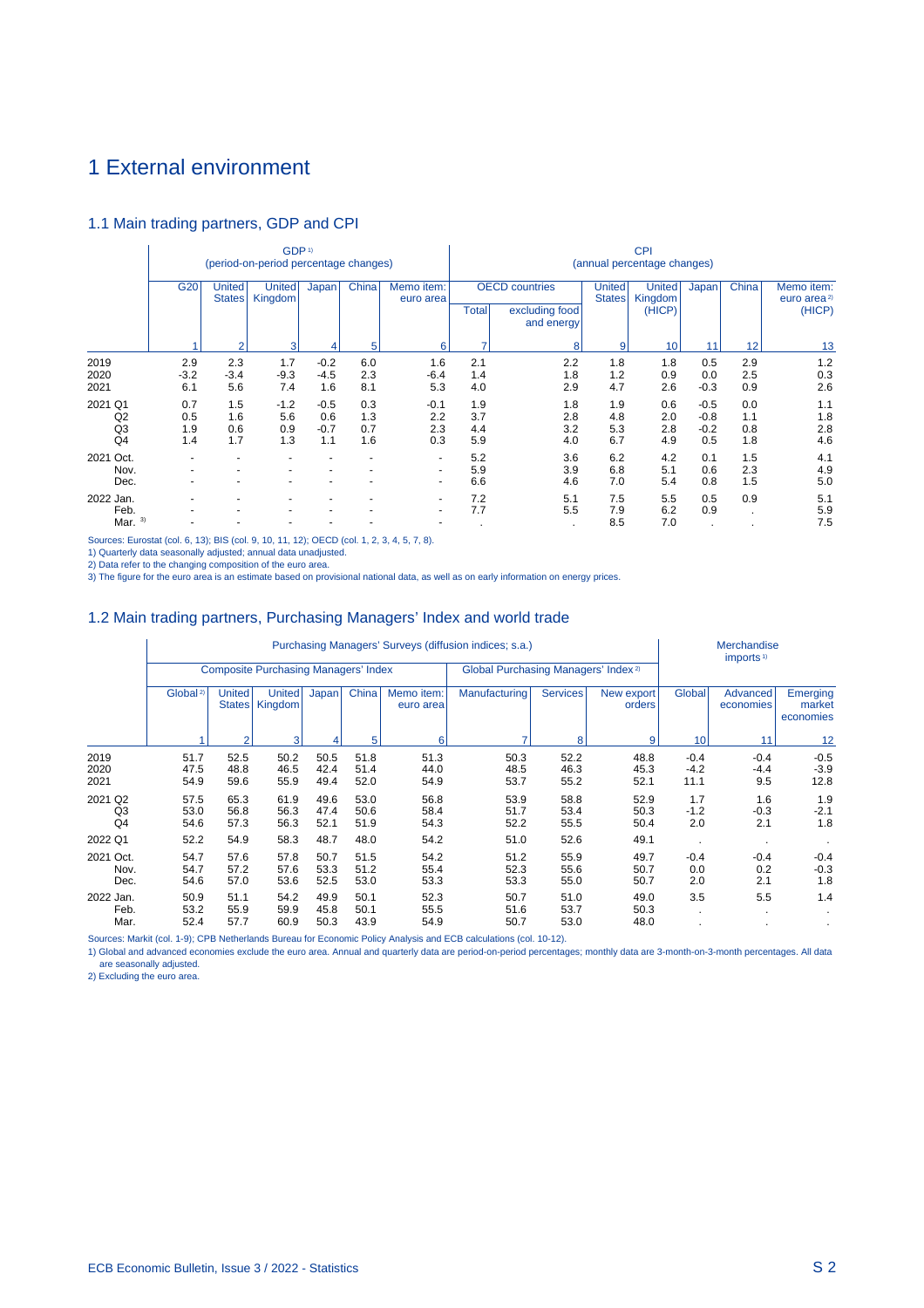#### 2.1 Money market interest rates

(percentages per annum; period averages)

|           |                     |                          | Euro area <sup>1)</sup> |           |           |           | <b>United States</b> | Japan    |
|-----------|---------------------|--------------------------|-------------------------|-----------|-----------|-----------|----------------------|----------|
|           | Euro short-term     | Overnight                | 1-month                 | 3-month   | 6-month   | 12-month  | 3-month              | 3-month  |
|           | rate                | deposits                 | deposits                | deposits  | deposits  | deposits  | deposits             | deposits |
|           | (ESTR) <sup>2</sup> | (EONIA) 3)               | (EURIBOR)               | (EURIBOR) | (EURIBOR) | (EURIBOR) | (LIBOR)              | (LIBOR)  |
|           |                     | 2                        | 3                       | 4         | 5         | 6         |                      | 8        |
| 2019      | $-0.48$             | $-0.39$                  | $-0.40$                 | $-0.36$   | $-0.30$   | $-0.22$   | 2.33                 | $-0.08$  |
| 2020      | $-0.55$             | $-0.46$                  | $-0.50$                 | $-0.43$   | $-0.37$   | $-0.31$   | 0.64                 | $-0.07$  |
| 2021      | $-0.57$             | $-0.48$                  | $-0.56$                 | $-0.55$   | $-0.52$   | $-0.49$   | 0.16                 | $-0.08$  |
| 2021 Sep. | $-0.57$             | $-0.49$                  | $-0.56$                 | $-0.55$   | $-0.52$   | $-0.49$   | 0.12                 | $-0.08$  |
| Oct.      | $-0.57$             | $-0.49$                  | $-0.56$                 | $-0.55$   | $-0.53$   | $-0.48$   | 0.13                 | $-0.08$  |
| Nov.      | $-0.57$             | $-0.49$                  | $-0.57$                 | $-0.57$   | $-0.53$   | $-0.49$   | 0.16                 | $-0.09$  |
| Dec.      | $-0.58$             | $-0.49$                  | $-0.60$                 | $-0.58$   | $-0.54$   | $-0.50$   | 0.21                 | $-0.08$  |
| 2022 Jan. | $-0.58$             | $\overline{\phantom{0}}$ | $-0.56$                 | $-0.56$   | $-0.53$   | $-0.48$   | 0.25                 | $-0.03$  |
| Feb.      | $-0.58$             | $\overline{\phantom{0}}$ | $-0.55$                 | $-0.53$   | $-0.48$   | $-0.34$   | 0.43                 | $-0.02$  |
| Mar.      | $-0.58$             | $\overline{\phantom{0}}$ | $-0.54$                 | $-0.50$   | $-0.42$   | $-0.24$   | 0.84                 | $-0.01$  |

Source: Refinitiv and ECB calculations.

1) Data refer to the changing composition of the euro area, see the General Notes.<br>2) The ECB published the euro short-term rate (€STR) for the first time on 2 October 2019, reflecting trading activity on 1 October 2019.

#### 2.2 Yield curves

(End of period; rates in percentages per annum; spreads in percentage points)

|                                   |                                          |                                          | Spot rates                               |                                          |                                          |                              | <b>Spreads</b>               |                              | Instantaneous forward rates              |                                          |                                       |                              |  |
|-----------------------------------|------------------------------------------|------------------------------------------|------------------------------------------|------------------------------------------|------------------------------------------|------------------------------|------------------------------|------------------------------|------------------------------------------|------------------------------------------|---------------------------------------|------------------------------|--|
|                                   |                                          |                                          | Euro area 1), 2)                         |                                          |                                          | Euro area 1), 2)             |                              | United States United Kingdom | Euro area 1), 2)                         |                                          |                                       |                              |  |
|                                   | 3 months                                 | 1 year                                   | 2 years                                  | 5 years!                                 | 10 years                                 | 10 years<br>- 1 year         | 10 years<br>- 1 year         | 10 years<br>$-1$ year        | 1 year                                   | 2 years                                  | 5 years                               | 10 years                     |  |
|                                   |                                          | $\overline{2}$                           | 3                                        | 4                                        | 5                                        | 6                            |                              | 8                            | 9                                        | 10                                       | 11                                    | 12                           |  |
| 2019<br>2020<br>2021              | $-0.68$<br>$-0.75$<br>$-0.73$            | $-0.66$<br>$-0.76$<br>$-0.72$            | $-0.62$<br>$-0.77$<br>$-0.68$            | $-0.45$<br>$-0.72$<br>$-0.48$            | $-0.14$<br>$-0.57$<br>$-0.19$            | 0.52<br>0.19<br>0.53         | 0.34<br>0.80<br>1.12         | 0.24<br>0.32<br>0.45         | $-0.62$<br>$-0.77$<br>$-0.69$            | $-0.52$<br>$-0.77$<br>$-0.58$            | $-0.13$<br>$-0.60$<br>$-0.12$         | 0.41<br>$-0.24$<br>0.24      |  |
| 2021 Sep.<br>Oct.<br>Nov.<br>Dec. | $-0.71$<br>$-0.74$<br>$-0.90$<br>$-0.73$ | $-0.73$<br>$-0.69$<br>$-0.85$<br>$-0.72$ | $-0.72$<br>$-0.62$<br>$-0.82$<br>$-0.68$ | $-0.54$<br>$-0.37$<br>$-0.64$<br>$-0.48$ | $-0.17$<br>$-0.07$<br>$-0.35$<br>$-0.19$ | 0.56<br>0.62<br>0.50<br>0.53 | 1.41<br>1.43<br>1.23<br>1.12 | 0.78<br>0.45<br>0.49<br>0.45 | $-0.74$<br>$-0.63$<br>$-0.81$<br>$-0.69$ | $-0.66$<br>$-0.46$<br>$-0.73$<br>$-0.58$ | $-0.16$<br>0.03<br>$-0.30$<br>$-0.12$ | 0.46<br>0.34<br>0.07<br>0.24 |  |
| 2022 Jan.<br>Feb.<br>Mar.         | $-0.70$<br>$-0.73$<br>$-0.70$            | $-0.66$<br>$-0.68$<br>$-0.49$            | $-0.57$<br>$-0.54$<br>$-0.09$            | $-0.27$<br>$-0.11$<br>0.42               | 0.03<br>0.22<br>0.62                     | 0.69<br>0.90<br>1.11         | 1.00<br>0.81<br>0.73         | 0.37<br>0.44<br>0.35         | $-0.59$<br>$-0.56$<br>$-0.05$            | $-0.36$<br>$-0.21$<br>0.58               | 0.17<br>0.42<br>0.81                  | 0.40<br>0.59<br>0.81         |  |

Source: ECB calculations.

1) Data refer to the changing composition of the euro area, see the General Notes.

2) ECB calculations based on underlying data provided by Euro MTS Ltd and ratings provided by Fitch Ratings.

#### 2.3 Stock market indices

(index levels in points; period averages)

|                                      |                                                                                                                                                                                                                    |                                          |                                      |                                  |                                  |                                | Dow Jones EURO STOXX indices     |                                  |                                    |                                  |                                  |                                  | <b>United</b><br><b>States</b>     | Japan                                                                        |
|--------------------------------------|--------------------------------------------------------------------------------------------------------------------------------------------------------------------------------------------------------------------|------------------------------------------|--------------------------------------|----------------------------------|----------------------------------|--------------------------------|----------------------------------|----------------------------------|------------------------------------|----------------------------------|----------------------------------|----------------------------------|------------------------------------|------------------------------------------------------------------------------|
|                                      |                                                                                                                                                                                                                    | <b>Benchmark</b>                         |                                      |                                  |                                  |                                |                                  | Main industry indices            |                                    |                                  |                                  |                                  |                                    |                                                                              |
|                                      | 50<br>Oil and Financials Industrials Technology<br><b>Utilities</b><br><b>Broad</b><br>Consumer   Consumer  <br>Telecoms Health care<br><b>Basic</b><br>index<br>materials<br>services<br>goods<br>gas<br>$\Omega$ |                                          |                                      |                                  |                                  |                                |                                  |                                  |                                    |                                  |                                  |                                  | <b>Standard</b><br>& Poor's<br>500 | <b>Nikkei</b><br>225                                                         |
|                                      | 5<br>3<br>6<br>8<br>9<br>10<br>11<br>12                                                                                                                                                                            |                                          |                                      |                                  |                                  |                                |                                  |                                  |                                    |                                  |                                  |                                  | 13                                 | 14                                                                           |
| 2018<br>2019<br>2020                 | 375.5<br>373.6<br>360.0                                                                                                                                                                                            | 3,386.6<br>3.435.2<br>3,274.3            | 766.3<br>731.7<br>758.9              | 264.9<br>270.8<br>226.8          | 172.6<br>183.7<br>163.2          | 115.8<br>111.9<br>83.1         | 173.1<br>155.8<br>128.6          | 629.5<br>650.9<br>631.4          | 502.5<br>528.2<br>630.2            | 278.8<br>322.0<br>347.1          | 292.9<br>294.2<br>257.6          | 800.5<br>772.7<br>831.9          |                                    | 2,746.2 22,310.7<br>2,915.5 21,697.2<br>3,217.3 22,703.5                     |
| 2021                                 | Sep. 465.5<br>Oct. 461.4<br>Nov. 478.7<br>Dec. 469.1                                                                                                                                                               | 4.158.3<br>4.132.2<br>4,306.4<br>4,207.9 | 993.9<br>976.8<br>1,020.6<br>1,020.3 | 295.0<br>294.4<br>311.7<br>303.9 | 188.1<br>185.0<br>191.9<br>189.5 | 93.9<br>101.7<br>100.4<br>99.9 | 169.0<br>175.8<br>176.9<br>172.3 | 863.3<br>836.1<br>859.8<br>846.9 | 969.5<br>925.6<br>1,002.3<br>961.1 | 371.3<br>367.5<br>380.2<br>383.4 | 294.8<br>285.7<br>286.3<br>283.8 | 917.5<br>897.1<br>933.0<br>909.0 |                                    | 4,449.6 29,893.6<br>4,460.7 28,586.2<br>4.668.9 29.370.6<br>4,677.0 28,514.2 |
| 2022 Jan. 471.0<br>Course: Pofinitiv | Feb. 452.7<br>Mar. 422.1                                                                                                                                                                                           | 4.252.3<br>4,084.1<br>3,796.6            | 1.031.4<br>978.2<br>942.7            | 300.2<br>285.0<br>253.7          | 190.1<br>180.8<br>172.5          | 107.0<br>107.8<br>103.1        | 185.0<br>185.6<br>160.8          | 846.7<br>805.7<br>762.7          | 910.8<br>823.6<br>791.8            | 385.5<br>374.5<br>351.9          | 281.3<br>286.1<br>279.7          | 887.8<br>863.7<br>858.7          |                                    | 4,573.8 27,904.0<br>4,436.0 27,066.5<br>4,391.3 26,584.1                     |

Source: Refinitiv.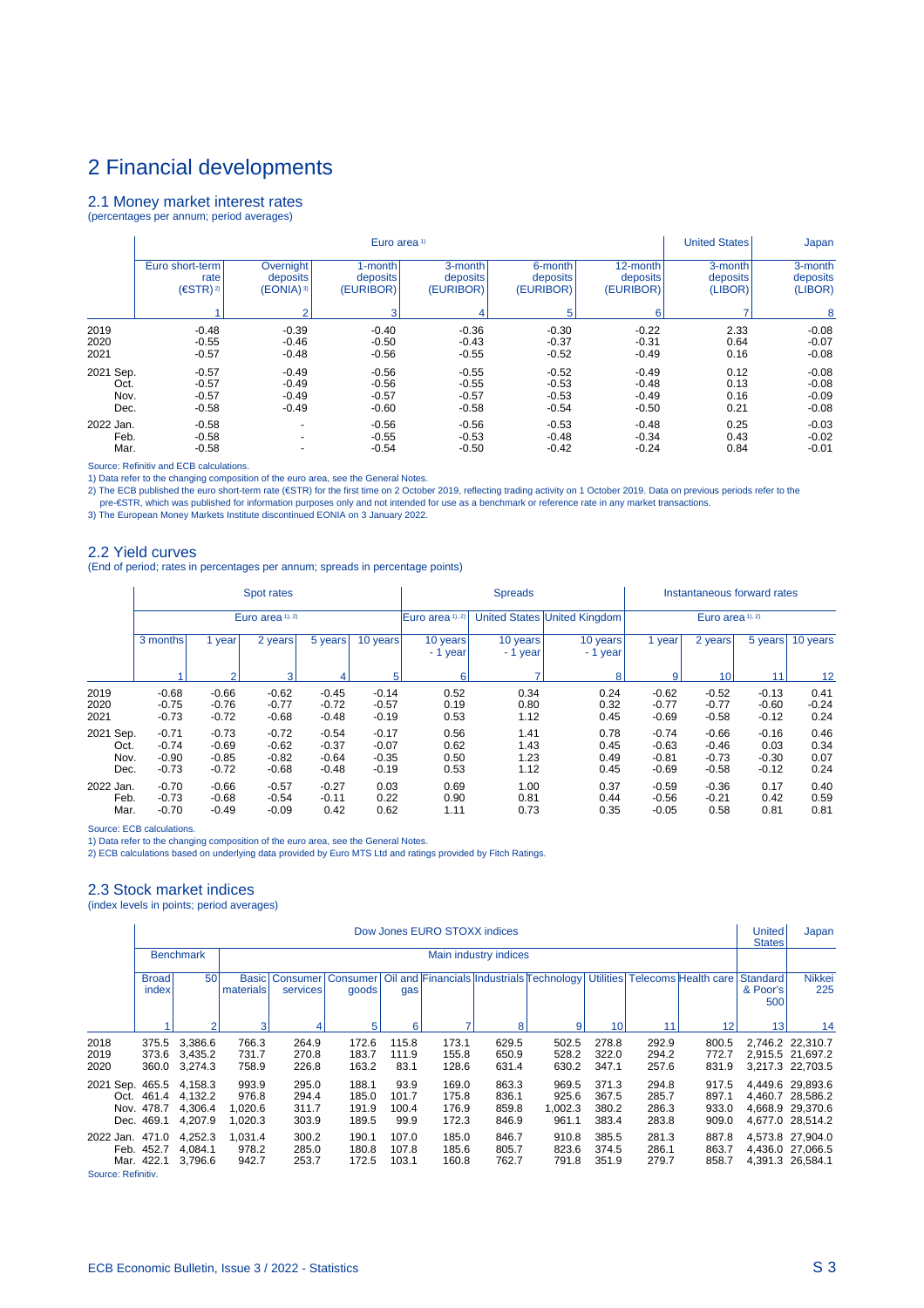#### 2.4 MFI interest rates on loans to and deposits from households (new business) 1), 2) (Percentages per annum; period average, unless otherwise indicated)

|              |       | <b>Deposits</b> |                |       | loans              | Revolving Extended Loans for consumption<br>credit |                                               |      | Loans<br>to sole | Loans for house purchase |          |                   |                 |             |      |                                    |
|--------------|-------|-----------------|----------------|-------|--------------------|----------------------------------------------------|-----------------------------------------------|------|------------------|--------------------------|----------|-------------------|-----------------|-------------|------|------------------------------------|
|              | Over- | Redeem-         | <b>With</b>    |       | and                |                                                    | card   By initial period   APRC <sup>3)</sup> |      |                  | proprietors              |          | By initial period |                 |             |      | <b>APRC</b> <sup>3</sup> Composite |
|              | night | able            | an agreed      |       | <b>loverdrafts</b> | credit                                             | of rate fixation                              |      |                  | and                      |          | of rate fixation  |                 |             |      | cost-of-                           |
|              |       | at              | maturity of:   |       |                    |                                                    |                                               |      |                  | unincor-                 |          |                   |                 |             |      | borrowing                          |
|              |       | notice          |                |       |                    |                                                    | Floating                                      | Over |                  | porated                  | Floating | Over <sub>1</sub> | Over 5          | Over        |      | indicator                          |
|              |       | of up!          | $Up$ to        | Over  |                    |                                                    | rate and                                      |      |                  | partner-                 | rate and | and up            | and up          | 10          |      |                                    |
|              |       | to $3$          | $\overline{2}$ | 2     |                    |                                                    | up to                                         | year |                  | ships                    | up to    | to $5$            |                 | to 10 years |      |                                    |
|              |       | months          | years          | years |                    |                                                    | 1 year                                        |      |                  |                          | year     | years             | years           |             |      |                                    |
|              |       | $\mathfrak{p}$  |                |       | 5                  |                                                    | ۰,                                            |      |                  |                          | 11       | 12                |                 |             | 15   |                                    |
|              |       |                 | 3              | 4     |                    | 6                                                  |                                               | 8    | 9                | 10                       |          |                   | 13 <sub>l</sub> | 14          |      | 16                                 |
| 2021<br>Mar. | 0.01  | 0.35            | 0.20           | 0.61  | 4.98               | 16.07                                              | 4.93                                          | 5.13 | 5.73             | 1.94                     | 1.32     | 1.43              | 1.24            | 1.32        | 1.58 | 1.31                               |
| Apr.         | 0.01  | 0.35            | 0.21           | 0.62  | 4.89               | 16.06                                              | 5.20                                          | 5.18 | 5.80             | 1.98                     | 1.32     | 1.49              | 1.27            | 1.31        | 1.60 | 1.31                               |
| May          | 0.01  | 0.34            | 0.18           | 0.57  | 4.88               | 16.07                                              | 5.21                                          | 5.32 | 5.95             | 2.04                     | 1.31     | 1.43              | 1.26            | 1.31        | 1.61 | 1.32                               |
| June         | 0.01  | 0.34            | 0.16           | 0.59  | 4.88               | 16.01                                              | 5.21                                          | 5.16 | 5.78             | 1.94                     | 1.31     | 1.43              | 1.26            | 1.30        | 1.60 | 1.32                               |
| July         | 0.01  | 0.34            | 0.19           | 0.58  | 4.78               | 15.98                                              | 5.37                                          | 5.25 | 5.86             | 1.97                     | 1.34     | 1.45              | 1.27            | 1.30        | 1.61 | 1.32                               |
| Aug.         | 0.01  | 0.34            | 0.17           | 0.59  | 4.83               | 16.01                                              | 5.75                                          | 5.31 | 5.92             | 2.04                     | 1.34     | 1.47              | 1.24            | 1.28        | 1.60 | 1.32                               |
| Sep.         | 0.01  | 0.34            | 0.18           | 0.57  | 4.89               | 15.93                                              | 5.50                                          | 5.25 | 5.88             | 1.93                     | 1.31     | 1.45              | 1.25            | 1.29        | 1.59 | 1.30                               |
| Oct.         | 0.01  | 0.34            | 0.19           | 0.58  | 4.81               | 15.91                                              | 5.62                                          | 5.21 | 5.85             | 2.00                     | 1.32     | 1.47              | 1.26            | 1.30        | 1.60 | 1.31                               |
| Nov.         | 0.01  | 0.34            | 0.19           | 0.57  | 4.81               | 15.86                                              | 5.11                                          | 5.20 | 5.83             | 2.06                     | 1.32     | 1.48              | 1.30            | 1.32        | 1.61 | 1.32                               |
| Dec.         | 0.01  | 0.35            | 0.17           | 0.60  | 4.74               | 15.89                                              | 5.10                                          | 5.05 | 5.66             | 1.87                     | 1.34     | 1.46              | 1.30            | 1.30        | 1.60 | 1.31                               |
| 2022 Jan.    | 0.01  | 0.35            | 0.20           | 0.56  | 4.79               | 15.82                                              | 5.58                                          | 5.28 | 5.86             | 1.95                     | 1.35     | 1.46              | 1.31            | 1.32        | 1.61 | 1.33                               |
| Feb. $(p)$   | 0.01  | 0.46            | 0.19           | 0.56  | 4.83               | 15.78                                              | 5.37                                          | 5.29 | 5.88             | 2.09                     | 1.36     | 1.49              | 1.39            | 1.37        | 1.66 | 1.38                               |

Source: ECB.

1) Data refer to the changing composition of the euro area.

2) Including non-profit institutions serving households.

3) Annual percentage rate of charge (APRC).

## 2.5 MFI interest rates on loans to and deposits from non-financial corporations (new business) 1), 2)<br>(Percentages per annum; period average, unless otherwise indicated)

|           |            |                | <b>Deposits</b> |                                | <b>Revolving</b><br>loans and | Other loans by size and initial period of rate fixation |                        |             |                                   |             |        |                     |                    |        |                        |
|-----------|------------|----------------|-----------------|--------------------------------|-------------------------------|---------------------------------------------------------|------------------------|-------------|-----------------------------------|-------------|--------|---------------------|--------------------|--------|------------------------|
|           |            | Over-<br>night |                 | With an agreed<br>maturity of: | overdrafts                    |                                                         | up to EUR 0.25 million |             | over EUR 0.25 and up to 1 million |             |        |                     | over EUR 1 million |        | borrowing<br>indicator |
|           |            |                |                 |                                |                               | <b>Floating</b>                                         | Over                   | <b>Over</b> | Floating                          | <b>Over</b> | Over   | Floating            | Over               | Over   |                        |
|           |            |                | $Up$ to         | Over                           |                               | rate                                                    | 3 months               | 1 year      | rate                              | 3 months    | 1 year |                     | rate $ 3$ months   | 1 year |                        |
|           |            |                | 2 years 2 years |                                |                               | and up to                                               | and up to              |             | and up to                         | and up to   |        | and up to and up to |                    |        |                        |
|           |            |                |                 |                                |                               | 3 months                                                | 1 year                 |             | 3 months                          | 1 year      |        | 3 months            | 1 year             |        |                        |
|           |            |                | $\overline{2}$  | 3                              | 4                             | 5                                                       | 6                      |             | 8                                 | 9           | 10     | 11                  | 12                 | 13     | 14                     |
| 2021 Mar. |            | $-0.01$        | $-0.11$         | 0.22                           | 1.81                          | 1.90                                                    | 1.96                   | 2.01        | 1.56                              | 1.45        | 1.40   | 1.09                | 0.71               | 1.23   | 1.39                   |
|           | Apr.       | $-0.01$        | $-0.18$         | 0.25                           | 1.79                          | 2.03                                                    | 1.96                   | 1.98        | 1.56                              | 1.44        | 1.40   | 1.31                | 1.33               | 1.38   | 1.56                   |
|           | May        | $-0.01$        | $-0.23$         | 0.19                           | 1.78                          | 1.85                                                    | 1.95                   | 2.04        | 1.57                              | 1.45        | 1.42   | 1.16                | 1.17               | 1.27   | 1.46                   |
|           | June       | $-0.02$        | $-0.31$         | 0.27                           | 1.83                          | 1.88                                                    | 1.97                   | 2.02        | 1.55                              | 1.43        | 1.54   | 1.20                | 1.13               | 1.24   | 1.46                   |
|           | July       | $-0.02$        | $-0.31$         | 0.13                           | 1.71                          | 1.81                                                    | 2.14                   | 1.99        | 1.58                              | 1.43        | 1.37   | 1.27                | 1.32               | 1.16   | 1.48                   |
|           | Aug.       | $-0.03$        | $-0.35$         | 0.17                           | 1.75                          | 1.78                                                    | 1.93                   | 2.02        | 1.55                              | 1.45        | 1.36   | 1.23                | 1.12               | 1.14   | 1.44                   |
|           | Sep.       | $-0.03$        | $-0.35$         | 0.15                           | 1.77                          | 1.79                                                    | 1.99                   | 1.99        | 1.51                              | 1.43        | 1.34   | 1.27                | 1.25               | 1.28   | 1.49                   |
|           | Oct.       | $-0.03$        | $-0.36$         | 0.17                           | 1.71                          | 1.79                                                    | 2.09                   | 1.99        | 1.54                              | 1.42        | 1.32   | 1.15                | 1.19               | 1.24   | 1.43                   |
|           | Nov.       | $-0.03$        | $-0.35$         | 0.16                           | 1.68                          | 1.78                                                    | 2.01                   | 2.03        | 1.49                              | 1.43        | 1.36   | 1.07                | 1.11               | 1.23   | 1.38                   |
|           | Dec.       | $-0.03$        | $-0.33$         | 0.17                           | 1.67                          | 1.84                                                    | 1.96                   | 1.95        | 1.51                              | 1.43        | 1.32   | 1.14                | 0.97               | 1.19   | 1.36                   |
| 2022 Jan. |            | $-0.04$        | $-0.32$         | 0.20                           | 1.68                          | 1.91                                                    | 1.94                   | 2.00        | 1.52                              | 1.41        | 1.37   | 1.13                | 1.24               | 1.29   | 1.43                   |
|           | Feb. $(p)$ | $-0.04$        | $-0.31$         | 0.35                           | 1.68                          | 1.77                                                    | 1.93                   | 2.08        | 1.50                              | 1.43        | 1.41   | 1.07                | 1.07               | 1.46   | 1.41                   |

Source: ECB.

1) Data refer to the changing composition of the euro area.<br>2) In accordance with the ESA 2010, in December 2014 holding companies of non-financial groups were reclassified from the non-financial corporations sector to the corporations sector.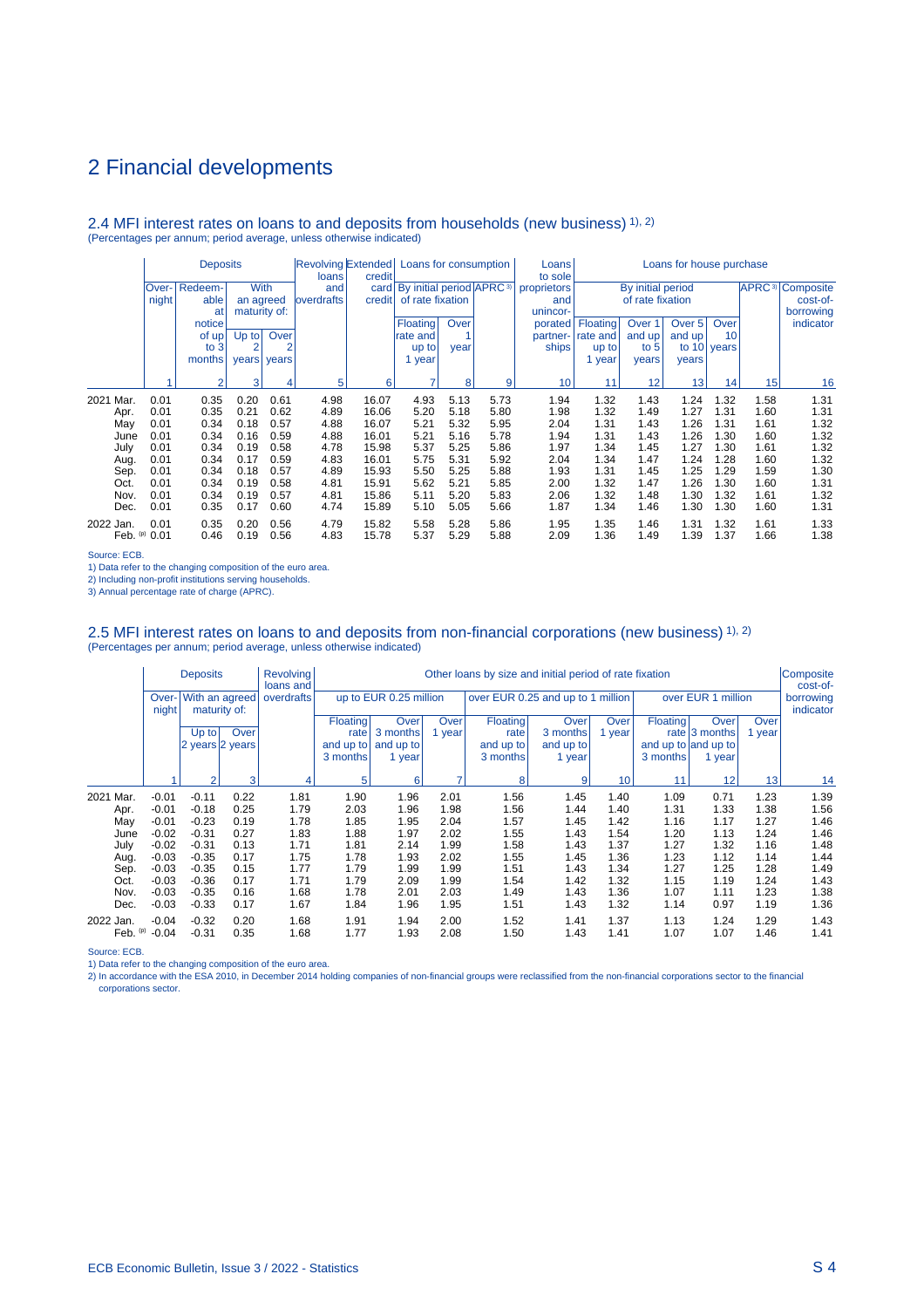# 2.6 Debt securities issued by euro area residents, by sector of the issuer and initial maturity (EUR billions; transactions during the month and end-of-period outstanding amounts; nominal values)

|                           |                                           |                                  |                                          |                     | <b>Outstanding amounts</b>                        |                                  |                                            |                          |                            |                                          | Gross issues <sup>1)</sup> |                                                   |                            |                                     |
|---------------------------|-------------------------------------------|----------------------------------|------------------------------------------|---------------------|---------------------------------------------------|----------------------------------|--------------------------------------------|--------------------------|----------------------------|------------------------------------------|----------------------------|---------------------------------------------------|----------------------------|-------------------------------------|
|                           | <b>Total</b>                              | <b>MFIs</b><br>(including        |                                          |                     | Non-MFI corporations                              |                                  | General government   Total                 |                          | <b>MFIs</b><br>(including) |                                          |                            | Non-MFI corporations                              | General government         |                                     |
|                           |                                           | Euro-<br>system)                 | Financial<br>corporations<br><b>MFIs</b> |                     | Non-<br>financial<br>other than FVCs corporations | Central<br>govern-<br>ment       | <b>Other</b><br>qeneral<br>govern-<br>ment |                          | Euro-<br>system)           | Financial<br>corporations<br><b>MFIs</b> |                            | Non-<br>financial<br>other than FVCs corporations | Central<br>qovern-<br>ment | Other<br>general<br>govern-<br>ment |
|                           |                                           | $\overline{2}$                   | 3                                        | 4                   | 5                                                 | 6                                |                                            | 8                        | 9                          | 10                                       | 11                         | 12                                                | 13                         | 14                                  |
|                           |                                           |                                  |                                          |                     |                                                   |                                  | Short-term                                 |                          |                            |                                          |                            |                                                   |                            |                                     |
| 2019<br>2020<br>2021      | 1,283<br>1,530<br>1,464                   | 550<br>455<br>460                | 181<br>145<br>145                        |                     | 85<br>98<br>94                                    | 406<br>714<br>669                | 61<br>118<br>95                            | 415<br>455<br>428        | 177<br>177<br>204          | 80<br>70<br>46                           |                            | 47<br>45<br>35                                    | 73<br>114<br>107           | 38<br>49<br>36                      |
| 2021 Sep.<br>Oct.<br>Dec. | 1.576<br>1,534<br>Nov. 1,533<br>1,464     | 507<br>486<br>499<br>460         | 145<br>141<br>143<br>145                 |                     | 100<br>104<br>98<br>94                            | 697<br>686<br>680<br>669         | 127<br>117<br>113<br>95                    | 475<br>421<br>428<br>312 | 221<br>203<br>223<br>138   | 46<br>41<br>45<br>46                     |                            | 39<br>41<br>31<br>38                              | 124<br>105<br>102<br>76    | 46<br>32<br>27<br>15                |
| 2022 Jan.                 | 1.490<br>Feb. 1,461                       | 481<br>464                       | 152<br>150                               |                     | 101<br>102                                        | 650<br>642                       | 106<br>103                                 | 448<br>407               | 199<br>191                 | 56<br>47                                 |                            | 42<br>33                                          | 106<br>98                  | 44<br>39                            |
|                           |                                           |                                  |                                          |                     |                                                   |                                  | Long-term                                  |                          |                            |                                          |                            |                                                   |                            |                                     |
| 2019<br>2020<br>2021      | 16,315<br>17,289<br>18,502                | 3,817<br>3,891<br>4,053          | 3,402<br>3,208<br>3,517                  |                     | 1,319<br>1,459<br>1,547                           | 7,152<br>8,006<br>8,590          | 626<br>725<br>795                          | 247<br>296<br>283        | 69<br>68<br>63             | 74<br>71<br>77                           |                            | 20<br>27<br>20                                    | 78<br>114<br>111           | $\overline{7}$<br>16<br>13          |
| 2021 Sep. 18,285          | Oct. 18,372<br>Nov. 18,528<br>Dec. 18,502 | 4,020<br>4,038<br>4,062<br>4,053 | 3,396<br>3,467<br>3,521<br>3,517         | $\mathcal{L}^{\pm}$ | 1,522<br>1,527<br>1.556<br>1,547                  | 8,559<br>8,553<br>8,598<br>8,590 | 788<br>787<br>792<br>795                   | 305<br>293<br>268<br>180 | 72<br>64<br>50<br>45       | 81<br>102<br>82<br>79                    |                            | 23<br>22<br>36<br>$\overline{7}$                  | 114<br>92<br>90<br>42      | 15<br>13<br>9<br>6                  |
| 2022 Jan. 18,623<br>---   | Feb. 18.745                               | 4.083<br>4.107                   | 3,527<br>3,542                           | ÷                   | 1,550<br>1,540                                    | 8,659<br>8.748                   | 805<br>808                                 | 350<br>281               | 111<br>77                  | 75<br>69                                 |                            | 14<br>$\overline{7}$                              | 135<br>118                 | 15<br>10                            |

Source: ECB.

1) For the purpose of comparison, annual data refer to the average monthly figure over the year.

### 2.7 Growth rates and outstanding amounts of debt securities and listed shares

(EUR billions; percentage changes)

|                                                |                                              |                                          |                                                        | <b>Debt securities</b> |                                               |                                          |                                       |                                             |                                  | <b>Listed shares</b>                     |                                          |
|------------------------------------------------|----------------------------------------------|------------------------------------------|--------------------------------------------------------|------------------------|-----------------------------------------------|------------------------------------------|---------------------------------------|---------------------------------------------|----------------------------------|------------------------------------------|------------------------------------------|
|                                                | <b>Total</b>                                 | <b>MFIs</b><br>(including                |                                                        | Non-MFI corporations   |                                               | General government                       |                                       | <b>Total</b>                                | <b>MFIs</b>                      | Financial<br>corporations                | Non-<br>financial                        |
|                                                |                                              | Eurosystem)                              | Financial<br>corporations<br>other than<br><b>MFIs</b> |                        | Non-<br>financial<br><b>FVCs</b> corporations | Central<br>qovernment                    | <b>Other</b><br>general<br>qovernment |                                             |                                  | <b>MFIs</b>                              | other than corporations                  |
|                                                |                                              | $\overline{2}$                           | 3                                                      | 4                      | 5                                             | 6                                        | 7                                     | 8                                           | 9                                | 10                                       | 11                                       |
|                                                |                                              |                                          |                                                        |                        |                                               | <b>Oustanding amount</b>                 |                                       |                                             |                                  |                                          |                                          |
| 2019<br>2020<br>2021                           | 17,598.1<br>18.818.7<br>19,966.2             | 4,367.1<br>4.345.9<br>4,513.6            | 3,582.4<br>3,352.7<br>3,661.8                          |                        | 1,403.9<br>1.556.4<br>1,641.2                 | 7,558.3<br>8,720.5<br>9,259.3            | 686.5<br>843.2<br>890.3               | 8,560.4<br>8.442.0<br>10,325.5              | 537.8<br>468.4<br>597.3          | 1,410.5<br>1.312.0<br>1,544.0            | 6,612.1<br>6,661.5<br>8,184.2            |
| 2021 Sep.<br>Oct.<br>Nov.<br>Dec.              | 19.860.9<br>19.906.4<br>20,061.7<br>19,966.2 | 4,527.2<br>4.524.0<br>4,560.7<br>4,513.6 | 3,541.2<br>3,607.7<br>3,663.6<br>3,661.8               | ×.<br>÷.               | 1,621.8<br>1.631.2<br>1,653.8<br>1,641.2      | 9,255.8<br>9.239.4<br>9,277.7<br>9,259.3 | 914.9<br>904.0<br>905.7<br>890.3      | 9,909.7<br>10.305.7<br>10,021.7<br>10,325.5 | 597.2<br>613.8<br>566.5<br>597.3 | 1.617.7<br>1.701.5<br>1.619.1<br>1,544.0 | 7,694.8<br>7,990.3<br>7,836.0<br>8,184.2 |
| 2022 Jan.<br>Feb.                              | 20.112.8<br>20,206.0                         | 4.564.0<br>4,571.1                       | 3.678.5<br>3,692.6                                     |                        | 1.650.3<br>1,642.4                            | 9.309.4<br>9,389.4                       | 910.7<br>910.6                        | 9.876.0<br>9,320.1                          | 606.9<br>552.5                   | 1.537.7<br>1.416.3                       | 7,731.4<br>7,351.3                       |
|                                                |                                              |                                          |                                                        |                        |                                               | Growth rate                              |                                       |                                             |                                  |                                          |                                          |
| 2019<br>2020<br>2021                           | 3.1<br>7.5<br>5.1                            | 3.8<br>1.2<br>2.2                        | 4.9<br>2.7<br>6.9                                      |                        | 5.6<br>12.3<br>5.1                            | 1.5<br>10.9<br>5.9                       | 1.8<br>24.3<br>4.5                    | 0.0<br>1.0<br>1.9                           | 0.5<br>0.6<br>1.7                | 0.0<br>2.3<br>5.9                        | 0.0<br>0.8<br>1.1                        |
| 2021 Sep.<br>Oct.<br>Nov.<br>Dec.<br>2022 Jan. | 4.1<br>4.4<br>5.1<br>5.1<br>4.9              | 1.0<br>1.4<br>2.2<br>2.2<br>2.2          | 4.6<br>5.7<br>7.2<br>6.9<br>7.6                        |                        | 3.8<br>4.1<br>4.9<br>5.1<br>5.0               | 5.0<br>5.3<br>5.7<br>5.9<br>5.4          | 8.6<br>5.6<br>5.3<br>4.5<br>3.7       | 2.2<br>2.0<br>1.9<br>1.9<br>1.7             | 2.0<br>1.9<br>2.0<br>1.7<br>1.6  | 6.7<br>5.1<br>5.6<br>5.9<br>4.5          | 1.4<br>1.3<br>1.1<br>1.1<br>1.2          |
| Feb.                                           | 4.7                                          | 2.6                                      | 7.0                                                    |                        | 4.1                                           | 5.1                                      | 3.2                                   | 1.4                                         | 1.5                              | 4.3                                      | 0.9                                      |

Source: ECB.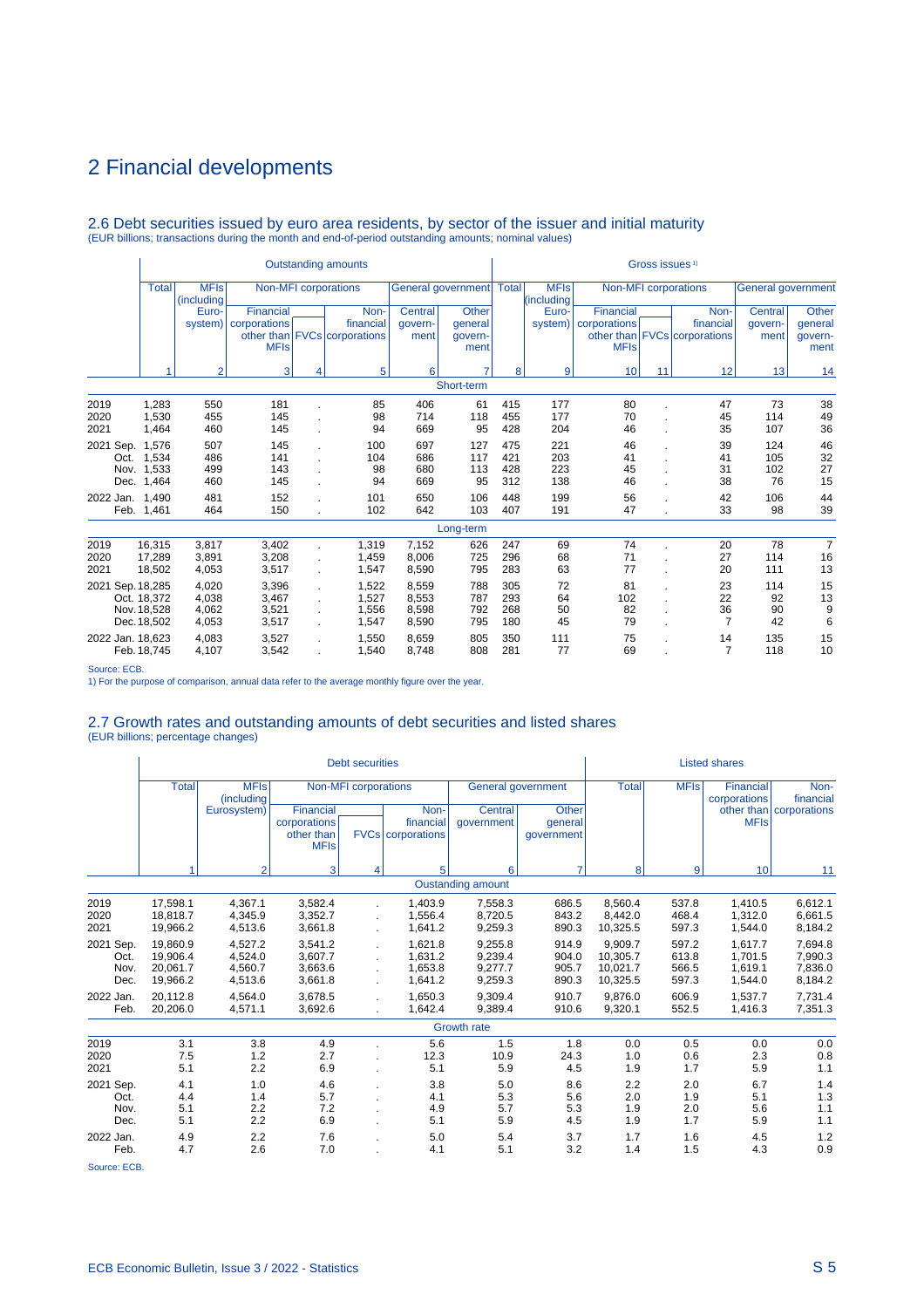# 2.8 Effective exchange rates 1) (period averages; index: 1999 Q1=100)

|                                 |                       |                      | <b>EER-19</b>        |                                         |                      |                      | <b>EER-42</b>           |                      |
|---------------------------------|-----------------------|----------------------|----------------------|-----------------------------------------|----------------------|----------------------|-------------------------|----------------------|
|                                 | Nominal               | <b>Real CPI</b>      | <b>Real PPI</b>      | <b>Real GDP</b><br>deflator             | <b>Real ULCM</b>     | <b>Real ULCT</b>     | Nominal                 | <b>Real CPI</b>      |
|                                 |                       | $\overline{2}$       | 3                    | 4                                       | 5                    | 6                    |                         | 8                    |
| 2019<br>2020<br>2021            | 98.1<br>99.6<br>99.6  | 93.1<br>93.5<br>93.4 | 92.9<br>94.1<br>94.5 | 88.7<br>89.3<br>88.6                    | 77.4<br>76.8<br>72.4 | 87.0<br>87.6<br>85.4 | 115.4<br>119.4<br>120.8 | 92.4<br>93.9<br>94.2 |
| 2021 Q2<br>Q <sub>3</sub><br>Q4 | 100.5<br>99.5<br>97.7 | 94.1<br>93.4<br>91.8 | 94.9<br>94.4<br>93.3 | 89.3<br>88.5<br>86.5                    | 72.3<br>72.3<br>71.1 | 85.6<br>84.9<br>83.6 | 121.9<br>120.5<br>119.1 | 94.9<br>94.0<br>92.7 |
| 2022 Q1                         | 96.4                  | 91.2                 | 94.5                 |                                         |                      |                      | 118.7                   | 92.2                 |
| 2021 Oct.<br>Nov.<br>Dec.       | 98.4<br>97.6<br>97.1  | 92.4<br>91.7<br>91.2 | 93.6<br>93.2<br>93.2 |                                         |                      |                      | 119.5<br>118.8<br>119.0 | 93.1<br>92.6<br>92.4 |
| 2022 Jan.<br>Feb.<br>Mar.       | 96.6<br>96.9<br>95.9  | 91.2<br>91.6<br>90.8 | 94.1<br>94.9<br>94.6 |                                         |                      |                      | 118.6<br>118.9<br>118.5 | 92.3<br>92.7<br>91.7 |
|                                 |                       |                      |                      | Percentage change versus previous month |                      |                      |                         |                      |
| 2022 Mar.                       | $-1.0$                | $-0.9$               | $-0.3$               |                                         |                      |                      | $-0.3$                  | $-1.0$               |
|                                 |                       |                      |                      | Percentage change versus previous year  |                      |                      |                         |                      |
| 2022 Mar.                       | $-4.4$                | $-3.4$               | $-0.1$               |                                         |                      |                      | $-2.3$                  | $-3.2$               |

Source: ECB.

1) For a definition of the trading partner groups and other information see the General Notes to the Statistics Bulletin.

# 2.9 Bilateral exchange rates (period averages; units of national currency per euro)

|                                             | <b>Chinese</b><br>renminbi | Croatian<br>kuna        | Czech<br>koruna            | krone                   | Danish Hungarian Japanese<br>forint | yen                           | Polish<br>zloty                               | sterling                | Pound Romanian<br>leu      | Swedish <sup>1</sup><br>krona | Swiss <sup> </sup><br>franc | <b>US</b><br><b>Dollar</b> |
|---------------------------------------------|----------------------------|-------------------------|----------------------------|-------------------------|-------------------------------------|-------------------------------|-----------------------------------------------|-------------------------|----------------------------|-------------------------------|-----------------------------|----------------------------|
|                                             |                            | $\overline{2}$          | 3                          |                         | 5                                   | 6                             | $\overline{7}$                                | 8                       | 9                          | 10 <sup>1</sup>               | 11                          | 12                         |
| 2019<br>2020<br>2021                        | 7.735<br>7.875<br>7.628    | 7.418<br>7.538<br>7.528 | 25.670<br>26.455<br>25.640 | 7.466<br>7.454<br>7.437 | 325.297<br>351.249<br>358.516       | 122.006<br>121.846<br>129.877 | 4.298<br>4.443<br>4.565                       | 0.878<br>0.890<br>0.860 | 4.7453<br>4.8383<br>4.9215 | 10.589<br>10.485<br>10.146    | 1.112<br>1.071<br>1.081     | 1.119<br>1.142<br>1.183    |
| 2021 Q2<br>Q <sub>3</sub><br>Q <sub>4</sub> | 7.784<br>7.626<br>7.310    | 7.528<br>7.497<br>7.518 | 25.638<br>25.500<br>25.374 | 7.436<br>7.437<br>7.438 | 354.553<br>353.871<br>364.376       | 131.930<br>129.763<br>130.007 | 4.529<br>4.566<br>4.617                       | 0.862<br>0.855<br>0.848 | 4.9240<br>4.9319<br>4.9489 | 10.141<br>10.195<br>10.128    | 1.098<br>1.083<br>1.054     | 1.206<br>1.179<br>1.144    |
| 2022 Q1                                     | 7.121                      | 7.544                   | 24.653                     | 7.441                   | 364.600                             | 130.464                       | 4.623                                         | 0.836                   | 4.9465                     | 10.481                        | 1.036                       | 1.122                      |
| 2021 Oct.<br>Nov.<br>Dec.                   | 7.450<br>7.293<br>7.199    | 7.513<br>7.520<br>7.520 | 25.496<br>25.391<br>25.246 | 7.440<br>7.437<br>7.436 | 360.822<br>364.504<br>367.499       | 131.212<br>130.118<br>128.800 | 4.591<br>4.646<br>4.614                       | 0.847<br>0.848<br>0.849 | 4.9480<br>4.9494<br>4.9492 | 10.056<br>10.046<br>10.273    | 1.071<br>1.052<br>1.041     | 1.160<br>1.141<br>1.130    |
| 2022 Jan.<br>Feb.<br>Mar.                   | 7.192<br>7.196<br>6.992    | 7.525<br>7.534<br>7.571 | 24.470<br>24.437<br>25.007 | 7.441<br>7.441<br>7.440 | 358.680<br>356.970<br>376.640       | 130.009<br>130.657<br>130.711 | 4.552<br>4.549<br>4.752                       | 0.835<br>0.838<br>0.836 | 4.9454<br>4.9458<br>4.9482 | 10.358<br>10.534<br>10.546    | 1.040<br>1.046<br>1.025     | 1.131<br>1.134<br>1.102    |
|                                             |                            |                         |                            |                         |                                     |                               | Percentage change versus previous month       |                         |                            |                               |                             |                            |
| 2022 Mar.                                   | $-2.8$                     | 0.5                     | 2.3                        | 0.0                     | 5.5                                 | 0.0                           | 4.5<br>Percentage change versus previous year | $-0.2$                  | 0.0                        | 0.1                           | $-2.1$                      | $-2.8$                     |
| 2022 Mar.<br>Source: ECB.                   | $-9.7$                     | $-0.1$                  | $-4.5$                     | 0.1                     | 3.0                                 | 1.0                           | 3.3                                           | $-2.6$                  | 1.2                        | 3.7                           | $-7.4$                      | $-7.4$                     |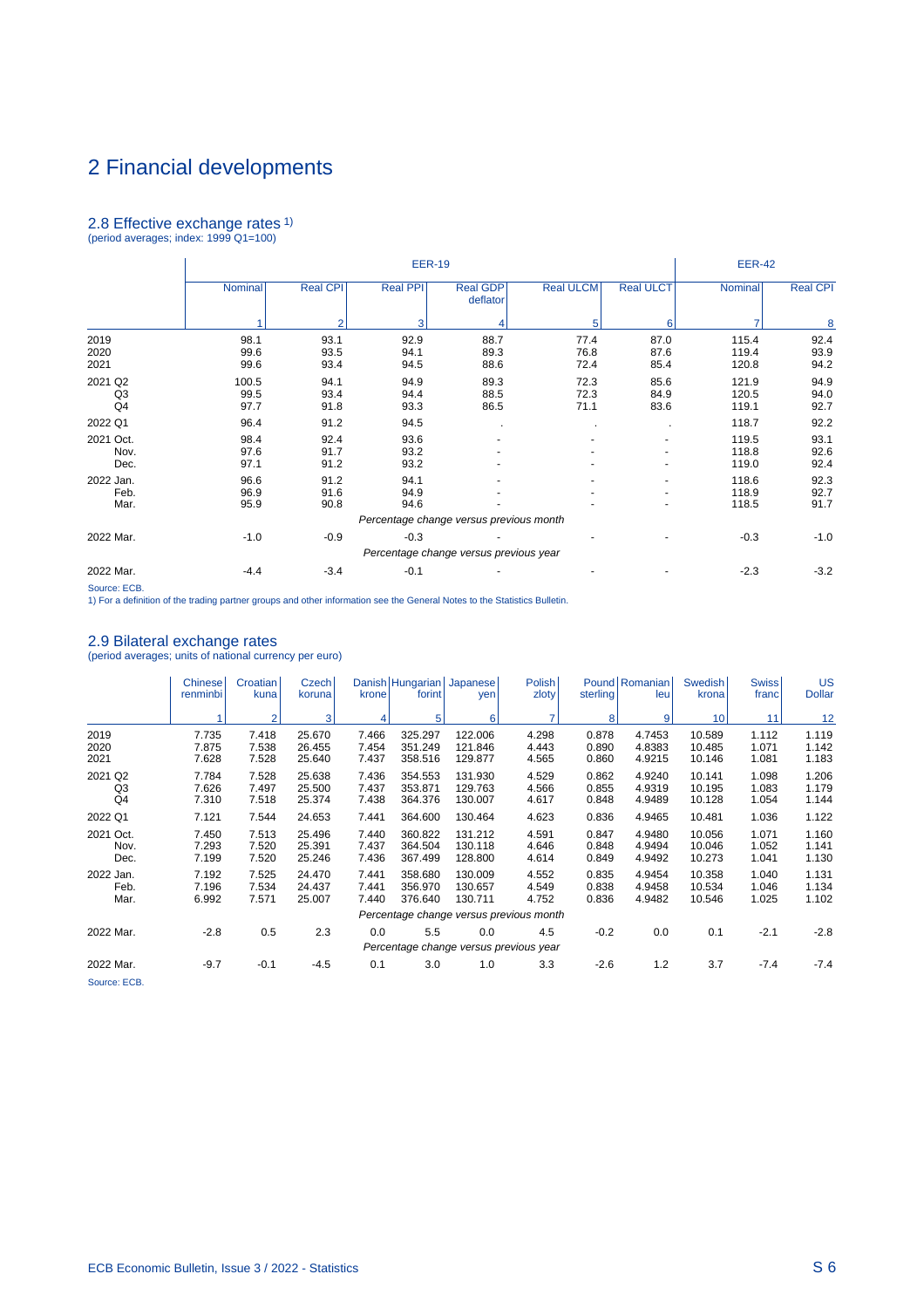|                                                   |                                              | Total <sup>1)</sup>                          |                                              | <b>Direct</b><br>investment                                     |                                           | Portfolio<br>investment                      |                                              | <b>Net</b><br>financial<br>derivatives      | Other investment                            |                                           | <b>Reserve</b><br>assets             | Memo:<br><b>Gross</b><br>external            |
|---------------------------------------------------|----------------------------------------------|----------------------------------------------|----------------------------------------------|-----------------------------------------------------------------|-------------------------------------------|----------------------------------------------|----------------------------------------------|---------------------------------------------|---------------------------------------------|-------------------------------------------|--------------------------------------|----------------------------------------------|
|                                                   | <b>Assets</b>                                | <b>Liabilities</b>                           | <b>Net</b>                                   | <b>Assets</b>                                                   | <b>Liabilities</b>                        | <b>Assets</b>                                | <b>Liabilities</b>                           |                                             | <b>Assets</b>                               | <b>Liabilities</b>                        |                                      | debt                                         |
|                                                   |                                              | $\overline{2}$                               | 3                                            | 4                                                               | 5                                         | 6                                            | 7                                            | 8                                           | 9                                           | 10                                        | 11                                   | 12                                           |
|                                                   |                                              |                                              |                                              | Outstanding amounts (international investment position)         |                                           |                                              |                                              |                                             |                                             |                                           |                                      |                                              |
| 2021 Q1<br>Q2<br>Q <sub>3</sub><br>Q <sub>4</sub> | 29,821.1<br>30,326.6<br>31.085.0<br>32.029.1 | 30,376.6<br>30,718.8<br>31.357.5<br>32,209.3 | $-555.5$<br>$-392.2$<br>$-272.5$<br>$-180.2$ | 11.449.4<br>11,492.5<br>11.728.7<br>11.881.1                    | 9.502.1<br>9,503.9<br>9.470.0<br>9.729.9  | 11,520.0<br>12,026.4<br>12.229.3<br>12,851.5 | 13,674.5<br>14,021.1<br>14.334.7<br>14,659.5 | $-128.2$<br>$-134.1$<br>$-102.8$<br>$-96.9$ | 6.130.5<br>6,072.8<br>6.227.5<br>6.336.4    | 7,200.0<br>7,193.8<br>7,552.8<br>7.820.0  | 849.4<br>869.0<br>1,002.4<br>1.057.0 | 15,505.2<br>15,393.1<br>15,787.6<br>16,025.3 |
|                                                   |                                              |                                              |                                              |                                                                 |                                           | Outstanding amounts as a percentage of GDP   |                                              |                                             |                                             |                                           |                                      |                                              |
| 2021 Q4                                           | 261.3                                        | 262.8                                        | $-1.5$                                       | 96.9                                                            | 79.4                                      | 104.9<br><b>Transactions</b>                 | 119.6                                        | $-0.8$                                      | 51.7                                        | 63.8                                      | 8.6                                  | 130.8                                        |
| 2021 Q1<br>Q2<br>Q <sub>3</sub><br>Q <sub>4</sub> | 550.5<br>207.4<br>387.3<br>163.7             | 443.7<br>104.4<br>302.5<br>141.5             | 106.8<br>103.0<br>84.8<br>22.2               | 127.5<br>$-0.5$<br>45.8<br>$-24.1$                              | $-3.6$<br>$-5.7$<br>$-61.2$<br>$-71.4$    | 269.8<br>230.4<br>121.3<br>143.9             | 182.3<br>70.3<br>67.2<br>24.1                | 3.2<br>$-2.5$<br>24.2<br>44.5               | 153.0<br>$-27.1$<br>72.9<br>$-3.5$          | 265.0<br>39.8<br>296.6<br>188.8           | $-3.0$<br>7.1<br>123.2<br>2.9        |                                              |
| 2021 Aug.<br>Sep.<br>Oct.<br>Nov.<br>Dec.         | 160.1<br>42.5<br>297.6<br>143.6<br>$-277.4$  | 125.8<br>38.4<br>274.3<br>146.1<br>$-278.9$  | 34.3<br>4.1<br>23.3<br>$-2.5$<br>1.4         | $-11.6$<br>24.6<br>16.3<br>52.1<br>$-92.4$                      | $-54.3$<br>3.3<br>0.8<br>52.8<br>$-125.1$ | 36.2<br>50.3<br>50.7<br>60.1<br>33.1         | 1.5<br>33.5<br>17.4<br>$-4.7$<br>11.5        | 1.7<br>4.2<br>13.9<br>26.3<br>4.3           | 11.7<br>$-37.9$<br>213.5<br>4.6<br>$-221.5$ | 178.5<br>1.6<br>256.1<br>98.0<br>$-165.3$ | 122.1<br>1.5<br>3.2<br>0.6<br>$-0.8$ |                                              |
| 2022 Jan.                                         | 221.2                                        | 203.7                                        | 17.6                                         | 44.9                                                            | 40.9                                      | 16.9                                         | $-11.7$                                      | 3.3                                         | 158.3                                       | 174.4                                     | $-2.2$                               |                                              |
|                                                   |                                              |                                              |                                              |                                                                 |                                           | 12-month cumulated transactions              |                                              |                                             |                                             |                                           |                                      |                                              |
| 2022 Jan.                                         | 1,211.3                                      | 907.9                                        | 303.3                                        | 135.4<br>12-month cumulated transactions as a percentage of GDP | $-115.0$                                  | 679.2                                        | 252.1                                        | 61.8                                        | 206.0                                       | 770.9                                     | 129.0                                |                                              |
| 2022 Jan.                                         | 9.9                                          | 7.4                                          | 2.5                                          | 1.1                                                             | $-0.9$                                    | 5.5                                          | 2.1                                          | 0.5                                         | 1.7                                         | 6.3                                       | 1.1                                  |                                              |

# 2.10 Euro area balance of payments, financial account (EUR billions, unless otherwise indicated; outstanding amounts at end of period; transactions during period)

Source: ECB.

1) Net financial derivatives are included in total assets.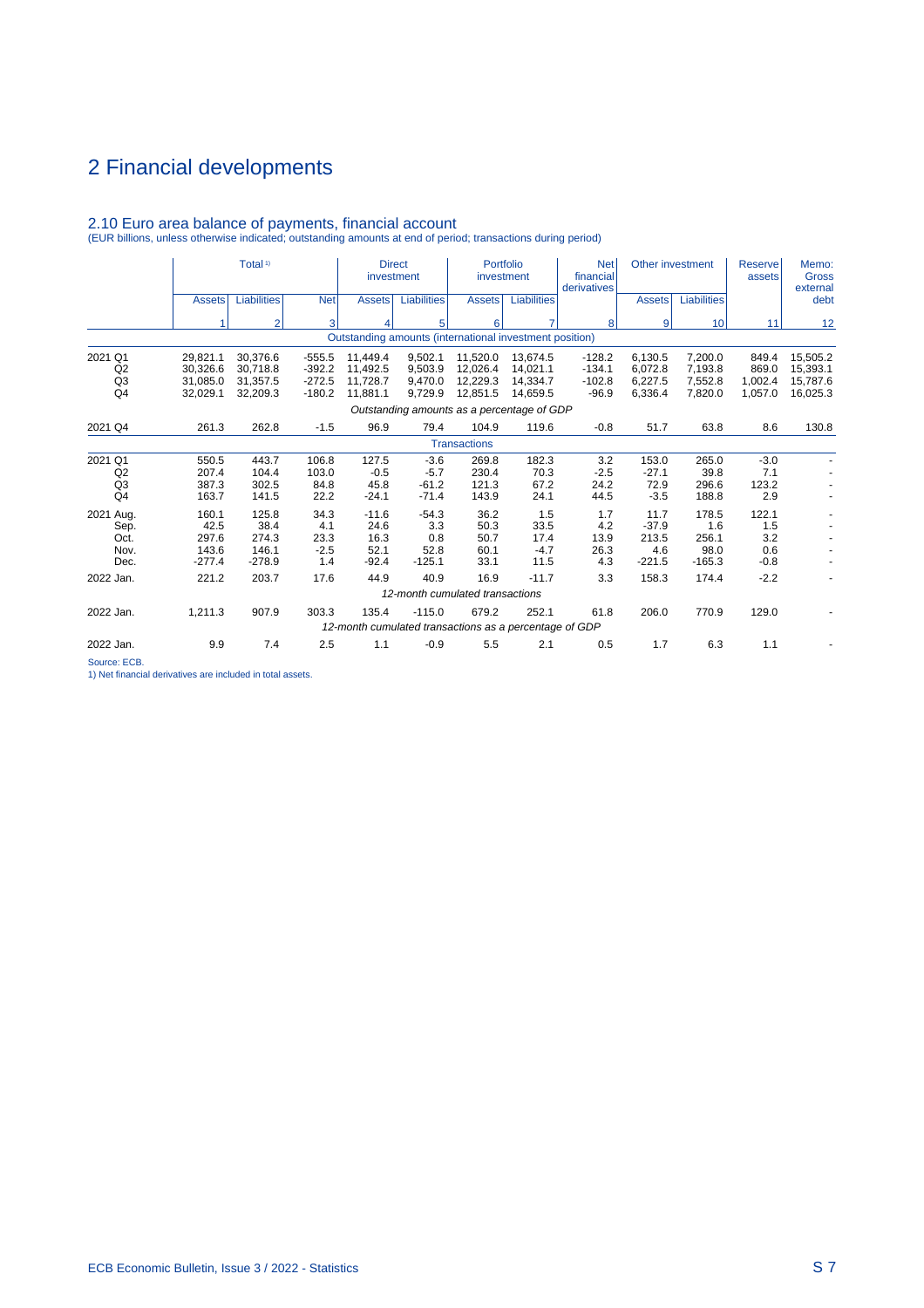# 3.1 GDP and expenditure components (quarterly data seasonally adjusted; annual data unadjusted)

|                                                   |                                          |                                           |                                          |                                                                                  |                                                       |                                                                         | <b>GDP</b>                       |                                      |                                         |                                 |                                          |                                          |
|---------------------------------------------------|------------------------------------------|-------------------------------------------|------------------------------------------|----------------------------------------------------------------------------------|-------------------------------------------------------|-------------------------------------------------------------------------|----------------------------------|--------------------------------------|-----------------------------------------|---------------------------------|------------------------------------------|------------------------------------------|
|                                                   | <b>Total</b>                             |                                           |                                          |                                                                                  |                                                       | Domestic demand                                                         |                                  |                                      |                                         |                                 | External balance <sup>1)</sup>           |                                          |
|                                                   |                                          | <b>Total</b>                              | <b>Private</b><br>consumption            | Government<br>consumption                                                        |                                                       | Gross fixed capital formation<br><b>Total</b><br>construction machinery | <b>Total</b>                     | Intellectual<br>property<br>products | Changes in<br>inventories <sup>2)</sup> | <b>Total</b>                    | Exports <sup>1)</sup>                    | Imports <sup>1)</sup>                    |
|                                                   | 1                                        | $\overline{2}$                            | 3                                        | $\overline{\mathbf{4}}$                                                          | 5                                                     | 6                                                                       | $\overline{7}$                   | 8                                    | 9                                       | 10                              | 11                                       | 12                                       |
|                                                   |                                          |                                           |                                          |                                                                                  |                                                       | <b>Current prices (EUR billions)</b>                                    |                                  |                                      |                                         |                                 |                                          |                                          |
| 2019<br>2020<br>2021                              | 11,405.6<br>12,255.5                     | 11,984.2 11,578.1<br>10,982.1<br>11,756.0 | 6,378.5<br>5,905.3<br>6,248.8            |                                                                                  | 2,456.5 2,654.2<br>2,572.4 2,497.0<br>2,709.6 2,694.1 | 1,253.6<br>1,216.4<br>1,362.9                                           | 770.6<br>682.6<br>759.2          | 623.0<br>591.1<br>564.5              | 89.0<br>7.3<br>103.5                    | 406.0<br>423.5<br>499.5         | 5,766.1<br>5,177.3<br>6,063.9            | 5,360.1<br>4,753.8<br>5,564.3            |
| 2021 Q1<br>Q2<br>Q3<br>Q4                         | 2,945.9<br>3,018.4<br>3,122.9<br>3,157.9 | 2,808.9<br>2,888.8<br>2,990.2<br>3,058.8  | 1,471.5<br>1,533.6<br>1,614.4<br>1,626.7 | 661.7<br>675.0<br>682.8<br>690.6                                                 | 648.2<br>664.4<br>671.4<br>703.8                      | 325.2<br>337.8<br>344.5<br>351.8                                        | 186.6<br>189.3<br>187.7<br>193.4 | 134.6<br>135.5<br>137.2<br>156.7     | 27.6<br>15.8<br>21.7<br>37.7            | 137.0<br>129.7<br>132.6<br>99.1 | 1,407.0<br>1,476.6<br>1,542.4<br>1,632.1 | 1,269.9<br>1,347.0<br>1,409.7<br>1,533.0 |
|                                                   |                                          |                                           |                                          |                                                                                  |                                                       | as a percentage of GDP                                                  |                                  |                                      |                                         |                                 |                                          |                                          |
| 2021                                              | 100.0                                    | 95.9                                      | 51.0                                     | 22.1                                                                             | 22.0                                                  | 11.1                                                                    | 6.2                              | 4.6                                  | 0.8                                     | 4.1                             |                                          |                                          |
|                                                   |                                          |                                           |                                          |                                                                                  |                                                       | Chain-linked volumes (prices for the previous year)                     |                                  |                                      |                                         |                                 |                                          |                                          |
|                                                   |                                          |                                           |                                          |                                                                                  |                                                       | quarter-on-quarter percentage changes                                   |                                  |                                      |                                         |                                 |                                          |                                          |
| 2021 Q1<br>Q2<br>Q <sub>3</sub><br>Q4             | $-0.1$<br>2.2<br>2.3<br>0.3              | $-0.2$<br>2.3<br>2.1<br>0.9               | $-2.3$<br>3.9<br>4.5<br>$-0.6$           | $-0.5$<br>2.3<br>0.3<br>0.5                                                      | 0.1<br>1.3<br>$-0.9$<br>3.5                           | 0.6<br>1.8<br>$-0.9$<br>0.6                                             | 2.3<br>0.5<br>$-1.8$<br>2.1      | $-3.7$<br>1.0<br>0.1<br>12.5         |                                         |                                 | 1.3<br>2.8<br>1.7<br>2.9                 | 1.2<br>3.1<br>1.4<br>4.6                 |
|                                                   |                                          |                                           |                                          |                                                                                  |                                                       | annual percentage changes                                               |                                  |                                      |                                         |                                 |                                          |                                          |
| 2019<br>2020<br>2021                              | 1.6<br>$-6.4$<br>5.3                     | 2.5<br>$-6.2$<br>4.2                      | 1.3<br>$-7.9$<br>3.5                     | 1.8<br>1.1<br>3.8                                                                | 6.8<br>$-7.0$<br>4.3                                  | 3.3<br>$-4.6$<br>6.4                                                    | 1.8<br>$-11.9$<br>9.8            | 22.3<br>$-5.8$<br>$-6.5$             |                                         | ä,                              | 2.7<br>$-9.1$<br>10.9                    | 4.7<br>$-9.0$<br>8.7                     |
| 2021 Q1<br>Q2<br>Q <sub>3</sub><br>Q <sub>4</sub> | $-0.9$<br>14.6<br>4.0<br>4.6             | $-3.6$<br>12.2<br>3.7<br>5.2              | $-5.6$<br>12.3<br>2.9<br>5.4             | 2.6<br>7.9<br>2.6<br>2.5                                                         | $-5.9$<br>18.6<br>3.0<br>4.0                          | 2.7<br>19.5<br>3.0<br>2.1                                               | 7.3<br>30.5<br>2.4<br>3.0        | $-31.4$<br>3.6<br>3.7<br>9.6         |                                         | $\overline{a}$                  | 0.1<br>26.7<br>10.6<br>9.0               | $-5.6$<br>21.8<br>10.6<br>10.7           |
|                                                   |                                          |                                           |                                          | contributions to quarter-on-quarter percentage changes in GDP; percentage points |                                                       |                                                                         |                                  |                                      |                                         |                                 |                                          |                                          |
| 2021 Q1<br>Q2<br>Q <sub>3</sub><br>Q4             | $-0.1$<br>2.2<br>2.3<br>0.3              | $-0.2$<br>2.2<br>2.0<br>0.8               | $-1.2$<br>1.9<br>2.3<br>$-0.3$           | $-0.1$<br>0.5<br>0.1<br>0.1                                                      | 0.0<br>0.3<br>$-0.2$<br>0.7                           | 0.1<br>0.2<br>$-0.1$<br>0.1                                             | 0.1<br>0.0<br>$-0.1$<br>0.1      | $-0.2$<br>0.0<br>0.0<br>0.6          | 1.0<br>$-0.5$<br>$-0.1$<br>0.3          | 0.1<br>0.0<br>0.2<br>$-0.6$     |                                          |                                          |
|                                                   |                                          |                                           |                                          | contributions to annual percentage changes in GDP; percentage points             |                                                       |                                                                         |                                  |                                      |                                         |                                 |                                          |                                          |
| 2019<br>2020<br>2021                              | 1.6<br>$-6.4$<br>5.3                     | 2.4<br>$-6.0$<br>4.2                      | 0.7<br>$-4.2$<br>1.9                     | 0.4<br>0.2<br>0.9                                                                | 1.4<br>$-1.5$<br>1.0                                  | 0.3<br>$-0.5$<br>0.7                                                    | 0.1<br>$-0.8$<br>0.6             | 1.0<br>$-0.3$<br>$-0.3$              | $-0.1$<br>$-0.5$<br>0.4                 | $-0.8$<br>$-0.4$<br>1.4         |                                          |                                          |
| 2021 Q1<br>Q2<br>Q <sub>3</sub><br>Q4             | $-0.9$<br>14.6<br>4.0<br>4.6             | $-3.5$<br>11.9<br>3.5<br>4.9              | $-2.9$<br>6.4<br>1.5<br>2.8              | 0.6<br>1.9<br>0.6<br>0.6                                                         | $-1.4$<br>3.9<br>0.6<br>0.9                           | 0.3<br>2.0<br>0.3<br>0.2                                                | 0.4<br>1.7<br>0.1<br>0.2         | $-2.1$<br>0.2<br>0.2<br>0.5          | 0.2<br>$-0.3$<br>0.8<br>0.7             | 2.6<br>2.7<br>0.5<br>$-0.3$     |                                          |                                          |

Sources: Eurostat and ECB calculations.

1) Exports and imports cover goods and services and include cross-border intra-euro area trade. 2) Including acquisitions less disposals of valuables.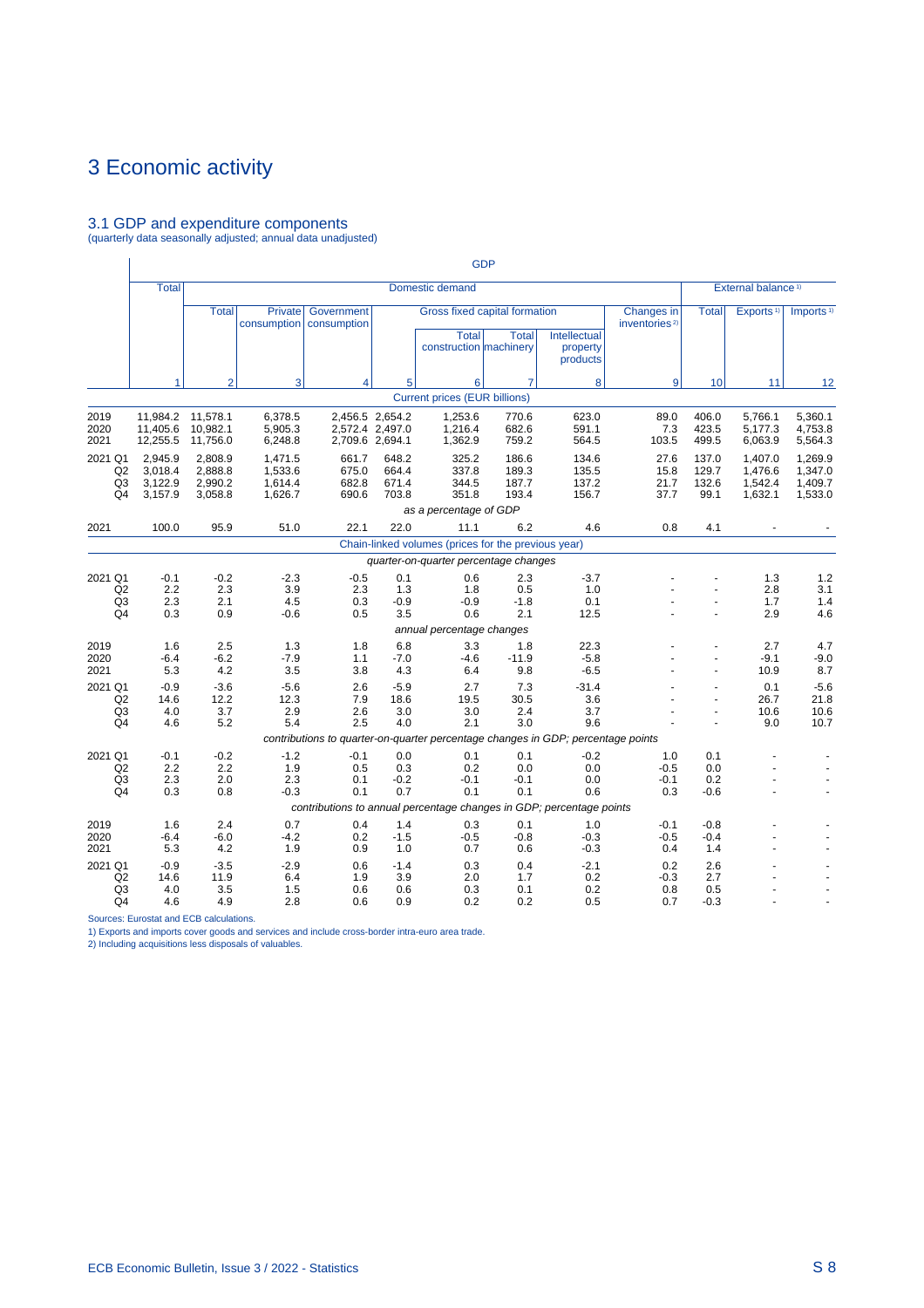# 3.2 Value added by economic activity (quarterly data seasonally adjusted; annual data unadjusted)

|                                                   |                                          |                                      |                                                                        |                                  |                                                          |                                                        | Gross value added (basic prices)      |                                  |                                                                                                          |                                                                        |                                                   | <b>Taxes less</b><br>subsidies   |
|---------------------------------------------------|------------------------------------------|--------------------------------------|------------------------------------------------------------------------|----------------------------------|----------------------------------------------------------|--------------------------------------------------------|---------------------------------------|----------------------------------|----------------------------------------------------------------------------------------------------------|------------------------------------------------------------------------|---------------------------------------------------|----------------------------------|
|                                                   | <b>Total</b>                             | forestry and<br>fishing              | Agriculture, Manufacturing   Const-<br>energy and ruction<br>utilities |                                  | Trade,<br>transport,<br>modation<br>and food<br>services | Infor-<br>mation<br>accom- and com-<br>munica-<br>tion | Finance<br>and<br>insurance           | Real<br>estate                   | Professional,<br>business and<br>support<br>services                                                     | Public ad-<br>ministration,<br>education,<br>health and<br>social work | Arts, enter-<br>tainment<br>and other<br>services | on<br>products                   |
|                                                   | $\mathbf{1}$                             | $\overline{2}$                       | 3                                                                      | 4                                | 5 <sup>1</sup>                                           | 6                                                      | 7                                     | 8                                | 9                                                                                                        | 10                                                                     | 11                                                | 12                               |
|                                                   |                                          |                                      |                                                                        |                                  |                                                          |                                                        | <b>Current prices (EUR billions)</b>  |                                  |                                                                                                          |                                                                        |                                                   |                                  |
| 2019<br>2020<br>2021                              | 10,742.5<br>10,275.9<br>10,991.5         | 178.3<br>177.1<br>186.1              | 2,101.5<br>1,971.7<br>2,168.5                                          | 560.9<br>552.6<br>603.3          | 2,041.4<br>1,801.0<br>1,994.8                            | 531.7<br>545.3<br>584.8                                | 478.8<br>471.1<br>476.2               | 1,205.1<br>1,211.7<br>1,246.6    | 1,249.8<br>1,168.1<br>1,257.8                                                                            | 2.025.5<br>2,054.6<br>2,142.3                                          | 369.4<br>322.8<br>331.1                           | 1,241.7<br>1,129.7<br>1,264.0    |
| 2021 Q1<br>Q2<br>Q3<br>Q4                         | 2,652.3<br>2.705.9<br>2,794.1<br>2,825.6 | 44.6<br>45.8<br>47.1<br>48.7         | 531.6<br>535.3<br>545.7<br>557.9                                       | 146.2<br>150.3<br>150.3<br>154.8 | 456.7<br>480.8<br>521.9<br>533.4                         | 141.4<br>144.7<br>146.5<br>151.0                       | 119.3<br>118.9<br>119.0<br>118.6      | 307.5<br>309.5<br>312.3<br>313.2 | 303.7<br>308.9<br>320.2<br>325.4                                                                         | 523.9<br>530.8<br>543.0<br>539.2                                       | 77.5<br>80.8<br>88.0<br>83.2                      | 293.6<br>312.5<br>328.8<br>332.3 |
| 2021                                              | 100.0                                    | 1.7                                  | 19.7                                                                   | 5.5                              | 18.1                                                     | 5.3                                                    | as a percentage of value added<br>4.3 | 11.3                             | 11.4                                                                                                     | 19.5                                                                   | 3.0                                               |                                  |
|                                                   |                                          |                                      |                                                                        |                                  | Chain-linked volumes (prices for the previous year)      |                                                        |                                       |                                  |                                                                                                          |                                                                        |                                                   |                                  |
|                                                   |                                          |                                      |                                                                        |                                  | quarter-on-quarter percentage changes                    |                                                        |                                       |                                  |                                                                                                          |                                                                        |                                                   |                                  |
| 2021 Q1<br>Q2<br>Q <sub>3</sub><br>Q4             | 0.1<br>1.9<br>2.5<br>0.1                 | $-3.6$<br>0.8<br>$-0.7$<br>1.4       | 1.0<br>0.5<br>0.4<br>0.0                                               | $-1.2$<br>1.8<br>$-0.8$<br>1.1   | $-0.9$<br>4.4<br>7.3<br>0.2                              | 2.1<br>1.7<br>1.5<br>2.8                               | 1.0<br>0.5<br>$-0.4$<br>0.2           | 0.0<br>0.8<br>0.7<br>0.1         | 0.6<br>1.8<br>3.1<br>1.1                                                                                 | 0.1<br>1.8<br>1.6<br>$-1.1$                                            | $-0.5$<br>5.7<br>11.1<br>$-3.3$                   | $-2.3$<br>5.0<br>0.4<br>1.6      |
|                                                   |                                          |                                      |                                                                        |                                  |                                                          |                                                        | annual percentage changes             |                                  |                                                                                                          |                                                                        |                                                   |                                  |
| 2019<br>2020<br>2021                              | 1.6<br>$-6.4$<br>5.3                     | 1.6<br>$-0.1$<br>$-1.7$              | 0.2<br>$-6.8$<br>7.8                                                   | 2.0<br>$-5.3$<br>5.0             | 2.5<br>$-13.7$<br>7.5                                    | 5.7<br>1.2<br>6.6                                      | 0.3<br>$-0.8$<br>2.0                  | 1.5<br>$-0.8$<br>1.7             | 1.8<br>$-7.9$<br>6.7                                                                                     | 1.1<br>$-3.0$<br>3.6                                                   | 1.7<br>$-17.1$<br>2.6                             | 1.6<br>$-6.4$<br>6.1             |
| 2021 Q1<br>Q2<br>Q3<br>Q4                         | $-1.2$<br>14.4<br>4.1<br>4.6             | $-1.3$<br>$-0.7$<br>$-2.6$<br>$-2.2$ | 3.6<br>22.0<br>5.7<br>1.9                                              | 0.6<br>18.5<br>1.7<br>0.9        | $-7.9$<br>23.1<br>7.1<br>11.3                            | 3.5<br>10.9<br>4.1<br>8.3                              | 1.5<br>4.7<br>0.8<br>1.2              | 0.3<br>3.7<br>1.2<br>1.6         | $-2.3$<br>16.4<br>7.2<br>6.8                                                                             | 0.7<br>9.8<br>1.9<br>2.4                                               | $-16.4$<br>15.1<br>3.2<br>12.9                    | 1.2<br>16.1<br>3.3<br>4.7        |
|                                                   |                                          |                                      |                                                                        |                                  |                                                          |                                                        |                                       |                                  | contributions to quarter-on-quarter percentage changes in value added; percentage points                 |                                                                        |                                                   |                                  |
| 2021 Q1<br>Q <sub>2</sub><br>Q <sub>3</sub><br>Q4 | 0.1<br>1.9<br>2.5<br>0.1                 | $-0.1$<br>0.0<br>0.0<br>0.0          | 0.2<br>0.1<br>0.1<br>0.0                                               | $-0.1$<br>0.1<br>0.0<br>0.1      | $-0.2$<br>0.8<br>1.3<br>0.0                              | 0.1<br>0.1<br>0.1<br>0.1                               | 0.0<br>0.0<br>0.0<br>0.0              | 0.0<br>0.1<br>0.1<br>0.0         | 0.1<br>0.2<br>0.4<br>0.1<br>contributions to annual percentage changes in value added; percentage points | 0.0<br>0.4<br>0.3<br>$-0.2$                                            | 0.0<br>0.2<br>0.3<br>$-0.1$                       | ÷.                               |
| 2019<br>2020<br>2021                              | 1.6<br>$-6.4$<br>5.3                     | 0.0<br>0.0<br>0.0                    | 0.0<br>$-1.3$<br>1.6                                                   | 0.1<br>$-0.3$<br>0.3             | 0.5<br>$-2.6$<br>1.4                                     | 0.3<br>0.1<br>0.4                                      | 0.0<br>0.0<br>0.1                     | 0.2<br>$-0.1$<br>0.2             | 0.2<br>$-0.9$<br>0.8                                                                                     | 0.2<br>$-0.6$<br>0.8                                                   | 0.1<br>$-0.6$<br>0.1                              |                                  |
| 2021 Q1<br>Q2<br>Q <sub>3</sub><br>Q <sub>4</sub> | $-1.2$<br>14.4<br>4.1<br>4.6             | 0.0<br>0.0<br>0.0<br>0.0             | 0.7<br>4.1<br>1.1<br>0.4                                               | 0.0<br>1.0<br>0.1<br>0.0         | $-1.5$<br>3.8<br>1.3<br>2.0                              | 0.2<br>0.6<br>0.2<br>0.4                               | 0.1<br>0.2<br>0.0<br>0.1              | 0.0<br>0.5<br>0.1<br>0.2         | $-0.3$<br>1.8<br>0.8<br>0.8                                                                              | 0.1<br>2.0<br>0.4<br>0.5                                               | $-0.6$<br>0.4<br>0.1<br>0.4                       |                                  |

Sources: Eurostat and ECB calculations.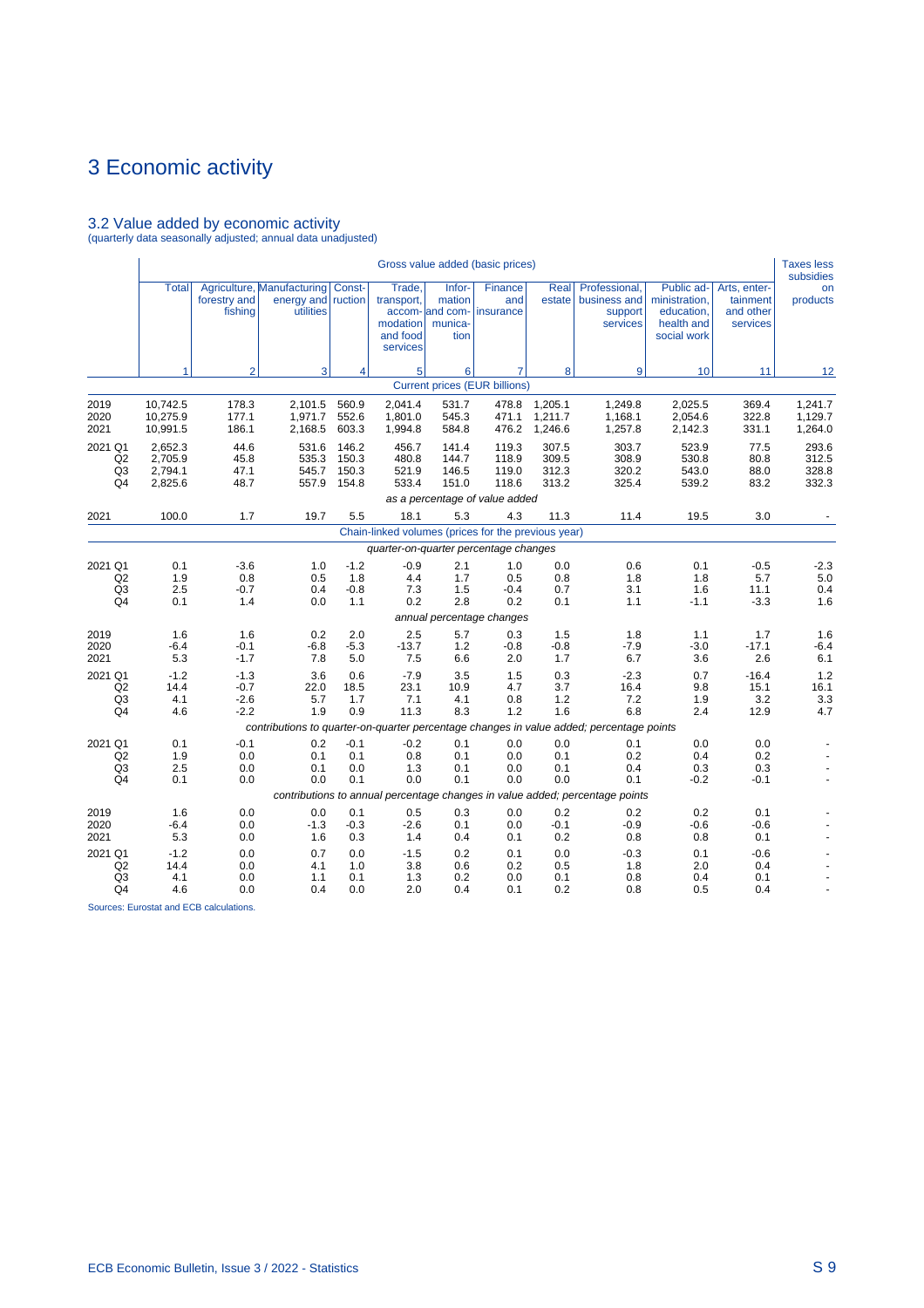3.3 Employment 1) (quarterly data seasonally adjusted; annual data unadjusted)

|                                                               | <b>Total</b>                 |                              | By employment<br><b>status</b>    |                                                 |                                                   |                              |                                                                              |                               | By economic activity                    |                             |                                                      |                                                                                 |                                                 |
|---------------------------------------------------------------|------------------------------|------------------------------|-----------------------------------|-------------------------------------------------|---------------------------------------------------|------------------------------|------------------------------------------------------------------------------|-------------------------------|-----------------------------------------|-----------------------------|------------------------------------------------------|---------------------------------------------------------------------------------|-------------------------------------------------|
|                                                               |                              | Employ-                      | Self-<br>ees employed             | Agricul-<br>ture.<br>forestry<br>and<br>fishing | Manufac-<br>turing,<br>energy<br>and<br>utilities | Con-<br>struc-<br>tion       | Trade.<br>transport,<br>accom-<br>modation<br>and food   munica-<br>services | mation<br>and<br>com-<br>tion | Infor- Finance<br>and<br>insur-<br>ance | Real<br>estate              | Professional,<br>business and<br>support<br>services | <b>Public adminis-</b><br>tration, edu-<br>cation, health<br>and<br>social work | Arts,<br>entertainment<br>and other<br>services |
|                                                               | 1                            | $\overline{2}$               | 3                                 | 4                                               | 5                                                 | 6                            | $\overline{7}$                                                               | 8                             | 9                                       | 10                          | 11                                                   | 12                                                                              | 13                                              |
|                                                               |                              |                              |                                   |                                                 |                                                   |                              | Persons employed                                                             |                               |                                         |                             |                                                      |                                                                                 |                                                 |
|                                                               |                              |                              |                                   |                                                 |                                                   |                              | as a percentage of total persons employed                                    |                               |                                         |                             |                                                      |                                                                                 |                                                 |
| 2019<br>2020<br>2021                                          | 100.0<br>100.0<br>100.0      | 86.0<br>86.0<br>86.2         | 14.0<br>14.0<br>13.8              | 3.0<br>3.0<br>3.0                               | 14.6<br>14.5<br>14.3                              | 6.1<br>6.2<br>6.3            | 25.0<br>24.5<br>24.2                                                         | 2.9<br>3.0<br>3.1             | 2.4<br>2.4<br>2.4                       | 1.0<br>1.0<br>1.0           | 14.0<br>13.9<br>14.1                                 | 24.3<br>24.9<br>25.1                                                            | 6.7<br>6.6<br>6.5                               |
|                                                               |                              |                              |                                   |                                                 |                                                   |                              | annual percentage changes                                                    |                               |                                         |                             |                                                      |                                                                                 |                                                 |
| 2019<br>2020<br>2021                                          | 1.3<br>$-1.5$<br>1.1         | 1.5<br>$-1.5$<br>1.4         | 0.2<br>$-1.7$<br>$-0.3$           | $-2.4$<br>$-2.3$<br>0.3                         | 1.1<br>$-1.9$<br>$-0.4$                           | 2.5<br>0.8<br>3.0            | 1.5<br>$-3.7$<br>0.0                                                         | 3.3<br>1.5<br>4.5             | 0.0<br>$-0.6$<br>0.2                    | 1.7<br>$-0.3$<br>0.6        | 1.4<br>$-2.4$<br>2.5                                 | 1.4<br>0.9<br>2.1                                                               | 0.4<br>$-3.0$<br>$-0.2$                         |
| 2021 Q1<br>Q <sub>2</sub><br>Q <sub>3</sub><br>Q <sub>4</sub> | $-1.7$<br>2.0<br>2.1<br>2.2  | $-1.7$<br>2.4<br>2.3<br>2.5  | $-1.5$<br>$-0.2$<br>0.5<br>$-0.1$ | $-0.5$<br>2.5<br>0.1<br>$-0.8$                  | $-2.3$<br>$-0.5$<br>0.4<br>0.9                    | 1.5<br>4.8<br>2.8<br>2.9     | $-5.4$<br>0.8<br>1.9<br>2.8                                                  | 2.2<br>4.3<br>5.4<br>6.2      | $-0.7$<br>0.4<br>0.7<br>0.3             | 0.9<br>1.5<br>0.2<br>$-0.1$ | $-1.7$<br>4.3<br>4.3<br>3.4                          | 1.4<br>2.7<br>2.2<br>2.0                                                        | $-4.0$<br>2.0<br>1.0<br>0.6                     |
|                                                               |                              |                              |                                   |                                                 |                                                   |                              | <b>Hours worked</b>                                                          |                               |                                         |                             |                                                      |                                                                                 |                                                 |
|                                                               |                              |                              |                                   |                                                 |                                                   |                              | as a percentage of total hours worked                                        |                               |                                         |                             |                                                      |                                                                                 |                                                 |
| 2019<br>2020<br>2021                                          | 100.0<br>100.0<br>100.0      | 81.3<br>82.0<br>81.8         | 18.7<br>18.0<br>18.2              | 4.1<br>4.3<br>4.2                               | 14.9<br>14.9<br>14.8                              | 6.8<br>6.9<br>7.2            | 25.9<br>24.2<br>24.4<br>annual percentage changes                            | 3.1<br>3.3<br>3.4             | 2.4<br>2.6<br>2.5                       | 1.0<br>1.1<br>1.1           | 13.9<br>13.8<br>14.0                                 | 21.7<br>23.1<br>22.8                                                            | 6.1<br>5.7<br>5.7                               |
| 2019                                                          | 1.0                          | 1.3                          | $-0.2$                            | $-3.4$                                          | 0.5                                               | 2.3                          | 1.1                                                                          | 3.4                           | 0.3                                     | 2.0                         | 1.3                                                  | 1.3                                                                             | 0.2                                             |
| 2020<br>2021                                                  | $-7.8$<br>5.3                | $-7.0$<br>5.0                | $-11.2$<br>6.5                    | $-2.5$<br>1.7                                   | $-7.6$<br>4.5                                     | $-6.3$<br>8.8                | $-13.8$<br>6.1                                                               | $-1.8$<br>6.7                 | $-2.7$<br>2.2                           | $-6.8$<br>6.3               | $-8.2$<br>6.8                                        | $-2.0$<br>3.8                                                                   | $-13.1$<br>5.1                                  |
| 2021 Q1<br>Q2<br>Q <sub>3</sub><br>Q4                         | $-2.6$<br>16.7<br>3.2<br>4.9 | $-2.8$<br>15.2<br>3.5<br>4.9 | $-1.3$<br>23.9<br>1.8<br>4.5      | 1.6<br>7.0<br>$-0.8$<br>$-0.7$                  | $-1.3$<br>15.1<br>2.5<br>2.5                      | 5.3<br>25.7<br>2.6<br>4.0    | $-10.7$<br>24.6<br>4.4<br>10.2                                               | 2.2<br>11.1<br>7.1<br>6.2     | 0.8<br>5.7<br>1.3<br>0.8                | 2.7<br>19.0<br>3.4<br>1.6   | $-1.9$<br>18.6<br>6.5<br>5.3                         | 2.4<br>8.8<br>1.8<br>1.9                                                        | $-7.8$<br>25.2<br>0.7<br>6.7                    |
|                                                               |                              |                              |                                   |                                                 |                                                   |                              | Hours worked per person employed                                             |                               |                                         |                             |                                                      |                                                                                 |                                                 |
|                                                               |                              |                              |                                   |                                                 |                                                   |                              | annual percentage changes                                                    |                               |                                         |                             |                                                      |                                                                                 |                                                 |
| 2019<br>2020<br>2021                                          | $-0.3$<br>$-6.4$<br>4.1      | $-0.2$<br>$-5.6$<br>3.6      | $-0.4$<br>$-9.7$<br>6.9           | $-1.0$<br>$-0.2$<br>1.4                         | $-0.6$<br>$-5.8$<br>4.9                           | $-0.2$<br>$-7.0$<br>5.6      | $-0.4$<br>$-10.5$<br>6.1                                                     | 0.0<br>$-3.2$<br>2.1          | 0.2<br>$-2.2$<br>2.0                    | 0.3<br>$-6.5$<br>5.6        | $-0.1$<br>$-5.9$<br>4.2                              | $-0.1$<br>$-2.8$<br>1.7                                                         | $-0.2$<br>$-10.4$<br>5.3                        |
| 2021 Q1<br>Q <sub>2</sub><br>Q <sub>3</sub><br>Q4             | $-0.9$<br>14.4<br>1.1<br>2.6 | $-1.1$<br>12.5<br>1.2<br>2.3 | 0.2<br>24.2<br>1.4<br>4.6         | 2.1<br>4.4<br>$-0.9$<br>0.1                     | 1.1<br>15.6<br>2.1<br>1.6                         | 3.8<br>19.9<br>$-0.2$<br>1.1 | $-5.6$<br>23.6<br>2.4<br>7.2                                                 | $-0.1$<br>6.5<br>1.6<br>0.0   | 1.5<br>5.3<br>0.6<br>0.4                | 1.8<br>17.3<br>3.2<br>1.7   | $-0.2$<br>13.7<br>2.1<br>1.9                         | 1.0<br>5.9<br>$-0.4$<br>$-0.1$                                                  | $-3.9$<br>22.8<br>$-0.3$<br>6.0                 |

Sources: Eurostat and ECB calculations. 1) Data for employment are based on the ESA 2010.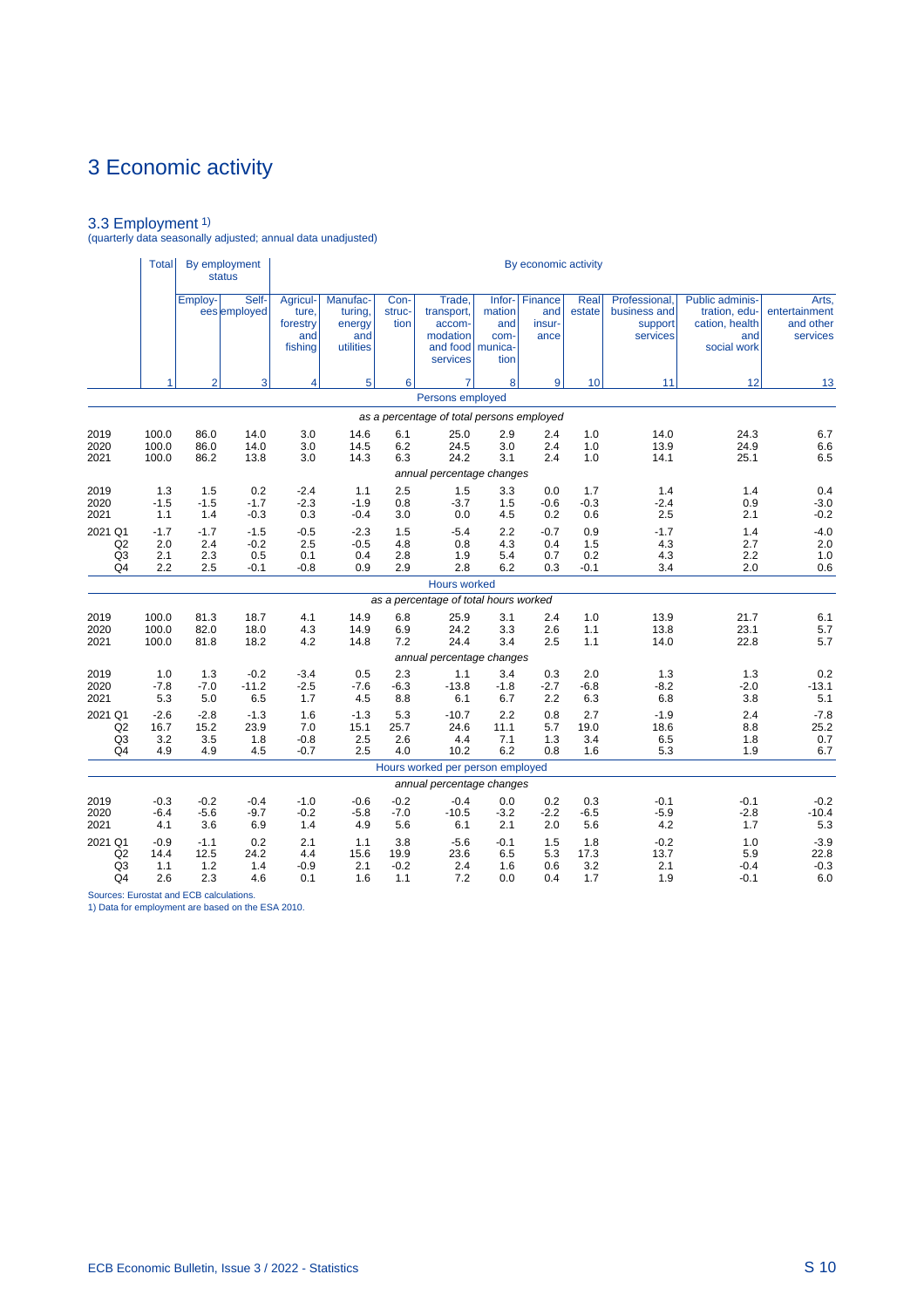## 3.4 Labour force, unemployment and job vacancies (seasonally adjusted, unless otherwise indicated)

|                                                   | Labour<br>force,              | Under-<br>employ-                                                                        |                                      |                          |                                                                                                              |                                    |                          | Unemployment <sup>1)</sup>       |                              |                                  |                          |                                  |                          | Job<br>vacancy            |
|---------------------------------------------------|-------------------------------|------------------------------------------------------------------------------------------|--------------------------------------|--------------------------|--------------------------------------------------------------------------------------------------------------|------------------------------------|--------------------------|----------------------------------|------------------------------|----------------------------------|--------------------------|----------------------------------|--------------------------|---------------------------|
|                                                   | millions                      | ment.<br>% of                                                                            | <b>Total</b>                         |                          | Long-term<br>unemploy-                                                                                       |                                    |                          | By age                           |                              |                                  |                          | By gender                        |                          | rate <sup>3)</sup>        |
|                                                   |                               | labour<br>force                                                                          | <b>Millions</b>                      | % of<br>labour           | ment,<br>% of                                                                                                |                                    | <b>Adult</b>             |                                  | Youth                        |                                  | Male                     |                                  | Female                   |                           |
|                                                   |                               |                                                                                          |                                      | force                    | labour<br>force $2$                                                                                          | <b>Millions</b>                    | % of<br>labour<br>force  | <b>Millions</b>                  | % of<br>labour<br>force      | <b>Millions</b>                  | % of<br>labour<br>force  | <b>Millions</b>                  | labour<br>force          | % of  % of total<br>posts |
|                                                   |                               | $\overline{2}$                                                                           | 3                                    | 4                        | 5                                                                                                            | 6                                  | 7                        | 8                                | 9                            | 10                               | 11                       | 12                               | 13                       | 14                        |
| % of total<br>in 2020                             |                               |                                                                                          | 100.0                                |                          |                                                                                                              | 80.1                               |                          | 19.9                             |                              | 51.3                             |                          | 48.7                             |                          |                           |
| 2019<br>2020<br>2021                              | 163.508<br>160.946            | 3.5<br>3.5                                                                               | 12.430<br>12.826<br>12.616           | 7.6<br>8.0<br>7.7        | 3.3<br>3.0                                                                                                   | 10.062<br>10.275<br>10.164         | 6.8<br>7.0<br>6.8        | 2.368<br>2.551<br>2.452          | 16.3<br>18.1<br>16.8         | 6.349<br>6.576<br>6.414          | 7.3<br>7.7<br>7.4        | 6.081<br>6.250<br>6.201          | 8.0<br>8.3<br>8.1        | 2.2<br>1.8<br>2.4         |
| 2021 Q1<br>Q2<br>Q <sub>3</sub><br>Q <sub>4</sub> | 161.684<br>163.059<br>164.027 | 3.7<br>3.5<br>3.3                                                                        | 13.409<br>12.968<br>12.386<br>11.700 | 8.3<br>8.0<br>7.6<br>7.1 | 3.2<br>3.3<br>3.1<br>3.0                                                                                     | 10.816<br>10.382<br>9.960<br>9.497 | 7.3<br>7.0<br>6.7<br>6.3 | 2.593<br>2.586<br>2.426<br>2.203 | 18.4<br>17.8<br>16.3<br>14.9 | 6.811<br>6.573<br>6.292<br>5.982 | 7.9<br>7.6<br>7.2<br>6.8 | 6.598<br>6.395<br>6.095<br>5.718 | 8.8<br>8.4<br>8.0<br>7.4 | 2.1<br>2.3<br>2.6<br>2.8  |
| 2021 Sep.<br>Oct.<br>Nov.<br>Dec.                 |                               | $\overline{\phantom{a}}$<br>$\blacksquare$<br>$\overline{\phantom{a}}$<br>$\blacksquare$ | 12.034<br>11.886<br>11.685<br>11.530 | 7.3<br>7.2<br>7.1<br>7.0 | $\overline{\phantom{a}}$<br>$\overline{\phantom{a}}$<br>$\overline{\phantom{a}}$<br>$\overline{\phantom{a}}$ | 9.736<br>9.648<br>9.475<br>9.368   | 6.5<br>6.5<br>6.3<br>6.3 | 2.297<br>2.238<br>2.211<br>2.162 | 15.5<br>15.1<br>14.9<br>14.5 | 6.142<br>6.064<br>5.970<br>5.912 | 7.0<br>6.9<br>6.8<br>6.7 | 5.892<br>5.822<br>5.715<br>5.618 | 7.7<br>7.6<br>7.4<br>7.3 | ٠                         |
| 2022 Jan.<br>Feb.                                 |                               | $\frac{1}{2}$<br>-                                                                       | 11.336<br>11.155                     | 6.9<br>6.8               | $\overline{\phantom{a}}$                                                                                     | 9.209<br>9.053                     | 6.2<br>6.0               | 2.127<br>2.101                   | 14.3<br>14.0                 | 5.783<br>5.620                   | 6.6<br>6.4               | 5.552<br>5.535                   | 7.2<br>7.2               |                           |

Sources: Eurostat and ECB calculations.

1) Where annual and quarterly Labour Force Survey data have not yet been published, they are estimated as simple averages of the monthly data. There is a break in series from<br>the first quarter of 2021 due to the implementa 2) Not seasonally adjusted.

3) The job vacancy rate is equal to the number of job vacancies divided by the sum of the number of occupied posts and the number of job vacancies, expressed as a percentage. Data are non-seasonally adjusted and cover industry, construction and services (excluding households as employers and extra-territorial organisations and bodies).

#### 3.5 Short-term business statistics

|                                       |                                                                                                         |                                | Industrial production          |                                |                                          |                                | Con-<br>struction           |                             | <b>Retail sales</b>            |                                |                               | <b>Services</b>                | <b>New</b><br>turnover <sup>1)</sup> passenger |
|---------------------------------------|---------------------------------------------------------------------------------------------------------|--------------------------------|--------------------------------|--------------------------------|------------------------------------------|--------------------------------|-----------------------------|-----------------------------|--------------------------------|--------------------------------|-------------------------------|--------------------------------|------------------------------------------------|
|                                       | <b>Total</b><br>(excluding construction)                                                                |                                |                                |                                | <b>Main Industrial Groupings</b>         |                                | produc-<br>tion             | <b>Total</b>                | beverages,<br>tobacco          | Food, Non-food                 | Fuel                          |                                | car regis-<br>trations                         |
|                                       |                                                                                                         | Manu-<br>facturing             | Inter-<br>mediate<br>goods     | Capital<br>goods               | Consumer<br>goods                        | Energy                         |                             |                             |                                |                                |                               |                                |                                                |
|                                       |                                                                                                         | $\overline{2}$                 | 3                              |                                | 5                                        | 6                              |                             | 8                           | 9                              | 10                             | 11                            | 12                             | 13                                             |
| % of total<br>in 2015                 | 100.0                                                                                                   | 88.7                           | 32.1                           | 34.5                           | 21.8                                     | 11.6                           |                             | 100.0 100.0                 | 40.4                           | 52.5                           | 7.1                           | 100.0                          | 100.0                                          |
|                                       |                                                                                                         |                                |                                |                                |                                          |                                | annual percentage changes   |                             |                                |                                |                               |                                |                                                |
| 2019<br>2020<br>2021                  | $-1.1$<br>$-7.9$<br>7.9                                                                                 | $-1.0$<br>$-8.5$<br>8.6        | $-2.5$<br>$-7.2$<br>9.5        | $-1.1$<br>$-11.9$<br>8.8       | 1.4<br>$-4.3$<br>7.8                     | $-1.8$<br>$-4.4$<br>1.6        | 2.2<br>$-5.8$<br>5.9        | 2.4<br>$-0.8$<br>5.0        | 1.0<br>3.7<br>0.9              | 3.7<br>$-2.3$<br>7.8           | 0.8<br>$-14.4$<br>9.4         | 2.9<br>$-8.8$<br>13.3          | 1.8<br>$-25.1$<br>$-3.1$                       |
| 2021 Q1<br>Q2<br>Q <sub>3</sub><br>Q4 | 4.7<br>23.2<br>6.0<br>0.2                                                                               | 5.2<br>25.3<br>6.8<br>0.1      | 4.8<br>25.7<br>7.7<br>2.1      | 8.7<br>31.6<br>5.2<br>$-4.0$   | 1.3<br>18.5<br>8.8<br>3.9                | $-0.1$<br>5.6<br>$-0.9$<br>2.2 | 3.2<br>18.6<br>1.6<br>1.6   | 2.4<br>11.8<br>2.4<br>4.0   | 2.5<br>1.9<br>0.0<br>$-0.6$    | 3.2<br>18.7<br>4.1<br>6.2      | $-5.2$<br>29.8<br>3.5<br>14.0 | $-0.4$<br>26.1<br>12.8<br>16.9 | 3.7<br>53.4<br>$-23.6$<br>$-25.0$              |
| 2021 Sep.<br>Oct.<br>Nov.<br>Dec.     | 4.1<br>0.2<br>$-1.3$<br>2.0                                                                             | 4.5<br>0.4<br>$-1.9$<br>2.0    | 5.0<br>2.3<br>2.0<br>1.9       | 3.1<br>$-2.1$<br>$-9.3$<br>0.4 | 6.8<br>1.4<br>5.6<br>4.9                 | $-0.1$<br>$-0.8$<br>4.6<br>2.6 | 3.1<br>3.3<br>1.3<br>0.2    | 2.7<br>1.6<br>8.4<br>2.3    | 0.6<br>$-1.3$<br>0.8<br>$-1.1$ | 4.0<br>3.0<br>12.7<br>3.7      | 5.0<br>9.1<br>19.8<br>13.9    |                                | $-24.0$<br>$-28.4$<br>$-21.6$<br>$-24.9$       |
| 2022 Jan.<br>Feb.                     | $-1.3$<br>$\bullet$                                                                                     | $-1.7$<br>$\sim$               | 0.6<br>$\sim$                  | $-8.4$                         | 6.3                                      | 1.4                            | 4.1                         | 8.4<br>5.0                  | $-1.7$<br>$-2.0$               | 16.1<br>9.3                    | 13.1<br>12.0                  |                                | $-10.0$<br>$-7.1$                              |
|                                       |                                                                                                         |                                |                                |                                | month-on-month percentage changes (s.a.) |                                |                             |                             |                                |                                |                               |                                |                                                |
| 2021 Sep.<br>Oct.<br>Nov.<br>Dec.     | $-0.7$<br>$-1.3$<br>2.5<br>1.3                                                                          | $-0.9$<br>$-1.2$<br>2.6<br>1.4 | $-0.1$<br>$-0.2$<br>1.0<br>0.8 | $-1.4$<br>0.8<br>2.2<br>5.3    | $-0.1$<br>$-4.2$<br>2.4<br>$-1.0$        | 1.4<br>0.5<br>1.7<br>$-0.1$    | 1.4<br>0.4<br>0.1<br>$-1.5$ | 0.0<br>0.2<br>1.2<br>$-2.1$ | 0.8<br>0.0<br>0.2<br>0.7       | $-1.4$<br>0.2<br>2.1<br>$-4.4$ | 1.1<br>0.5<br>$-1.6$<br>0.3   | $\ddot{\phantom{1}}$           | 1.7<br>$-1.9$<br>0.5<br>2.4                    |
| 2022 Jan.<br>Feb.                     | 0.0<br>Sources: Eurostat, ECB calculations and European Automobile Manufacturers Association (col. 13). | $-0.2$                         | $-0.3$                         | $-2.4$                         | 2.4                                      | $-0.3$                         | 3.9                         | 0.2<br>0.3                  | $-0.2$<br>$-0.5$               | 1.1<br>0.8                     | $-1.8$<br>3.2                 |                                | $-5.4$<br>5.2                                  |

1) Including wholesale trade.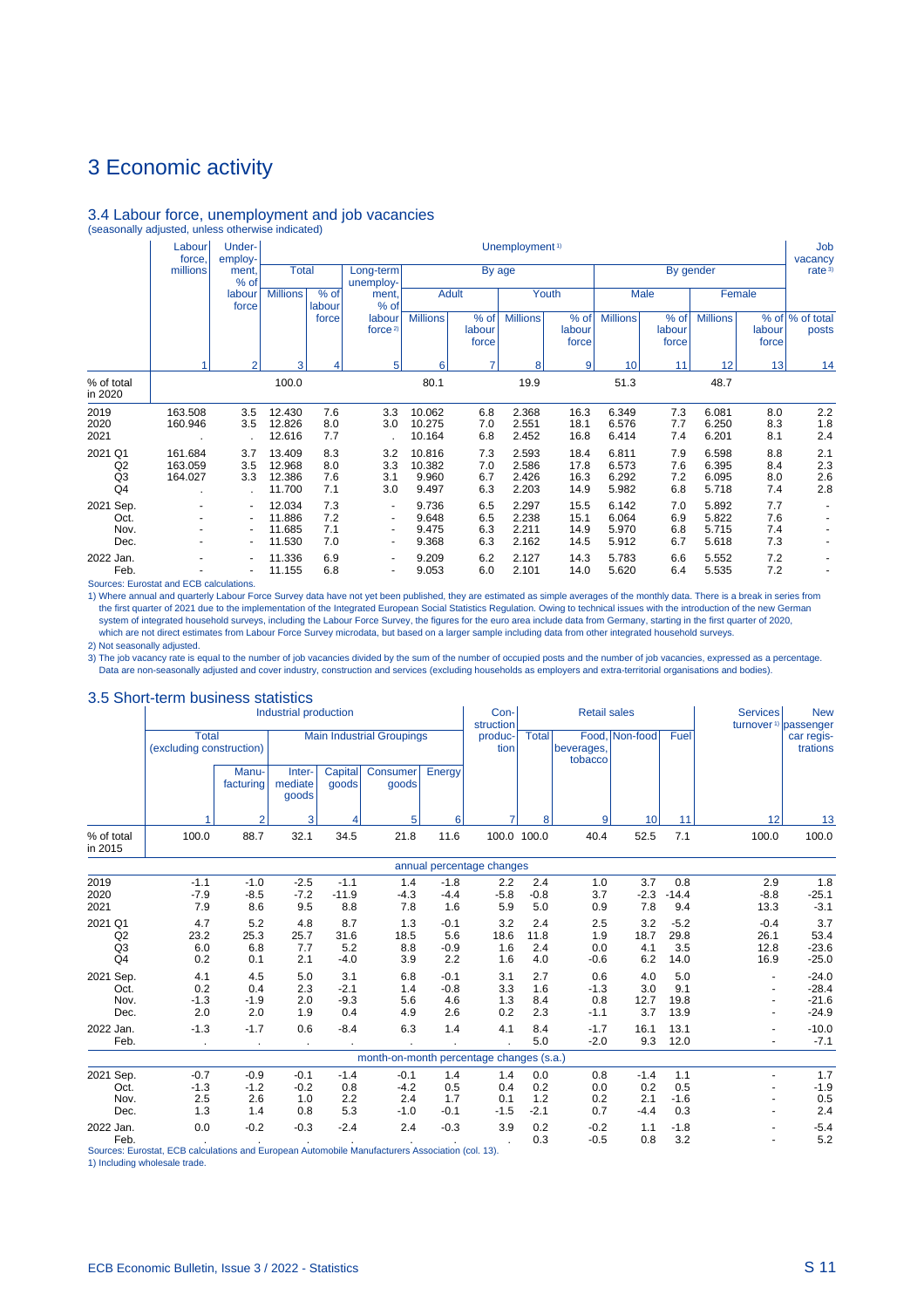#### 3.6 Opinion surveys (seasonally adjusted)

|                                             |                                               |                                              |                                |                             | <b>European Commission Business and Consumer Surveys</b><br>(percentage balances, unless otherwise indicated) |                              |                                            | <b>Purchasing Managers' Surveys</b><br>(diffusion indices) |                                       |                      |                      |                                     |
|---------------------------------------------|-----------------------------------------------|----------------------------------------------|--------------------------------|-----------------------------|---------------------------------------------------------------------------------------------------------------|------------------------------|--------------------------------------------|------------------------------------------------------------|---------------------------------------|----------------------|----------------------|-------------------------------------|
|                                             | Economic<br>sentiment                         | <b>Manufacturing industry</b>                |                                | Consumer<br>confidence      | Construction<br>confidence                                                                                    | Retail<br>trade              | Service industries                         |                                                            | Purchasing<br>Managers'               | Manu-<br>facturing   | activity             | <b>Business Composite</b><br>output |
|                                             | indicator<br>(long-term<br>average<br>$= 100$ | <b>Industrial</b><br>confidence<br>indicator | Capacity<br>utilisation<br>(%) | indicator                   | indicator                                                                                                     | confid-<br>ence<br>indicator | <b>Services</b><br>confidence<br>indicator | Capacity<br>utilisation<br>(%)                             | Index (PMI)<br>for manu-<br>facturing | output               | for<br>services      |                                     |
|                                             |                                               | $\overline{2}$                               | 3                              |                             | 5                                                                                                             | 6                            | 7                                          | 8                                                          | 9                                     | 10 <sup>1</sup>      | 11                   | 12                                  |
| 1999-15                                     | 98.8                                          | $-5.2$                                       | 80.6                           | $-11.6$                     | $-15.4$                                                                                                       | $-8.6$                       | 7.3                                        |                                                            | 51.2                                  | 52.5                 | 53.0                 | 52.8                                |
| 2019<br>2020<br>2021                        | 103.3<br>88.0<br>110.1                        | $-5.1$<br>$-14.3$<br>9.5                     | 81.9<br>73.9<br>81.7           | $-6.9$<br>$-14.3$<br>$-7.6$ | 6.7<br>$-7.4$<br>3.4                                                                                          | $-0.5$<br>$-12.9$<br>$-2.5$  | 10.8<br>$-16.5$<br>7.1                     | 90.5<br>86.3<br>87.6                                       | 47.4<br>48.6<br>60.2                  | 47.8<br>48.0<br>58.3 | 52.7<br>42.5<br>53.6 | 51.3<br>44.0<br>54.9                |
| 2021 Q2<br>Q <sub>3</sub><br>Q <sub>4</sub> | 113.2<br>116.8<br>115.7                       | 11.8<br>14.2<br>14.4                         | 82.6<br>82.4<br>82.0           | $-5.5$<br>$-4.6$<br>$-6.7$  | 4.4<br>5.7<br>9.2                                                                                             | 0.7<br>3.5<br>2.2            | 10.5<br>16.9<br>15.7                       | 87.3<br>88.5<br>88.6                                       | 63.1<br>60.9<br>58.2                  | 62.7<br>58.6<br>53.6 | 54.7<br>58.4<br>54.5 | 56.8<br>58.4<br>54.3                |
| 2022 Q1                                     | 111.7                                         | 12.8                                         |                                | $-12.0$                     | 9.3                                                                                                           | 3.1                          | 12.2                                       |                                                            | 57.8                                  | 54.7                 | 54.1                 | 54.2                                |
| 2021 Oct.<br>Nov.<br>Dec.                   | 117.2<br>116.2<br>113.8                       | 14.4<br>14.3<br>14.6                         | 82.0                           | $-4.9$<br>$-6.8$<br>$-8.4$  | 8.7<br>9.0<br>10.1                                                                                            | 1.9<br>3.7<br>1.1            | 18.0<br>18.2<br>10.9                       | 89.0                                                       | 58.3<br>58.4<br>58.0                  | 53.3<br>53.8<br>53.8 | 54.6<br>55.9<br>53.1 | 54.2<br>55.4<br>53.3                |
| 2022 Jan.<br>Feb.<br>Mar.                   | 112.7<br>113.9<br>108.5                       | 13.9<br>14.1<br>10.4                         | 81.9<br>٠                      | $-8.5$<br>$-8.8$<br>$-18.7$ | 8.1<br>9.9<br>9.8                                                                                             | 3.7<br>5.5<br>0.2            | 9.1<br>12.9<br>14.4                        | 88.1                                                       | 58.7<br>58.2<br>56.5                  | 55.4<br>55.5<br>53.1 | 51.1<br>55.5<br>55.6 | 52.3<br>55.5<br>54.9                |

Sources: European Commission (Directorate-General for Economic and Financial Affairs) (col. 1-8) and Markit (col. 9-12).

#### 3.7 Summary accounts for households and non-financial corporations

(current prices, unless otherwise indicated; not seasonally adjusted)

|                           |                              |                                                                                                                                     |                                    | <b>Households</b>        |                                              |                          |                          |                               |                                  |                                    | Non-financial corporations |                                                  |                          |
|---------------------------|------------------------------|-------------------------------------------------------------------------------------------------------------------------------------|------------------------------------|--------------------------|----------------------------------------------|--------------------------|--------------------------|-------------------------------|----------------------------------|------------------------------------|----------------------------|--------------------------------------------------|--------------------------|
|                           | Saving<br>ratio<br>(gross)   | <b>Debt</b><br>ratio                                                                                                                | Real gross<br>disposable<br>income | Financial<br>investment  | Non-financial<br>investment worth<br>(gross) | <b>Net</b><br>2)         | Hous-<br>ing<br>wealth   | Profit<br>share <sup>3)</sup> | <b>Saving</b><br>ratio<br>(net)  | <b>Debt</b><br>ratio <sup>4)</sup> | investment                 | Financial Non-financial<br>investment<br>(gross) | Finan-<br>cing           |
|                           |                              | Percentage of gross<br>disposable income<br>Annual percentage changes<br>(adjusted) <sup>1)</sup><br>31<br>$\mathcal{D}$<br>51<br>6 |                                    |                          |                                              |                          |                          |                               | Percentage of net<br>value added | Percent-<br>age of<br><b>GDP</b>   |                            | Annual percentage changes                        |                          |
|                           |                              |                                                                                                                                     |                                    |                          |                                              |                          |                          | 8                             | 9                                | 10                                 | 11                         | 12                                               | 13                       |
| 2018<br>2019<br>2020      | 12.5<br>13.1<br>19.4         | 93.0<br>93.3<br>96.3                                                                                                                | 1.9<br>1.9<br>$-0.5$               | 1.9<br>2.7<br>4.1        | 6.2<br>3.8<br>$-3.5$                         | 2.5<br>6.1<br>4.3        | 4.6<br>4.0<br>3.6        | 35.4<br>35.1<br>31.2          | 5.6<br>6.2<br>4.5                | 75.0<br>74.8<br>81.8               | 2.0<br>2.0<br>3.0          | 7.7<br>8.0<br>$-14.4$                            | 1.6<br>1.9<br>1.9        |
| 2021 Q1<br>Q2<br>Q3<br>Q4 | 20.6<br>19.1<br>18.6<br>17.3 | 96.6<br>96.7<br>96.8<br>96.8                                                                                                        | 0.1<br>3.7<br>0.9<br>$-0.4$        | 4.5<br>4.0<br>3.9<br>3.3 | 11.0<br>31.6<br>17.9<br>19.1                 | 6.8<br>6.4<br>7.3<br>7.0 | 3.9<br>5.0<br>6.7<br>7.0 | 32.2<br>34.4<br>34.6<br>35.0  | 5.6<br>7.6<br>8.1<br>8.2         | 83.1<br>80.6<br>79.8<br>79.6       | 3.9<br>4.7<br>5.0<br>5.7   | $-10.2$<br>19.7<br>14.4<br>16.5                  | 2.1<br>2.5<br>2.7<br>3.4 |

Sources: ECB and Eurostat.

1) Based on four-quarter cumulated sums of saving, debt and gross disposable income (adjusted for the change in pension entitlements).

2) Financial assets (net of financial liabilities) and non-financial assets. Non-financial assets consist mainly of housing wealth (residential structures and land). They also include non-financial assets of unincorporated enterprises classified within the household sector. 3) The profit share uses net entrepreneurial income, which is broadly equivalent to current profits in business accounting. 4) Defined as consolidated loans and debt securities liabilities.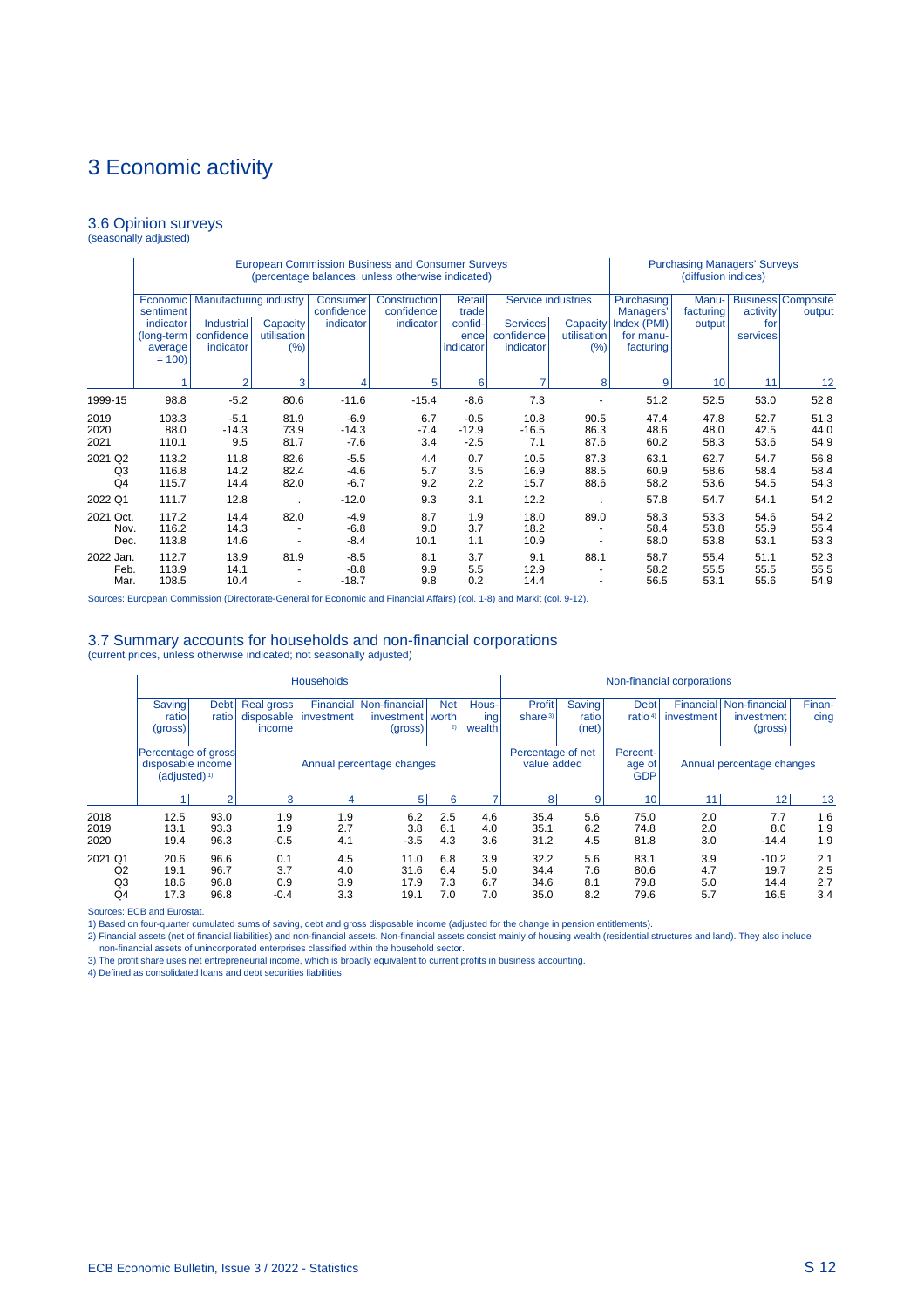|                                                   |                                                      |                                                      |                                            |                                                    |                                                    | <b>Current account</b>               |                                      |                                                                 |                                               |                                              |                                      | Capital<br>account <sup>1)</sup>          |                                  |
|---------------------------------------------------|------------------------------------------------------|------------------------------------------------------|--------------------------------------------|----------------------------------------------------|----------------------------------------------------|--------------------------------------|--------------------------------------|-----------------------------------------------------------------|-----------------------------------------------|----------------------------------------------|--------------------------------------|-------------------------------------------|----------------------------------|
|                                                   |                                                      | <b>Total</b>                                         |                                            |                                                    | Goods                                              | <b>Services</b>                      |                                      | <b>Primary income</b>                                           |                                               | Secondary income                             |                                      |                                           |                                  |
|                                                   | <b>Credit</b>                                        | <b>Debit</b>                                         | <b>Balance</b>                             | Credit                                             | <b>Debit</b>                                       | <b>Credit</b>                        | <b>Debit</b>                         | <b>Credit</b>                                                   | <b>Debit</b>                                  | <b>Credit</b>                                | <b>Debit</b>                         | <b>Credit</b>                             | <b>Debit</b>                     |
|                                                   |                                                      | $\overline{2}$                                       | 3                                          | 4                                                  | 5                                                  | 6                                    |                                      | 8                                                               | 9                                             | 10                                           | 11                                   | 12                                        | 13                               |
| 2021 Q1<br>Q2<br>Q <sub>3</sub><br>Q <sub>4</sub> | 1,058.3<br>1,092.0<br>1,115.9                        | 956.7<br>1,004.0<br>1,042.8                          | 101.6<br>87.9<br>73.2                      | 600.1<br>617.6<br>626.1                            | 498.7<br>533.4<br>553.6                            | 230.3<br>237.4<br>252.9<br>278.9     | 206.2<br>210.8<br>238.6<br>248.4     | 191.3<br>204.6<br>193.9                                         | 175.4<br>185.1<br>173.4                       | 36.6<br>32.3<br>43.0                         | 76.4<br>74.7<br>77.2<br>81.7         | 16.3<br>18.7<br>32.2                      | 13.4<br>12.2<br>13.5<br>46.8     |
| 2021 Aug.<br>Sep.<br>Oct.<br>Nov.<br>Dec.         | 1,174.0<br>370.1<br>372.6<br>380.5<br>402.8<br>390.7 | 1,151.7<br>353.1<br>349.4<br>375.4<br>395.7<br>380.6 | 22.3<br>16.9<br>23.3<br>5.1<br>7.2<br>10.0 | 649.9<br>208.0<br>208.3<br>208.8<br>221.4<br>219.7 | 621.0<br>185.4<br>187.2<br>197.5<br>208.6<br>214.8 | 83.9<br>86.9<br>90.4<br>98.7<br>89.8 | 84.3<br>78.3<br>83.8<br>84.5<br>80.1 | 205.9<br>64.5<br>64.6<br>67.6<br>70.4<br>67.8                   | 200.6<br>57.7<br>57.4<br>66.8<br>74.9<br>58.9 | 39.4<br>13.6<br>12.8<br>13.7<br>12.3<br>13.3 | 25.7<br>26.5<br>27.2<br>27.7<br>26.8 | 59.6<br>8.3<br>11.0<br>9.0<br>6.1<br>44.5 | 3.4<br>4.7<br>4.9<br>4.3<br>37.6 |
| 2022 Jan.                                         | 393.4                                                | 370.9                                                | 22.6                                       | 227.4                                              | 213.6                                              | 94.9                                 | 78.9                                 | 59.8                                                            | 54.1                                          | 11.3                                         | 24.2                                 | 7.7                                       | 5.5                              |
|                                                   |                                                      |                                                      |                                            |                                                    |                                                    | 12-month cumulated transactions      |                                      |                                                                 |                                               |                                              |                                      |                                           |                                  |
| 2022 Jan.                                         | 4,481.5                                              | 4,214.1                                              |                                            | 267.4 2,522.8                                      | 2,262.1                                            | 1,017.7                              | 915.8                                | 790.4<br>12-month cumulated transactions as a percentage of GDP | 728.7                                         | 150.6                                        | 307.5                                | 130.2                                     | 87.4                             |
| 2022 Jan.                                         | 36.6                                                 | 34.4                                                 | 2.2                                        | 20.6                                               | 18.5                                               | 8.3                                  | 7.5                                  | 6.5                                                             | 6.0                                           | 1.2                                          | 2.5                                  | 1.1                                       | 0.7                              |

# 3.8 Euro area balance of payments, current and capital accounts (EUR billions; seasonally adjusted unless otherwise indicated; transactions)

1) The capital account is not seasonally adjusted.

# 3.9 Euro area external trade in goods 1) , values and volumes by product group 2) (seasonally adjusted, unless otherwise indicated)

|                                                   |                                           | Total (n.s.a.)                           |                                                    |                                                    | Exports (f.o.b.)                              |                                                 |                                                    |                                                    |                                                                            |                                                    | $Imports$ (c.i.f.)                                 |                                                    |                                              |
|---------------------------------------------------|-------------------------------------------|------------------------------------------|----------------------------------------------------|----------------------------------------------------|-----------------------------------------------|-------------------------------------------------|----------------------------------------------------|----------------------------------------------------|----------------------------------------------------------------------------|----------------------------------------------------|----------------------------------------------------|----------------------------------------------------|----------------------------------------------|
|                                                   |                                           |                                          |                                                    | Total                                              |                                               |                                                 | Memo item:                                         |                                                    | <b>Total</b>                                                               |                                                    |                                                    | Memo items:                                        |                                              |
|                                                   |                                           | Exports   Imports                        |                                                    | Intermediate<br>goods                              | Capital<br>goods                              | Consump-<br>tion<br>goods                       | Manu-<br>facturing                                 |                                                    | Intermediate<br>goods                                                      | Capital<br>goods                                   | Consump-<br>tion<br>goods                          | Manu-<br>facturing                                 | Oil                                          |
|                                                   |                                           | 2                                        | 3                                                  |                                                    | 5                                             | 6                                               |                                                    | 8                                                  | 9                                                                          | 10                                                 | 11                                                 | 12                                                 | 13                                           |
|                                                   |                                           |                                          |                                                    |                                                    |                                               |                                                 |                                                    |                                                    | Values (EUR billions; annual percentage changes for columns 1 and 2)       |                                                    |                                                    |                                                    |                                              |
| 2021 Q1<br>Q2<br>Q3<br>Q <sub>4</sub>             | 0.7<br>34.4<br>13.6<br>12.0               | 0.4<br>34.0<br>22.7<br>31.1              | 580.6<br>596.2<br>608.0<br>634.7                   | 281.1<br>291.7<br>305.3<br>321.2                   | 114.7<br>117.0<br>118.7<br>114.9              | 173.7<br>177.4<br>171.8<br>185.6                | 486.3<br>493.4<br>501.8<br>523.5                   | 511.2<br>558.6<br>581.0<br>645.3                   | 283.5<br>324.1<br>345.4<br>391.9                                           | 91.3<br>92.6<br>94.0<br>96.4                       | 129.5<br>136.1<br>135.5<br>148.0                   | 382.8<br>405.2<br>415.6<br>449.4                   | 47.0<br>53.5<br>58.8<br>71.1                 |
| 2021 Aug.<br>Sep.<br>Oct.<br>Nov.<br>Dec.         | 19.5<br>10.2<br>7.4<br>14.6<br>14.1       | 29.1<br>21.7<br>24.6<br>32.1<br>36.9     | 203.2<br>202.7<br>207.5<br>214.1<br>213.1          | 103.3<br>102.6<br>104.4<br>107.6<br>109.3          | 39.3<br>38.6<br>37.7<br>38.7<br>38.5          | 56.7<br>57.3<br>60.8<br>62.9<br>62.0            | 167.1<br>167.4<br>171.0<br>175.8<br>176.6          | 194.6<br>197.2<br>206.7<br>215.9<br>222.8          | 115.6<br>117.1<br>125.1<br>131.6<br>135.3                                  | 31.8<br>31.5<br>30.8<br>31.6<br>34.0               | 45.3<br>46.3<br>47.6<br>50.0<br>50.5               | 140.5<br>140.2<br>143.5<br>150.4<br>155.6          | 19.6<br>19.5<br>22.9<br>25.1<br>23.1         |
| 2022 Jan.                                         | 18.9                                      | 44.3                                     | 220.3                                              |                                                    |                                               |                                                 | 182.0                                              | 228.0                                              |                                                                            |                                                    |                                                    | 156.5                                              |                                              |
|                                                   |                                           |                                          |                                                    |                                                    |                                               |                                                 |                                                    |                                                    | Volume indices (2000 = 100; annual percentage changes for columns 1 and 2) |                                                    |                                                    |                                                    |                                              |
| 2021 Q1<br>Q2<br>Q3<br>Q <sub>4</sub>             | 0.8<br>29.1<br>4.4<br>0.8                 | 0.3<br>20.5<br>5.5<br>8.8                | 104.0<br>104.5<br>103.6<br>105.1                   | 108.7<br>109.5<br>110.2<br>112.2                   | 100.2<br>101.1<br>100.7<br>95.5               | 101.2<br>101.5<br>96.7<br>101.6                 | 103.6<br>103.3<br>102.1<br>104.0                   | 104.5<br>109.6<br>108.2<br>114.4                   | 103.0<br>110.8<br>109.6<br>118.2                                           | 112.0<br>113.9<br>112.4<br>108.6                   | 105.4<br>108.4<br>105.4<br>110.6                   | 107.9<br>111.8<br>110.7<br>114.8                   | 86.8<br>86.1<br>85.6<br>93.8                 |
| 2021 July<br>Aug.<br>Sep.<br>Oct.<br>Nov.<br>Dec. | 4.9<br>9.0<br>0.2<br>$-3.0$<br>3.0<br>2.6 | 3.2<br>11.0<br>3.0<br>2.6<br>9.2<br>14.9 | 104.2<br>103.4<br>103.1<br>104.3<br>106.7<br>104.4 | 109.4<br>111.3<br>109.8<br>110.3<br>113.2<br>113.1 | 104.4<br>99.9<br>97.7<br>94.8<br>97.7<br>94.1 | 97.7<br>95.4<br>96.9<br>101.6<br>102.8<br>100.5 | 103.1<br>101.6<br>101.6<br>103.1<br>105.2<br>103.8 | 107.0<br>108.9<br>108.7<br>110.7<br>114.7<br>117.9 | 108.8<br>110.2<br>109.8<br>113.3<br>119.1<br>122.3                         | 110.0<br>115.2<br>112.1<br>105.9<br>107.3<br>112.7 | 104.2<br>105.7<br>106.3<br>108.0<br>111.4<br>112.3 | 108.8<br>112.4<br>110.9<br>111.5<br>115.0<br>118.0 | 86.1<br>86.6<br>84.1<br>91.1<br>96.8<br>93.6 |

Sources: ECB and Eurostat.

1) Differences between ECB's b.o.p. goods (Table 3.8) and Eurostat's trade in goods (Table 3.9) are mainly due to different definitions.<br>2) Product groups as classified in the Broad Economic Categories.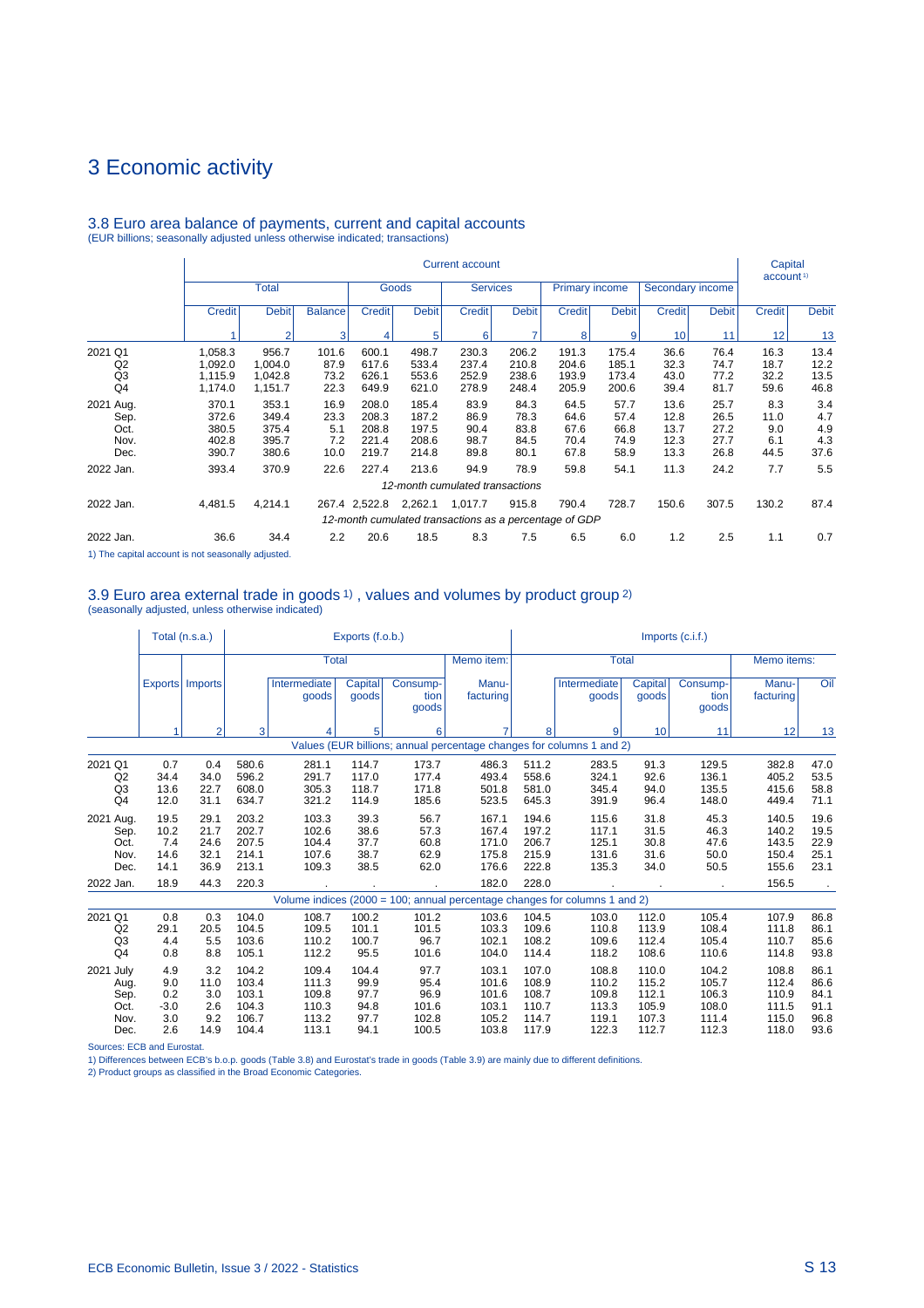# 4.1 Harmonised Index of Consumer Prices 1) (annual percentage changes, unless otherwise indicated)

|                                |                           |                   | <b>Total</b>                                                    |                      |                   |                   |                   |                          | Total (s.a.; percentage change vis-à-vis previous period) <sup>2)</sup> |                    |                   | Administered prices                                      |                             |
|--------------------------------|---------------------------|-------------------|-----------------------------------------------------------------|----------------------|-------------------|-------------------|-------------------|--------------------------|-------------------------------------------------------------------------|--------------------|-------------------|----------------------------------------------------------|-----------------------------|
|                                | Index:<br>2015<br>$= 100$ |                   | <b>Total</b><br><b>Total</b><br>excluding<br>food and<br>energy | <b>Goods</b>         | <b>Services</b>   | <b>Total</b>      | Processed<br>food | Unpro-<br>cessed<br>food | Non-energy<br>industrial<br>goods                                       | Energy<br>(n.s.a.) | <b>Services</b>   | <b>Total HICP</b><br>excluding<br>administered<br>prices | Admini-<br>stered<br>prices |
|                                |                           | $\overline{2}$    | 3                                                               |                      | 5                 | 6                 | ۰                 | 8                        | 9                                                                       | 10                 | 11                | 12                                                       | 13                          |
| % of total<br>in 2021          | 100.0 100.0               |                   | 68.7                                                            | 58.2                 | 41.8              | 100.0             | 16.7              | 5.1                      | 26.9                                                                    | 9.5                | 41.8              | 86.7                                                     | 13.3                        |
| 2019<br>2020<br>2021           | 104.8<br>105.1<br>107.8   | 1.2<br>0.3<br>2.6 | 1.0<br>0.7<br>1.5                                               | 1.0<br>$-0.4$<br>3.4 | 1.5<br>1.0<br>1.5 |                   |                   |                          |                                                                         |                    |                   | 1.1<br>0.2<br>2.5                                        | 1.9<br>0.6<br>3.1           |
| 2021 Q2<br>Q3<br>Q4            | 107.4<br>108.0<br>109.9   | 1.8<br>2.8<br>4.6 | 0.9<br>1.4<br>2.4                                               | 2.5<br>4.1<br>6.2    | 0.9<br>1.2<br>2.4 | 0.6<br>1.2<br>1.6 | 0.3<br>0.7<br>0.9 | 1.4<br>0.8<br>1.1        | $-0.1$<br>1.4<br>0.0                                                    | 3.7<br>4.3<br>9.1  | 0.3<br>0.6<br>1.0 | 1.8<br>2.7<br>4.6                                        | 2.4<br>3.5<br>5.1           |
| 2022 Q1                        | 112.3                     | 6.2               | 2.7                                                             |                      | 2.5               | 2.7               | 1.6               | 2.9                      | 1.5                                                                     | 14.6               | 0.7               |                                                          |                             |
| 2021 Oct.<br>Nov.<br>Dec.      | 109.4<br>109.9<br>110.4   | 4.1<br>4.9<br>5.0 | 2.0<br>2.6<br>2.6                                               | 5.5<br>6.3<br>6.8    | 2.1<br>2.7<br>2.4 | 0.7<br>0.7<br>0.3 | 0.3<br>0.3<br>0.5 | $-0.2$<br>0.8<br>0.9     | 0.0<br>0.3<br>0.4                                                       | 5.6<br>2.9<br>0.4  | 0.3<br>0.5<br>0.1 | 4.0<br>4.8<br>4.9                                        | 4.6<br>5.2<br>5.6           |
| 2022 Jan.<br>Feb.<br>Mar. $3)$ | 110.7<br>111.7<br>114.5   | 5.1<br>5.9<br>7.5 | 2.3<br>2.7<br>3.0                                               | 7.1<br>8.3           | 2.3<br>2.5<br>2.7 | 1.1<br>0.8<br>1.8 | 0.5<br>0.6<br>0.5 | 0.9<br>0.9<br>1.5        | 0.7<br>0.6<br>0.1                                                       | 6.2<br>3.4<br>12.5 | 0.2<br>0.2<br>0.2 | 4.9<br>5.8                                               | 6.3<br>6.3                  |

|                                             |                   |                                                     |                          | Goods                |                                   |                       |                   |                   |                   | <b>Services</b>         |                               |                    |
|---------------------------------------------|-------------------|-----------------------------------------------------|--------------------------|----------------------|-----------------------------------|-----------------------|-------------------|-------------------|-------------------|-------------------------|-------------------------------|--------------------|
|                                             |                   | Food (including alcoholic<br>beverages and tobacco) |                          |                      | Industrial goods                  |                       | Housing           |                   | <b>Transport</b>  | Communi-<br>cation      | Recreation<br>and<br>personal | Miscel-<br>laneous |
|                                             |                   | <b>Total Processed</b><br>food                      | Unpro-<br>cessed<br>food | <b>Total</b>         | Non-energy<br>industrial<br>goods | Energy                |                   | <b>Rents</b>      |                   |                         | care                          |                    |
|                                             | 14                | 15                                                  | 16                       | 17                   | 18                                | 19                    | 20                | 21                | 22                | 23                      | 24                            | 25                 |
| % of total<br>in 2021                       | 21.8              | 16.7                                                | 5.1                      | 36.4                 | 26.9                              | 9.5                   | 12.2              | 7.5               | 6.5               | 2.7                     | 11.4                          | 9.0                |
| 2019<br>2020<br>2021                        | 1.8<br>2.3<br>1.5 | 1.9<br>1.8<br>1.5                                   | 1.4<br>4.0<br>1.6        | 0.5<br>$-1.8$<br>4.5 | 0.3<br>0.2<br>1.5                 | 1.1<br>$-6.8$<br>13.0 | 1.4<br>1.4<br>1.4 | 1.3<br>1.3<br>1.2 | 2.0<br>0.5<br>2.1 | $-0.7$<br>$-0.6$<br>0.3 | 1.7<br>1.0<br>1.5             | 1.5<br>1.4<br>1.6  |
| 2021 Q2<br>Q <sub>3</sub><br>Q <sub>4</sub> | 0.6<br>1.9<br>2.5 | 0.8<br>1.7<br>2.4                                   | $-0.2$<br>2.5<br>2.7     | 3.6<br>5.4<br>8.4    | 0.8<br>1.8<br>2.4                 | 12.0<br>15.8<br>25.7  | 1.4<br>1.4<br>1.6 | 1.3<br>1.1<br>1.1 | 0.8<br>2.4<br>4.0 | $-0.1$<br>0.7<br>1.2    | 0.5<br>1.1<br>3.1             | 1.6<br>1.6<br>1.7  |
| 2022 Q1                                     | 4.2               | 3.6                                                 | 6.4                      | $\cdot$              | 2.9                               | 35.3                  |                   |                   |                   |                         |                               |                    |
| 2021 Oct.<br>Nov.<br>Dec.                   | 1.9<br>2.2<br>3.2 | 2.1<br>2.3<br>2.8                                   | 1.4<br>1.9<br>4.7        | 7.6<br>8.8<br>8.9    | 2.0<br>2.4<br>2.9                 | 23.7<br>27.5<br>25.9  | 1.6<br>1.6<br>1.6 | 1.2<br>1.1<br>1.1 | 3.6<br>4.4<br>4.0 | 1.5<br>1.0<br>1.0       | 2.3<br>3.8<br>3.3             | 1.7<br>1.7<br>1.8  |
| 2022 Jan.<br>Feb.<br>Mar. $3)$              | 3.5<br>4.2<br>5.0 | 3.0<br>3.5<br>4.1                                   | 5.2<br>6.2<br>7.8        | 9.3<br>10.9          | 2.1<br>3.1<br>3.4                 | 28.8<br>32.0<br>44.7  | 1.7<br>1.8        | 1.2<br>1.2        | 3.1<br>3.3        | 0.0<br>$-0.1$           | 3.8<br>4.1                    | 1.6<br>1.6         |

Sources: Eurostat and ECB calculations.

1) Data refer to the changing composition of the euro area.<br>2) In May 2016 the ECB started publishing enhanced seasonally adjusted HICP series for the euro area, following a review of the seasonal adjustment approach as de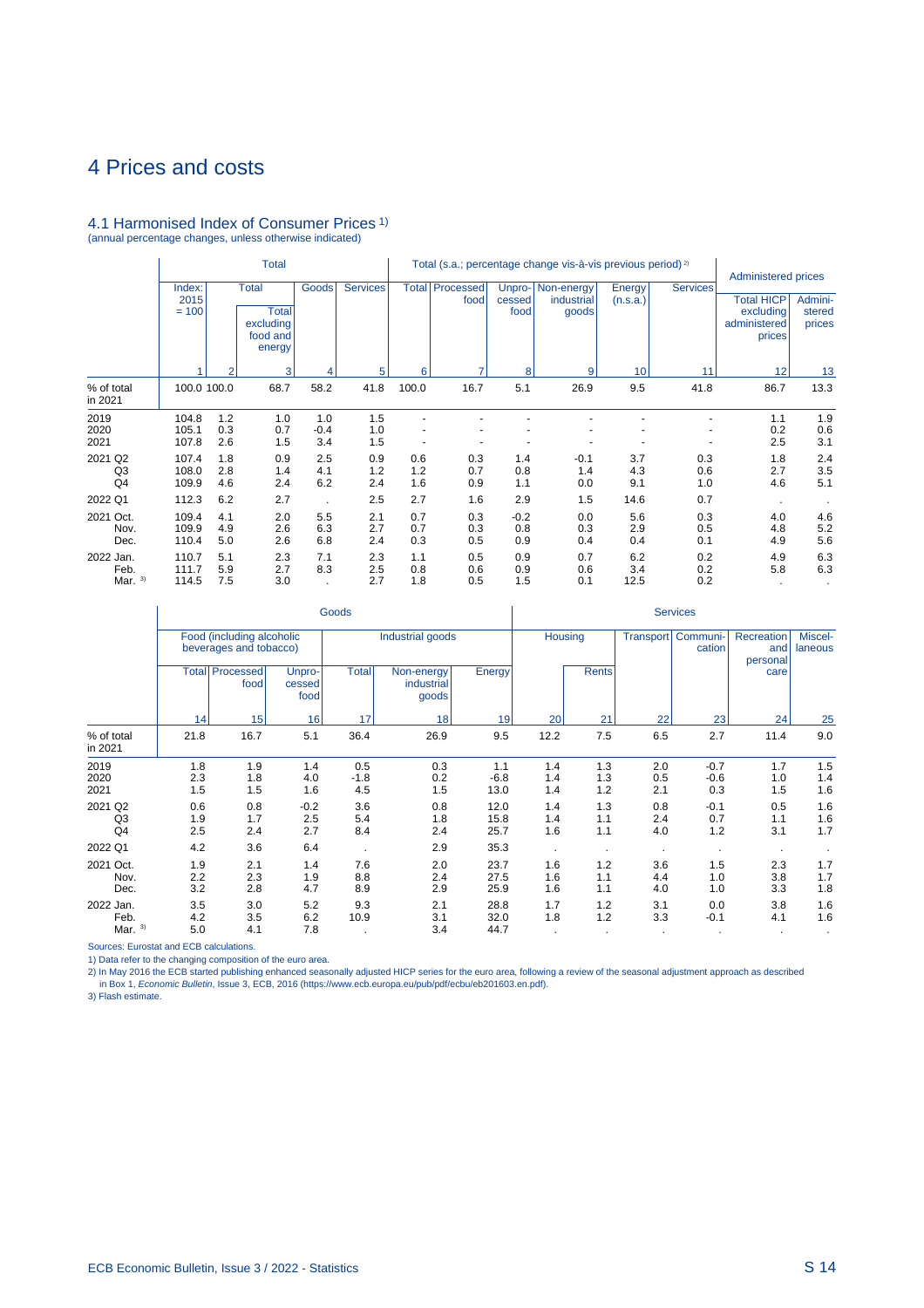#### 4.2 Industry, construction and property prices

(annual percentage changes, unless otherwise indicated)

|                                                   |                                  |                              |                              |                           | Industrial producer prices excluding construction <sup>1)</sup> |                          |                          |                                   |                          |                              | Con-<br>struction | <b>Residential</b><br>property | Experimental<br>indicator of |
|---------------------------------------------------|----------------------------------|------------------------------|------------------------------|---------------------------|-----------------------------------------------------------------|--------------------------|--------------------------|-----------------------------------|--------------------------|------------------------------|-------------------|--------------------------------|------------------------------|
|                                                   | <b>Total</b><br>(index:          |                              | <b>Total</b>                 |                           | Industry excluding construction and energy                      |                          |                          |                                   |                          | Energy                       | 2)                | prices <sup>3)</sup>           | commercial<br>property       |
|                                                   | $2015 = 100$                     |                              | Manu-<br>facturing           | <b>Total</b>              | Intermediate<br>goods                                           | <b>Capital</b><br>goods  |                          | Consumer goods                    |                          |                              |                   |                                | prices $3$                   |
|                                                   |                                  |                              |                              |                           |                                                                 |                          | <b>Total</b>             | Food,<br>beverages<br>and tobacco | Non-<br>food             |                              |                   |                                |                              |
|                                                   |                                  |                              | 3                            | 4                         | 5                                                               | 6                        |                          | 8                                 | 9                        | 10                           | 11                | 12                             | 13                           |
| % of total<br>in 2015                             | 100.0 100.0                      |                              | 77.3                         | 72.1                      | 28.9                                                            | 20.7                     | 22.5                     | 16.5                              | 5.9                      | 27.9                         |                   |                                |                              |
| 2019                                              | 104.7                            | 0.6                          | 0.6                          | 0.7                       | 0.1                                                             | 1.5                      | 1.0                      | 1.1                               | 0.9                      | $-0.1$                       | 1.9               | 4.2                            | 4.5                          |
| 2020<br>2021                                      | 102.0<br>114.5                   | $-2.6$<br>12.3               | $-1.6$<br>7.4                | $-0.1$<br>5.8             | $-1.6$<br>10.9                                                  | 0.9<br>2.5               | 1.0<br>2.1               | 1.1<br>2.0                        | 0.6<br>1.8               | $-9.7$<br>32.3               | 1.2               | 5.3<br>8.0                     | 1.7                          |
| 2021 Q1<br>Q <sub>2</sub><br>Q <sub>3</sub><br>Q4 | 105.9<br>109.4<br>115.6<br>127.3 | 2.1<br>9.2<br>14.0<br>24.0   | 1.3<br>6.8<br>9.3<br>12.3    | 1.4<br>4.7<br>7.5<br>9.6  | 2.7<br>9.0<br>14.2<br>17.9                                      | 1.0<br>1.7<br>3.0<br>4.4 | 0.0<br>1.8<br>2.8<br>4.0 | $-0.7$<br>1.8<br>2.9<br>3.9       | 0.7<br>1.3<br>2.1<br>3.0 | 3.9<br>23.8<br>34.4<br>67.5  | 2.7<br>4.7<br>7.7 | 6.2<br>7.3<br>9.1<br>9.5       | $-1.6$<br>$-3.1$<br>$-0.5$   |
| 2021 Sep.<br>Oct.<br>Nov.<br>Dec.                 | 118.1<br>124.5<br>126.7<br>130.6 | 16.2<br>22.0<br>23.7<br>26.4 | 10.3<br>11.8<br>12.7<br>12.3 | 8.1<br>8.9<br>9.8<br>10.2 | 15.3<br>16.9<br>18.3<br>18.7                                    | 3.6<br>4.0<br>4.5<br>4.6 | 3.0<br>3.4<br>3.9<br>4.6 | 3.1<br>3.2<br>3.9<br>4.7          | 2.3<br>2.8<br>3.1<br>3.2 | 40.8<br>62.3<br>66.1<br>73.9 |                   |                                |                              |
| 2022 Jan.<br>Feb.                                 | 137.3<br>138.8 31.4              | 30.7                         | 13.9<br>14.4                 | 11.8<br>12.2              | 20.5<br>20.8                                                    | 5.7<br>5.9               | 6.3<br>6.8               | 6.3                               | 5.0<br>5.4               | 85.4<br>87.2                 |                   |                                |                              |

Sources: Eurostat, ECB calculations, and ECB calculations based on MSCI data and national sources (col. 13).

1) Domestic sales only.<br>2) Input prices for residential buildings.<br>3) Experimental data based on non-harmonised sources (see https://www.ecb.europa.eu/stats/ecb\_statistics/governance\_and\_quality\_framework/html/experimental

# 4.3 Commodity prices and GDP deflators (annual percentage changes, unless otherwise indicated)

|                                 |                           |                   |                   |                               | <b>GDP</b> deflators                |                                               |                       |                                                      | Oil prices<br>(EUR per |                      |                      | Non-energy commodity prices (EUR) |                       |                            |                          |
|---------------------------------|---------------------------|-------------------|-------------------|-------------------------------|-------------------------------------|-----------------------------------------------|-----------------------|------------------------------------------------------|------------------------|----------------------|----------------------|-----------------------------------|-----------------------|----------------------------|--------------------------|
|                                 | <b>Total</b><br>(s.a.;    | <b>Total</b>      |                   |                               | Domestic demand                     |                                               | Exports <sup>1)</sup> | Imports <sup>1)</sup>                                | barrel)                |                      |                      | Import-weighted <sup>2)</sup>     |                       | Use-weighted <sup>2)</sup> |                          |
|                                 | index:<br>2015<br>$= 100$ |                   | <b>Total</b>      | Private<br>consump-<br>tion l | Govern-<br>ment<br>consump-<br>tion | <b>Gross</b><br>fixed<br>capital<br>formation |                       |                                                      |                        | <b>Total</b>         | Food                 | Non-food                          | <b>Total</b>          |                            | Food Non-food            |
|                                 |                           | $\overline{2}$    | 3                 | 4                             | 5                                   | 6                                             | 7                     | 8 <sup>1</sup>                                       | 9                      | 10 <sup>1</sup>      | 11                   | 12                                | 13                    | 14                         | 15                       |
| % of total                      |                           |                   |                   |                               |                                     |                                               |                       |                                                      |                        | 100.0                | 45.4                 |                                   | 54.6 100.0            | 50.4                       | 49.6                     |
| 2019<br>2020<br>2021            | 105.3<br>107.1<br>109.2   | 1.7<br>1.7<br>2.0 | 1.5<br>1.2<br>2.7 | 1.1<br>0.5<br>2.2             | 1.8<br>3.6<br>1.4                   | 2.3<br>1.2<br>3.4                             | 0.8<br>$-1.3$<br>5.5  | 0.3<br>$-2.6$<br>7.6                                 | 57.2<br>37.0<br>59.8   | 2.0<br>1.4<br>29.5   | 4.4<br>3.3<br>21.3   | $-0.1$<br>$-0.3$<br>37.2          | 3.0<br>$-1.0$<br>28.8 | 8.2<br>$-0.3$<br>21.7      | $-2.3$<br>$-1.8$<br>37.1 |
| 2021 Q2<br>Q3<br>Q <sub>4</sub> | 108.4<br>109.7<br>110.6   | 0.6<br>2.8<br>3.0 | 1.5<br>3.6<br>4.2 | 1.5<br>2.6<br>3.7             | $-1.3$<br>2.7<br>2.0                | 2.7<br>4.7<br>5.3                             | 4.5<br>7.1<br>9.8     | 7.1<br>9.7<br>13.0                                   | 57.0<br>61.9<br>69.4   | 38.3<br>31.0<br>30.7 | 20.2<br>26.1<br>30.0 | 56.4<br>35.4<br>31.3              | 35.7<br>32.3<br>33.7  | 20.5<br>28.2<br>33.4       | 54.4<br>36.7<br>34.0     |
| 2022 Q1                         |                           |                   |                   |                               |                                     |                                               |                       |                                                      | 88.7                   | 32.2                 | 35.0                 | 29.7                              | 35.6                  | 38.7                       | 32.5                     |
| 2021 Oct.<br>Nov.<br>Dec.       |                           |                   |                   |                               |                                     |                                               |                       | $\overline{\phantom{a}}$<br>$\overline{\phantom{a}}$ | 72.1<br>70.8<br>65.7   | 33.3<br>29.8<br>29.1 | 26.6<br>31.0<br>32.3 | 39.7<br>28.7<br>26.4              | 34.0<br>33.4<br>33.7  | 26.3<br>35.7<br>38.0       | 42.7<br>30.8<br>29.4     |
| 2022 Jan.<br>Feb.<br>Mar.       |                           |                   |                   |                               |                                     |                                               |                       | $\overline{a}$                                       | 75.5<br>84.4<br>104.6  | 29.1<br>29.5<br>37.6 | 29.5<br>31.7<br>43.5 | 28.7<br>27.7<br>32.6              | 33.3<br>32.4<br>40.9  | 34.7<br>34.3<br>46.7       | 31.7<br>30.4<br>35.0     |

Sources: Eurostat, ECB calculations and Bloomberg (col. 9).

1) Deflators for exports and imports refer to goods and services and include cross-border trade within the euro area.<br>2) Import-weighted: weighted according to 2009-11 average import structure; use-weighted: weighted accor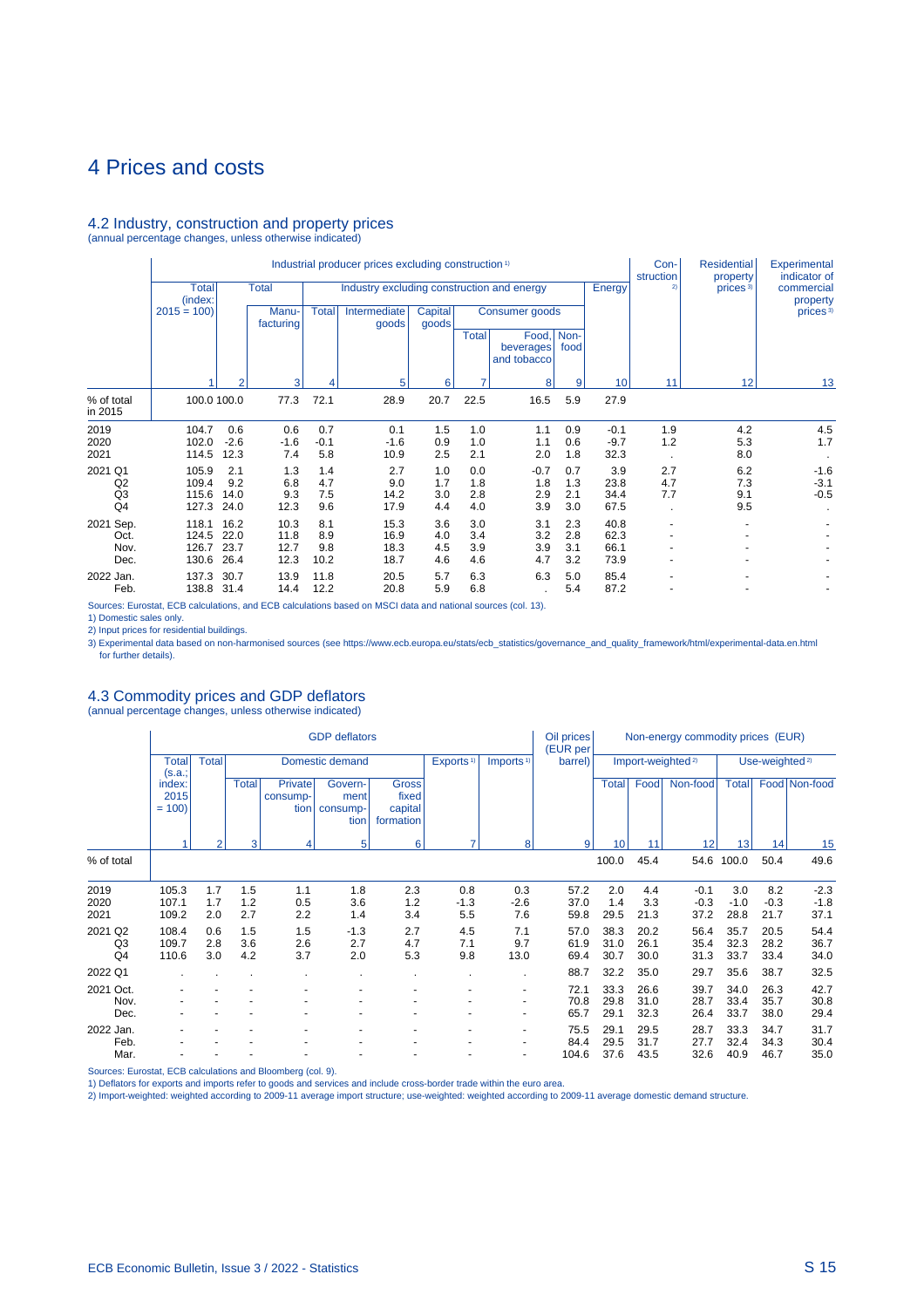## 4.4 Price-related opinion surveys (seasonally adjusted)

|                                 |                       |                                                       | (percentage balances) | <b>European Commission Business and Consumer Surveys</b> |                                              |                      | (diffusion indices)  | <b>Purchasing Managers' Surveys</b> |                      |
|---------------------------------|-----------------------|-------------------------------------------------------|-----------------------|----------------------------------------------------------|----------------------------------------------|----------------------|----------------------|-------------------------------------|----------------------|
|                                 |                       | Selling price expectations<br>(for next three months) |                       |                                                          | <b>Consumer</b><br>price trends<br>over past | Input prices         |                      | <b>Prices charged</b>               |                      |
|                                 | Manu-<br>facturing    | Retail trade                                          | <b>Services</b>       | Construction                                             | 12 months                                    | Manu-<br>facturing   | <b>Services</b>      | Manu-<br>facturing                  | <b>Services</b>      |
|                                 |                       | 2                                                     | 3                     |                                                          | 5                                            | 6                    |                      | 8                                   | 9                    |
| 1999-15                         | 4.3                   | 5.6                                                   |                       | $-4.5$                                                   | 32.3                                         | 56.7                 | 56.3                 |                                     | 49.7                 |
| 2019<br>2020<br>2021            | 4.3<br>$-1.1$<br>31.1 | 7.3<br>1.6<br>22.8                                    | 9.1<br>$-0.8$<br>9.4  | 7.5<br>$-5.7$<br>18.6                                    | 18.2<br>10.9<br>28.7                         | 48.8<br>49.0<br>84.0 | 57.1<br>52.1<br>61.9 | 50.4<br>48.7<br>66.8                | 52.4<br>47.2<br>53.4 |
| 2021 Q2<br>Q <sub>3</sub><br>Q4 | 30.2<br>37.0<br>46.5  | 18.1<br>27.8<br>40.6                                  | 8.5<br>12.3<br>18.5   | 16.2<br>26.3<br>35.5                                     | 20.4<br>35.0<br>51.3                         | 85.9<br>87.7<br>88.4 | 60.1<br>63.8<br>69.5 | 68.2<br>70.3<br>72.1                | 53.1<br>55.1<br>56.9 |
| 2022 Q1                         | 51.8                  | 48.8                                                  | 23.3                  | 40.2                                                     | 61.6                                         | 84.2                 | 74.2                 | 72.9                                | 59.8                 |
| 2021 Oct.<br>Nov.<br>Dec.       | 42.3<br>49.3<br>48.0  | 36.7<br>44.1<br>40.9                                  | 16.5<br>19.7<br>19.3  | 32.9<br>37.8<br>35.7                                     | 46.3<br>52.5<br>55.2                         | 89.5<br>88.9<br>86.7 | 67.5<br>71.4<br>69.6 | 72.6<br>73.7<br>70.2                | 55.8<br>57.8<br>57.2 |
| 2022 Jan.<br>Feb.<br>Mar.       | 47.4<br>49.8<br>58.1  | 42.6<br>47.9<br>56.0                                  | 21.0<br>22.4<br>26.5  | 37.1<br>38.0<br>45.5                                     | 57.9<br>62.7<br>64.3                         | 83.5<br>82.0<br>87.0 | 70.9<br>72.2<br>79.6 | 72.7<br>71.7<br>74.2                | 57.9<br>58.8<br>62.6 |

Sources: European Commission (Directorate-General for Economic and Financial Affairs) and Markit.

4.5 Labour cost indices (annual percentage changes, unless otherwise indicated)

|                       | <b>Total</b><br>(index: | <b>Total</b>         |                       | By component                       |                          | For selected economic activities | Memo item:<br>Indicator of       |
|-----------------------|-------------------------|----------------------|-----------------------|------------------------------------|--------------------------|----------------------------------|----------------------------------|
|                       | $2016 = 100$            |                      | Wages and<br>salaries | Employers' social<br>contributions | <b>Business economy!</b> | Mainly non-business<br>economy   | negotiated<br>wages <sup>1</sup> |
|                       |                         |                      |                       |                                    |                          | ค                                |                                  |
| % of total<br>in 2018 | 100.0                   | 100.0                | 75.3                  | 24.7                               | 69.0                     | 31.0                             |                                  |
| 2019<br>2020<br>2021  | 106.9<br>110.2<br>111.7 | 2.4<br>3.1<br>1.3    | 2.5<br>3.8<br>1.3     | 2.0<br>1.0<br>1.4                  | 2.4<br>2.8<br>1.2        | 2.4<br>3.8<br>1.6                | 2.2<br>1.8<br>1.5                |
| 2021 Q1<br>Q2<br>Q3   | 104.6<br>115.8<br>107.5 | 1.3<br>$-0.2$<br>2.4 | 2.1<br>$-0.6$<br>2.3  | $-1.3$<br>1.0<br>2.6               | 1.1<br>$-0.9$<br>2.4     | 1.6<br>1.4<br>2.2                | 1.4<br>1.8<br>1.4                |
| Q4                    | 118.7                   | 1.9                  | 1.4                   | 3.3                                | 2.1                      | 1.3                              | 1.6                              |

Sources: Eurostat and ECB calculations.<br>1) Experimental data based on non-harmonised sources (see https://www.ecb.europa.eu/stats/ecb\_statistics/governance\_and\_quality\_framework/html/experimental-data.en.html for further details).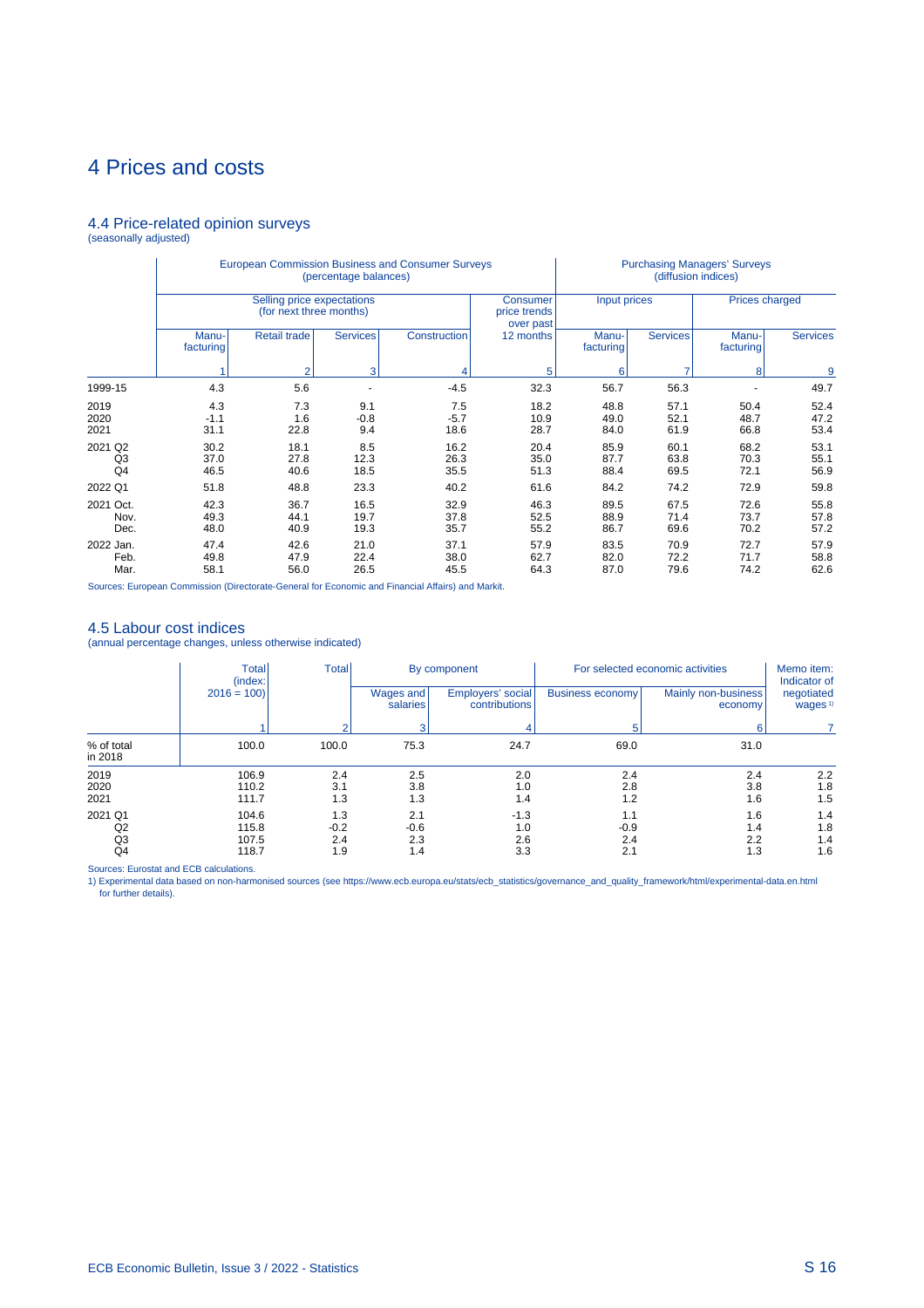| Manu-<br>Con-<br>2015<br>Agriculture,<br>Trade,<br>Information<br>Finance<br>Real<br>Professional,<br>Public ad-<br>Arts, enter-<br>$=100$<br>forestry<br>facturing,<br>struction<br>transport,<br>and commu-<br>and<br>estate<br>business and<br>ministration,<br>tainment<br>education.<br>and fishing energy and<br>accom-<br>nication insurance<br>and other<br>support<br>modation and<br>services<br>health and<br>services<br>utilities<br>food services<br>social work<br>5<br>$\overline{2}$<br>3<br>8<br>10<br>11<br>1<br>4<br>6<br>7<br>9<br>12<br>Unit labour costs<br>1.8<br>0.7<br>2.4<br>2.6<br>2.0<br>2019<br>105.3<br>1.8<br>$-0.9$<br>2.3<br>0.9<br>1.8<br>2.5<br>13.5<br>2020<br>110.1<br>4.5<br>$-1.6$<br>3.0<br>4.5<br>6.4<br>0.8<br>0.2<br>1.6<br>5.5<br>6.5<br>1.6<br>2.8<br>109.9<br>$-0.1$<br>5.0<br>$-1.3$<br>2.2<br>4.3<br>0.3<br>0.3<br>$-3.5$<br>0.9<br>5.6<br>0.9<br>2.9<br>14.6<br>110.1<br>1.3<br>3.1<br>$-3.9$<br>2.3<br>1.1<br>3.7<br>2.8<br>Q2<br>109.0<br>$-4.4$<br>6.5<br>$-11.0$<br>$-1.8$<br>$-7.0$<br>1.2<br>8.2<br>$-2.7$<br>$-4.5$<br>$-2.4$<br>$-2.3$<br>Q <sub>3</sub><br>2.9<br>4.8<br>3.0<br>0.4<br>109.9<br>1.4<br>6.0<br>$-1.3$<br>$-0.2$<br>2.9<br>0.5<br>2.4<br>Q <sub>4</sub><br>110.8<br>4.4<br>1.5<br>1.9<br>2.8<br>0.7<br>$-5.9$<br>1.0<br>4.6<br>2.1<br>$-0.8$<br>0.4<br>Compensation per employee<br>2019<br>107.4<br>2.1<br>3.2<br>1.4<br>1.4<br>2.8<br>2.3<br>3.3<br>1.6<br>3.2<br>2.2<br>2.4<br>106.7<br>$-0.7$<br>$-1.8$<br>0.5<br>2.4<br>$-3.0$<br>0.5<br>$-4.7$<br>0.0<br>1.0<br>$-0.4$<br>$-2.2$<br>4.4<br>111.0<br>3.0<br>4.4<br>4.8<br>6.2<br>4.2<br>2.8<br>5.5<br>4.4<br>1.8<br>4.0<br>4.7<br>2.2<br>2.0<br>$-0.2$<br>109.4<br>2.1<br>2.3<br>2.0<br>$-0.5$<br>3.4<br>3.1<br>2.4<br>10.2<br>Q2<br>109.7<br>7.4<br>3.1<br>9.1<br>11.1<br>13.6<br>7.7<br>1.9<br>10.6<br>8.6<br>2.1<br>2.6<br>1.8<br>4.9<br>3.6<br>4.1<br>Q <sub>3</sub><br>112.1<br>3.3<br>3.2<br>3.9<br>3.0<br>3.4<br>2.1<br>5.5<br>Q <sub>4</sub><br>112.8<br>3.5<br>3.1<br>3.1<br>2.4<br>7.4<br>3.5<br>2.9<br>4.5<br>3.6<br>1.1<br>Labour productivity per person employed<br>2019<br>0.3<br>$-0.8$<br>$-0.5$<br>0.9<br>$-0.1$<br>0.3<br>$-0.3$<br>1.3<br>102.0<br>4.1<br>2.4<br>0.3<br>$-14.5$<br>97.0<br>$-4.9$<br>$-6.0$<br>$-10.4$<br>$-0.5$<br>$-5.6$<br>2.2<br>$-5.0$<br>$-0.3$<br>$-0.2$<br>$-3.8$<br>2.7<br>101.0<br>4.2<br>$-2.0$<br>8.2<br>2.0<br>7.5<br>2.0<br>1.9<br>1.1<br>4.1<br>1.5<br>$-0.6$<br>$-12.9$<br>99.3<br>0.8<br>$-0.8$<br>6.1<br>$-0.9$<br>$-2.7$<br>1.3<br>2.2<br>$-0.5$<br>$-0.8$<br>22.1<br>12.9<br>Q <sub>2</sub><br>100.7<br>12.3<br>$-3.1$<br>22.6<br>13.1<br>6.4<br>4.3<br>2.2<br>11.6<br>6.9<br>2.2<br>Q <sub>3</sub><br>102.0<br>5.1<br>$-1.2$<br>1.1<br>2.9<br>1.9<br>$-2.7$<br>5.3<br>$-1.1$<br>0.1<br>$-0.3$<br>$-1.9$<br>Q4<br>101.8<br>2.4<br>$-1.4$<br>1.0<br>8.3<br>2.0<br>0.9<br>1.7<br>3.3<br>0.4<br>12.2<br>Compensation per hour worked<br>1.7<br>3.7<br>107.4<br>2.3<br>3.7<br>1.9<br>3.1<br>2.1<br>2.8<br>2.4<br>2.0<br>1.8<br>6.2<br>113.0<br>5.2<br>2.7<br>3.3<br>3.9<br>5.8<br>2.9<br>5.8<br>4.7<br>4.8<br>1.5<br>0.2<br>2021<br>113.4<br>0.4<br>0.7<br>$-0.1$<br>$-0.2$<br>0.6<br>2.3<br>1.0<br>1.3<br>0.8<br>0.5<br>1.3<br>2.3<br>3.3<br>114.2<br>3.3<br>0.8<br>0.8<br>6.3<br>1.8<br>3.3<br>2.9<br>1.3<br>$-5.9$<br>Q2<br>112.5<br>$-4.5$<br>$-2.5$<br>$-5.9$<br>$-6.2$<br>1.8<br>$-0.3$<br>$-2.9$<br>$-2.8$<br>$-4.5$<br>$-2.6$<br>2.5<br>Q <sub>3</sub><br>2.1<br>0.8<br>2.7<br>113.8<br>2.1<br>3.2<br>2.1<br>1.7<br>2.7<br>1.4<br>1.9<br>Q4<br>0.2<br>2.0<br>0.8<br>114.9<br>1.1<br>1.5<br>1.7<br>2.0<br>3.8<br>2.8<br>1.9<br>1.4<br>Hourly labour productivity<br>$-0.2$<br>1.5<br>102.5<br>0.6<br>5.1<br>$-0.3$<br>1.3<br>2.3<br>0.1<br>$-0.4$<br>0.4<br>$-0.2$<br>$-4.6$<br>104.1<br>1.5<br>2.4<br>3.0<br>2.0<br>6.4<br>0.3<br>$-1.0$<br>0.8<br>1.1<br>0.1<br>$-2.4$<br>2021<br>104.1<br>0.0<br>$-3.4$<br>3.1<br>$-3.4$<br>1.3<br>$-0.1$<br>$-4.3$<br>$-0.1$<br>$-0.2$<br>$-0.2$<br>$-9.3$<br>104.7<br>1.7<br>$-2.9$<br>5.0<br>$-4.5$<br>3.1<br>1.4<br>0.7<br>$-2.3$<br>$-0.4$<br>$-1.7$<br>104.2<br>$-1.8$<br>$-5.7$<br>$-1.2$<br>$-12.8$<br>$-1.9$<br>$-8.1$<br>Q <sub>2</sub><br>$-7.2$<br>6.0<br>-0.1<br>$-0.9$<br>0.9<br>2.5<br>2.6<br>Q <sub>3</sub><br>104.4<br>0.8<br>$-1.7$<br>$-0.8$<br>$-2.8$<br>$-2.1$<br>0.7<br>3.1<br>$-0.5$<br>0.1 |         | <b>Total</b><br>(index: | <b>Total</b> |        |        |        |     |     |     |     |     |     |     |
|------------------------------------------------------------------------------------------------------------------------------------------------------------------------------------------------------------------------------------------------------------------------------------------------------------------------------------------------------------------------------------------------------------------------------------------------------------------------------------------------------------------------------------------------------------------------------------------------------------------------------------------------------------------------------------------------------------------------------------------------------------------------------------------------------------------------------------------------------------------------------------------------------------------------------------------------------------------------------------------------------------------------------------------------------------------------------------------------------------------------------------------------------------------------------------------------------------------------------------------------------------------------------------------------------------------------------------------------------------------------------------------------------------------------------------------------------------------------------------------------------------------------------------------------------------------------------------------------------------------------------------------------------------------------------------------------------------------------------------------------------------------------------------------------------------------------------------------------------------------------------------------------------------------------------------------------------------------------------------------------------------------------------------------------------------------------------------------------------------------------------------------------------------------------------------------------------------------------------------------------------------------------------------------------------------------------------------------------------------------------------------------------------------------------------------------------------------------------------------------------------------------------------------------------------------------------------------------------------------------------------------------------------------------------------------------------------------------------------------------------------------------------------------------------------------------------------------------------------------------------------------------------------------------------------------------------------------------------------------------------------------------------------------------------------------------------------------------------------------------------------------------------------------------------------------------------------------------------------------------------------------------------------------------------------------------------------------------------------------------------------------------------------------------------------------------------------------------------------------------------------------------------------------------------------------------------------------------------------------------------------------------------------------------------------------------------------------------------------------------------------------------------------------------------------------------------------------------------------------------------------------------------------------------------------------------------------------------------------------------------------------------------------------------------------------------------------------------------------------------------------------------------------------------------------------------------------------------------------------------------------------------------------------------------------------------------------------------------|---------|-------------------------|--------------|--------|--------|--------|-----|-----|-----|-----|-----|-----|-----|
|                                                                                                                                                                                                                                                                                                                                                                                                                                                                                                                                                                                                                                                                                                                                                                                                                                                                                                                                                                                                                                                                                                                                                                                                                                                                                                                                                                                                                                                                                                                                                                                                                                                                                                                                                                                                                                                                                                                                                                                                                                                                                                                                                                                                                                                                                                                                                                                                                                                                                                                                                                                                                                                                                                                                                                                                                                                                                                                                                                                                                                                                                                                                                                                                                                                                                                                                                                                                                                                                                                                                                                                                                                                                                                                                                                                                                                                                                                                                                                                                                                                                                                                                                                                                                                                                                                                                                |         |                         |              |        |        |        |     |     |     |     |     |     |     |
|                                                                                                                                                                                                                                                                                                                                                                                                                                                                                                                                                                                                                                                                                                                                                                                                                                                                                                                                                                                                                                                                                                                                                                                                                                                                                                                                                                                                                                                                                                                                                                                                                                                                                                                                                                                                                                                                                                                                                                                                                                                                                                                                                                                                                                                                                                                                                                                                                                                                                                                                                                                                                                                                                                                                                                                                                                                                                                                                                                                                                                                                                                                                                                                                                                                                                                                                                                                                                                                                                                                                                                                                                                                                                                                                                                                                                                                                                                                                                                                                                                                                                                                                                                                                                                                                                                                                                |         |                         |              |        |        |        |     |     |     |     |     |     |     |
|                                                                                                                                                                                                                                                                                                                                                                                                                                                                                                                                                                                                                                                                                                                                                                                                                                                                                                                                                                                                                                                                                                                                                                                                                                                                                                                                                                                                                                                                                                                                                                                                                                                                                                                                                                                                                                                                                                                                                                                                                                                                                                                                                                                                                                                                                                                                                                                                                                                                                                                                                                                                                                                                                                                                                                                                                                                                                                                                                                                                                                                                                                                                                                                                                                                                                                                                                                                                                                                                                                                                                                                                                                                                                                                                                                                                                                                                                                                                                                                                                                                                                                                                                                                                                                                                                                                                                |         |                         |              |        |        |        |     |     |     |     |     |     |     |
|                                                                                                                                                                                                                                                                                                                                                                                                                                                                                                                                                                                                                                                                                                                                                                                                                                                                                                                                                                                                                                                                                                                                                                                                                                                                                                                                                                                                                                                                                                                                                                                                                                                                                                                                                                                                                                                                                                                                                                                                                                                                                                                                                                                                                                                                                                                                                                                                                                                                                                                                                                                                                                                                                                                                                                                                                                                                                                                                                                                                                                                                                                                                                                                                                                                                                                                                                                                                                                                                                                                                                                                                                                                                                                                                                                                                                                                                                                                                                                                                                                                                                                                                                                                                                                                                                                                                                |         |                         |              |        |        |        |     |     |     |     |     |     |     |
|                                                                                                                                                                                                                                                                                                                                                                                                                                                                                                                                                                                                                                                                                                                                                                                                                                                                                                                                                                                                                                                                                                                                                                                                                                                                                                                                                                                                                                                                                                                                                                                                                                                                                                                                                                                                                                                                                                                                                                                                                                                                                                                                                                                                                                                                                                                                                                                                                                                                                                                                                                                                                                                                                                                                                                                                                                                                                                                                                                                                                                                                                                                                                                                                                                                                                                                                                                                                                                                                                                                                                                                                                                                                                                                                                                                                                                                                                                                                                                                                                                                                                                                                                                                                                                                                                                                                                | 2021    |                         |              |        |        |        |     |     |     |     |     |     |     |
|                                                                                                                                                                                                                                                                                                                                                                                                                                                                                                                                                                                                                                                                                                                                                                                                                                                                                                                                                                                                                                                                                                                                                                                                                                                                                                                                                                                                                                                                                                                                                                                                                                                                                                                                                                                                                                                                                                                                                                                                                                                                                                                                                                                                                                                                                                                                                                                                                                                                                                                                                                                                                                                                                                                                                                                                                                                                                                                                                                                                                                                                                                                                                                                                                                                                                                                                                                                                                                                                                                                                                                                                                                                                                                                                                                                                                                                                                                                                                                                                                                                                                                                                                                                                                                                                                                                                                | 2021 Q1 |                         |              |        |        |        |     |     |     |     |     |     |     |
|                                                                                                                                                                                                                                                                                                                                                                                                                                                                                                                                                                                                                                                                                                                                                                                                                                                                                                                                                                                                                                                                                                                                                                                                                                                                                                                                                                                                                                                                                                                                                                                                                                                                                                                                                                                                                                                                                                                                                                                                                                                                                                                                                                                                                                                                                                                                                                                                                                                                                                                                                                                                                                                                                                                                                                                                                                                                                                                                                                                                                                                                                                                                                                                                                                                                                                                                                                                                                                                                                                                                                                                                                                                                                                                                                                                                                                                                                                                                                                                                                                                                                                                                                                                                                                                                                                                                                |         |                         |              |        |        |        |     |     |     |     |     |     |     |
|                                                                                                                                                                                                                                                                                                                                                                                                                                                                                                                                                                                                                                                                                                                                                                                                                                                                                                                                                                                                                                                                                                                                                                                                                                                                                                                                                                                                                                                                                                                                                                                                                                                                                                                                                                                                                                                                                                                                                                                                                                                                                                                                                                                                                                                                                                                                                                                                                                                                                                                                                                                                                                                                                                                                                                                                                                                                                                                                                                                                                                                                                                                                                                                                                                                                                                                                                                                                                                                                                                                                                                                                                                                                                                                                                                                                                                                                                                                                                                                                                                                                                                                                                                                                                                                                                                                                                |         |                         |              |        |        |        |     |     |     |     |     |     |     |
|                                                                                                                                                                                                                                                                                                                                                                                                                                                                                                                                                                                                                                                                                                                                                                                                                                                                                                                                                                                                                                                                                                                                                                                                                                                                                                                                                                                                                                                                                                                                                                                                                                                                                                                                                                                                                                                                                                                                                                                                                                                                                                                                                                                                                                                                                                                                                                                                                                                                                                                                                                                                                                                                                                                                                                                                                                                                                                                                                                                                                                                                                                                                                                                                                                                                                                                                                                                                                                                                                                                                                                                                                                                                                                                                                                                                                                                                                                                                                                                                                                                                                                                                                                                                                                                                                                                                                |         |                         |              |        |        |        |     |     |     |     |     |     |     |
|                                                                                                                                                                                                                                                                                                                                                                                                                                                                                                                                                                                                                                                                                                                                                                                                                                                                                                                                                                                                                                                                                                                                                                                                                                                                                                                                                                                                                                                                                                                                                                                                                                                                                                                                                                                                                                                                                                                                                                                                                                                                                                                                                                                                                                                                                                                                                                                                                                                                                                                                                                                                                                                                                                                                                                                                                                                                                                                                                                                                                                                                                                                                                                                                                                                                                                                                                                                                                                                                                                                                                                                                                                                                                                                                                                                                                                                                                                                                                                                                                                                                                                                                                                                                                                                                                                                                                |         |                         |              |        |        |        |     |     |     |     |     |     |     |
|                                                                                                                                                                                                                                                                                                                                                                                                                                                                                                                                                                                                                                                                                                                                                                                                                                                                                                                                                                                                                                                                                                                                                                                                                                                                                                                                                                                                                                                                                                                                                                                                                                                                                                                                                                                                                                                                                                                                                                                                                                                                                                                                                                                                                                                                                                                                                                                                                                                                                                                                                                                                                                                                                                                                                                                                                                                                                                                                                                                                                                                                                                                                                                                                                                                                                                                                                                                                                                                                                                                                                                                                                                                                                                                                                                                                                                                                                                                                                                                                                                                                                                                                                                                                                                                                                                                                                | 2020    |                         |              |        |        |        |     |     |     |     |     |     |     |
|                                                                                                                                                                                                                                                                                                                                                                                                                                                                                                                                                                                                                                                                                                                                                                                                                                                                                                                                                                                                                                                                                                                                                                                                                                                                                                                                                                                                                                                                                                                                                                                                                                                                                                                                                                                                                                                                                                                                                                                                                                                                                                                                                                                                                                                                                                                                                                                                                                                                                                                                                                                                                                                                                                                                                                                                                                                                                                                                                                                                                                                                                                                                                                                                                                                                                                                                                                                                                                                                                                                                                                                                                                                                                                                                                                                                                                                                                                                                                                                                                                                                                                                                                                                                                                                                                                                                                | 2021    |                         |              |        |        |        |     |     |     |     |     |     |     |
|                                                                                                                                                                                                                                                                                                                                                                                                                                                                                                                                                                                                                                                                                                                                                                                                                                                                                                                                                                                                                                                                                                                                                                                                                                                                                                                                                                                                                                                                                                                                                                                                                                                                                                                                                                                                                                                                                                                                                                                                                                                                                                                                                                                                                                                                                                                                                                                                                                                                                                                                                                                                                                                                                                                                                                                                                                                                                                                                                                                                                                                                                                                                                                                                                                                                                                                                                                                                                                                                                                                                                                                                                                                                                                                                                                                                                                                                                                                                                                                                                                                                                                                                                                                                                                                                                                                                                | 2021 Q1 |                         |              |        |        |        |     |     |     |     |     |     |     |
|                                                                                                                                                                                                                                                                                                                                                                                                                                                                                                                                                                                                                                                                                                                                                                                                                                                                                                                                                                                                                                                                                                                                                                                                                                                                                                                                                                                                                                                                                                                                                                                                                                                                                                                                                                                                                                                                                                                                                                                                                                                                                                                                                                                                                                                                                                                                                                                                                                                                                                                                                                                                                                                                                                                                                                                                                                                                                                                                                                                                                                                                                                                                                                                                                                                                                                                                                                                                                                                                                                                                                                                                                                                                                                                                                                                                                                                                                                                                                                                                                                                                                                                                                                                                                                                                                                                                                |         |                         |              |        |        |        |     |     |     |     |     |     |     |
|                                                                                                                                                                                                                                                                                                                                                                                                                                                                                                                                                                                                                                                                                                                                                                                                                                                                                                                                                                                                                                                                                                                                                                                                                                                                                                                                                                                                                                                                                                                                                                                                                                                                                                                                                                                                                                                                                                                                                                                                                                                                                                                                                                                                                                                                                                                                                                                                                                                                                                                                                                                                                                                                                                                                                                                                                                                                                                                                                                                                                                                                                                                                                                                                                                                                                                                                                                                                                                                                                                                                                                                                                                                                                                                                                                                                                                                                                                                                                                                                                                                                                                                                                                                                                                                                                                                                                |         |                         |              |        |        |        |     |     |     |     |     |     |     |
|                                                                                                                                                                                                                                                                                                                                                                                                                                                                                                                                                                                                                                                                                                                                                                                                                                                                                                                                                                                                                                                                                                                                                                                                                                                                                                                                                                                                                                                                                                                                                                                                                                                                                                                                                                                                                                                                                                                                                                                                                                                                                                                                                                                                                                                                                                                                                                                                                                                                                                                                                                                                                                                                                                                                                                                                                                                                                                                                                                                                                                                                                                                                                                                                                                                                                                                                                                                                                                                                                                                                                                                                                                                                                                                                                                                                                                                                                                                                                                                                                                                                                                                                                                                                                                                                                                                                                |         |                         |              |        |        |        |     |     |     |     |     |     |     |
|                                                                                                                                                                                                                                                                                                                                                                                                                                                                                                                                                                                                                                                                                                                                                                                                                                                                                                                                                                                                                                                                                                                                                                                                                                                                                                                                                                                                                                                                                                                                                                                                                                                                                                                                                                                                                                                                                                                                                                                                                                                                                                                                                                                                                                                                                                                                                                                                                                                                                                                                                                                                                                                                                                                                                                                                                                                                                                                                                                                                                                                                                                                                                                                                                                                                                                                                                                                                                                                                                                                                                                                                                                                                                                                                                                                                                                                                                                                                                                                                                                                                                                                                                                                                                                                                                                                                                |         |                         |              |        |        |        |     |     |     |     |     |     |     |
|                                                                                                                                                                                                                                                                                                                                                                                                                                                                                                                                                                                                                                                                                                                                                                                                                                                                                                                                                                                                                                                                                                                                                                                                                                                                                                                                                                                                                                                                                                                                                                                                                                                                                                                                                                                                                                                                                                                                                                                                                                                                                                                                                                                                                                                                                                                                                                                                                                                                                                                                                                                                                                                                                                                                                                                                                                                                                                                                                                                                                                                                                                                                                                                                                                                                                                                                                                                                                                                                                                                                                                                                                                                                                                                                                                                                                                                                                                                                                                                                                                                                                                                                                                                                                                                                                                                                                | 2020    |                         |              |        |        |        |     |     |     |     |     |     |     |
|                                                                                                                                                                                                                                                                                                                                                                                                                                                                                                                                                                                                                                                                                                                                                                                                                                                                                                                                                                                                                                                                                                                                                                                                                                                                                                                                                                                                                                                                                                                                                                                                                                                                                                                                                                                                                                                                                                                                                                                                                                                                                                                                                                                                                                                                                                                                                                                                                                                                                                                                                                                                                                                                                                                                                                                                                                                                                                                                                                                                                                                                                                                                                                                                                                                                                                                                                                                                                                                                                                                                                                                                                                                                                                                                                                                                                                                                                                                                                                                                                                                                                                                                                                                                                                                                                                                                                | 2021    |                         |              |        |        |        |     |     |     |     |     |     |     |
|                                                                                                                                                                                                                                                                                                                                                                                                                                                                                                                                                                                                                                                                                                                                                                                                                                                                                                                                                                                                                                                                                                                                                                                                                                                                                                                                                                                                                                                                                                                                                                                                                                                                                                                                                                                                                                                                                                                                                                                                                                                                                                                                                                                                                                                                                                                                                                                                                                                                                                                                                                                                                                                                                                                                                                                                                                                                                                                                                                                                                                                                                                                                                                                                                                                                                                                                                                                                                                                                                                                                                                                                                                                                                                                                                                                                                                                                                                                                                                                                                                                                                                                                                                                                                                                                                                                                                | 2021 Q1 |                         |              |        |        |        |     |     |     |     |     |     |     |
|                                                                                                                                                                                                                                                                                                                                                                                                                                                                                                                                                                                                                                                                                                                                                                                                                                                                                                                                                                                                                                                                                                                                                                                                                                                                                                                                                                                                                                                                                                                                                                                                                                                                                                                                                                                                                                                                                                                                                                                                                                                                                                                                                                                                                                                                                                                                                                                                                                                                                                                                                                                                                                                                                                                                                                                                                                                                                                                                                                                                                                                                                                                                                                                                                                                                                                                                                                                                                                                                                                                                                                                                                                                                                                                                                                                                                                                                                                                                                                                                                                                                                                                                                                                                                                                                                                                                                |         |                         |              |        |        |        |     |     |     |     |     |     |     |
|                                                                                                                                                                                                                                                                                                                                                                                                                                                                                                                                                                                                                                                                                                                                                                                                                                                                                                                                                                                                                                                                                                                                                                                                                                                                                                                                                                                                                                                                                                                                                                                                                                                                                                                                                                                                                                                                                                                                                                                                                                                                                                                                                                                                                                                                                                                                                                                                                                                                                                                                                                                                                                                                                                                                                                                                                                                                                                                                                                                                                                                                                                                                                                                                                                                                                                                                                                                                                                                                                                                                                                                                                                                                                                                                                                                                                                                                                                                                                                                                                                                                                                                                                                                                                                                                                                                                                |         |                         |              |        |        |        |     |     |     |     |     |     |     |
|                                                                                                                                                                                                                                                                                                                                                                                                                                                                                                                                                                                                                                                                                                                                                                                                                                                                                                                                                                                                                                                                                                                                                                                                                                                                                                                                                                                                                                                                                                                                                                                                                                                                                                                                                                                                                                                                                                                                                                                                                                                                                                                                                                                                                                                                                                                                                                                                                                                                                                                                                                                                                                                                                                                                                                                                                                                                                                                                                                                                                                                                                                                                                                                                                                                                                                                                                                                                                                                                                                                                                                                                                                                                                                                                                                                                                                                                                                                                                                                                                                                                                                                                                                                                                                                                                                                                                |         |                         |              |        |        |        |     |     |     |     |     |     |     |
|                                                                                                                                                                                                                                                                                                                                                                                                                                                                                                                                                                                                                                                                                                                                                                                                                                                                                                                                                                                                                                                                                                                                                                                                                                                                                                                                                                                                                                                                                                                                                                                                                                                                                                                                                                                                                                                                                                                                                                                                                                                                                                                                                                                                                                                                                                                                                                                                                                                                                                                                                                                                                                                                                                                                                                                                                                                                                                                                                                                                                                                                                                                                                                                                                                                                                                                                                                                                                                                                                                                                                                                                                                                                                                                                                                                                                                                                                                                                                                                                                                                                                                                                                                                                                                                                                                                                                | 2019    |                         |              |        |        |        |     |     |     |     |     |     |     |
|                                                                                                                                                                                                                                                                                                                                                                                                                                                                                                                                                                                                                                                                                                                                                                                                                                                                                                                                                                                                                                                                                                                                                                                                                                                                                                                                                                                                                                                                                                                                                                                                                                                                                                                                                                                                                                                                                                                                                                                                                                                                                                                                                                                                                                                                                                                                                                                                                                                                                                                                                                                                                                                                                                                                                                                                                                                                                                                                                                                                                                                                                                                                                                                                                                                                                                                                                                                                                                                                                                                                                                                                                                                                                                                                                                                                                                                                                                                                                                                                                                                                                                                                                                                                                                                                                                                                                | 2020    |                         |              |        |        |        |     |     |     |     |     |     |     |
|                                                                                                                                                                                                                                                                                                                                                                                                                                                                                                                                                                                                                                                                                                                                                                                                                                                                                                                                                                                                                                                                                                                                                                                                                                                                                                                                                                                                                                                                                                                                                                                                                                                                                                                                                                                                                                                                                                                                                                                                                                                                                                                                                                                                                                                                                                                                                                                                                                                                                                                                                                                                                                                                                                                                                                                                                                                                                                                                                                                                                                                                                                                                                                                                                                                                                                                                                                                                                                                                                                                                                                                                                                                                                                                                                                                                                                                                                                                                                                                                                                                                                                                                                                                                                                                                                                                                                |         |                         |              |        |        |        |     |     |     |     |     |     |     |
|                                                                                                                                                                                                                                                                                                                                                                                                                                                                                                                                                                                                                                                                                                                                                                                                                                                                                                                                                                                                                                                                                                                                                                                                                                                                                                                                                                                                                                                                                                                                                                                                                                                                                                                                                                                                                                                                                                                                                                                                                                                                                                                                                                                                                                                                                                                                                                                                                                                                                                                                                                                                                                                                                                                                                                                                                                                                                                                                                                                                                                                                                                                                                                                                                                                                                                                                                                                                                                                                                                                                                                                                                                                                                                                                                                                                                                                                                                                                                                                                                                                                                                                                                                                                                                                                                                                                                | 2021 Q1 |                         |              |        |        |        |     |     |     |     |     |     |     |
|                                                                                                                                                                                                                                                                                                                                                                                                                                                                                                                                                                                                                                                                                                                                                                                                                                                                                                                                                                                                                                                                                                                                                                                                                                                                                                                                                                                                                                                                                                                                                                                                                                                                                                                                                                                                                                                                                                                                                                                                                                                                                                                                                                                                                                                                                                                                                                                                                                                                                                                                                                                                                                                                                                                                                                                                                                                                                                                                                                                                                                                                                                                                                                                                                                                                                                                                                                                                                                                                                                                                                                                                                                                                                                                                                                                                                                                                                                                                                                                                                                                                                                                                                                                                                                                                                                                                                |         |                         |              |        |        |        |     |     |     |     |     |     |     |
|                                                                                                                                                                                                                                                                                                                                                                                                                                                                                                                                                                                                                                                                                                                                                                                                                                                                                                                                                                                                                                                                                                                                                                                                                                                                                                                                                                                                                                                                                                                                                                                                                                                                                                                                                                                                                                                                                                                                                                                                                                                                                                                                                                                                                                                                                                                                                                                                                                                                                                                                                                                                                                                                                                                                                                                                                                                                                                                                                                                                                                                                                                                                                                                                                                                                                                                                                                                                                                                                                                                                                                                                                                                                                                                                                                                                                                                                                                                                                                                                                                                                                                                                                                                                                                                                                                                                                |         |                         |              |        |        |        |     |     |     |     |     |     |     |
|                                                                                                                                                                                                                                                                                                                                                                                                                                                                                                                                                                                                                                                                                                                                                                                                                                                                                                                                                                                                                                                                                                                                                                                                                                                                                                                                                                                                                                                                                                                                                                                                                                                                                                                                                                                                                                                                                                                                                                                                                                                                                                                                                                                                                                                                                                                                                                                                                                                                                                                                                                                                                                                                                                                                                                                                                                                                                                                                                                                                                                                                                                                                                                                                                                                                                                                                                                                                                                                                                                                                                                                                                                                                                                                                                                                                                                                                                                                                                                                                                                                                                                                                                                                                                                                                                                                                                |         |                         |              |        |        |        |     |     |     |     |     |     |     |
|                                                                                                                                                                                                                                                                                                                                                                                                                                                                                                                                                                                                                                                                                                                                                                                                                                                                                                                                                                                                                                                                                                                                                                                                                                                                                                                                                                                                                                                                                                                                                                                                                                                                                                                                                                                                                                                                                                                                                                                                                                                                                                                                                                                                                                                                                                                                                                                                                                                                                                                                                                                                                                                                                                                                                                                                                                                                                                                                                                                                                                                                                                                                                                                                                                                                                                                                                                                                                                                                                                                                                                                                                                                                                                                                                                                                                                                                                                                                                                                                                                                                                                                                                                                                                                                                                                                                                | 2019    |                         |              |        |        |        |     |     |     |     |     |     |     |
|                                                                                                                                                                                                                                                                                                                                                                                                                                                                                                                                                                                                                                                                                                                                                                                                                                                                                                                                                                                                                                                                                                                                                                                                                                                                                                                                                                                                                                                                                                                                                                                                                                                                                                                                                                                                                                                                                                                                                                                                                                                                                                                                                                                                                                                                                                                                                                                                                                                                                                                                                                                                                                                                                                                                                                                                                                                                                                                                                                                                                                                                                                                                                                                                                                                                                                                                                                                                                                                                                                                                                                                                                                                                                                                                                                                                                                                                                                                                                                                                                                                                                                                                                                                                                                                                                                                                                | 2020    |                         |              |        |        |        |     |     |     |     |     |     |     |
|                                                                                                                                                                                                                                                                                                                                                                                                                                                                                                                                                                                                                                                                                                                                                                                                                                                                                                                                                                                                                                                                                                                                                                                                                                                                                                                                                                                                                                                                                                                                                                                                                                                                                                                                                                                                                                                                                                                                                                                                                                                                                                                                                                                                                                                                                                                                                                                                                                                                                                                                                                                                                                                                                                                                                                                                                                                                                                                                                                                                                                                                                                                                                                                                                                                                                                                                                                                                                                                                                                                                                                                                                                                                                                                                                                                                                                                                                                                                                                                                                                                                                                                                                                                                                                                                                                                                                |         |                         |              |        |        |        |     |     |     |     |     |     |     |
|                                                                                                                                                                                                                                                                                                                                                                                                                                                                                                                                                                                                                                                                                                                                                                                                                                                                                                                                                                                                                                                                                                                                                                                                                                                                                                                                                                                                                                                                                                                                                                                                                                                                                                                                                                                                                                                                                                                                                                                                                                                                                                                                                                                                                                                                                                                                                                                                                                                                                                                                                                                                                                                                                                                                                                                                                                                                                                                                                                                                                                                                                                                                                                                                                                                                                                                                                                                                                                                                                                                                                                                                                                                                                                                                                                                                                                                                                                                                                                                                                                                                                                                                                                                                                                                                                                                                                | 2021 Q1 |                         |              |        |        |        |     |     |     |     |     |     |     |
|                                                                                                                                                                                                                                                                                                                                                                                                                                                                                                                                                                                                                                                                                                                                                                                                                                                                                                                                                                                                                                                                                                                                                                                                                                                                                                                                                                                                                                                                                                                                                                                                                                                                                                                                                                                                                                                                                                                                                                                                                                                                                                                                                                                                                                                                                                                                                                                                                                                                                                                                                                                                                                                                                                                                                                                                                                                                                                                                                                                                                                                                                                                                                                                                                                                                                                                                                                                                                                                                                                                                                                                                                                                                                                                                                                                                                                                                                                                                                                                                                                                                                                                                                                                                                                                                                                                                                |         |                         |              |        |        |        |     |     |     |     |     |     |     |
|                                                                                                                                                                                                                                                                                                                                                                                                                                                                                                                                                                                                                                                                                                                                                                                                                                                                                                                                                                                                                                                                                                                                                                                                                                                                                                                                                                                                                                                                                                                                                                                                                                                                                                                                                                                                                                                                                                                                                                                                                                                                                                                                                                                                                                                                                                                                                                                                                                                                                                                                                                                                                                                                                                                                                                                                                                                                                                                                                                                                                                                                                                                                                                                                                                                                                                                                                                                                                                                                                                                                                                                                                                                                                                                                                                                                                                                                                                                                                                                                                                                                                                                                                                                                                                                                                                                                                | Q4      | 104.6                   | $-0.2$       | $-1.5$ | $-0.6$ | $-3.0$ | 1.0 | 2.0 | 0.5 | 0.0 | 1.4 | 0.5 | 5.8 |

# 4.6 Unit labour costs, compensation per labour input and labour productivity (annual percentage changes, unless otherwise indicated; quarterly data seasonally adjusted; annual data unadjusted)

Sources: Eurostat and ECB calculations.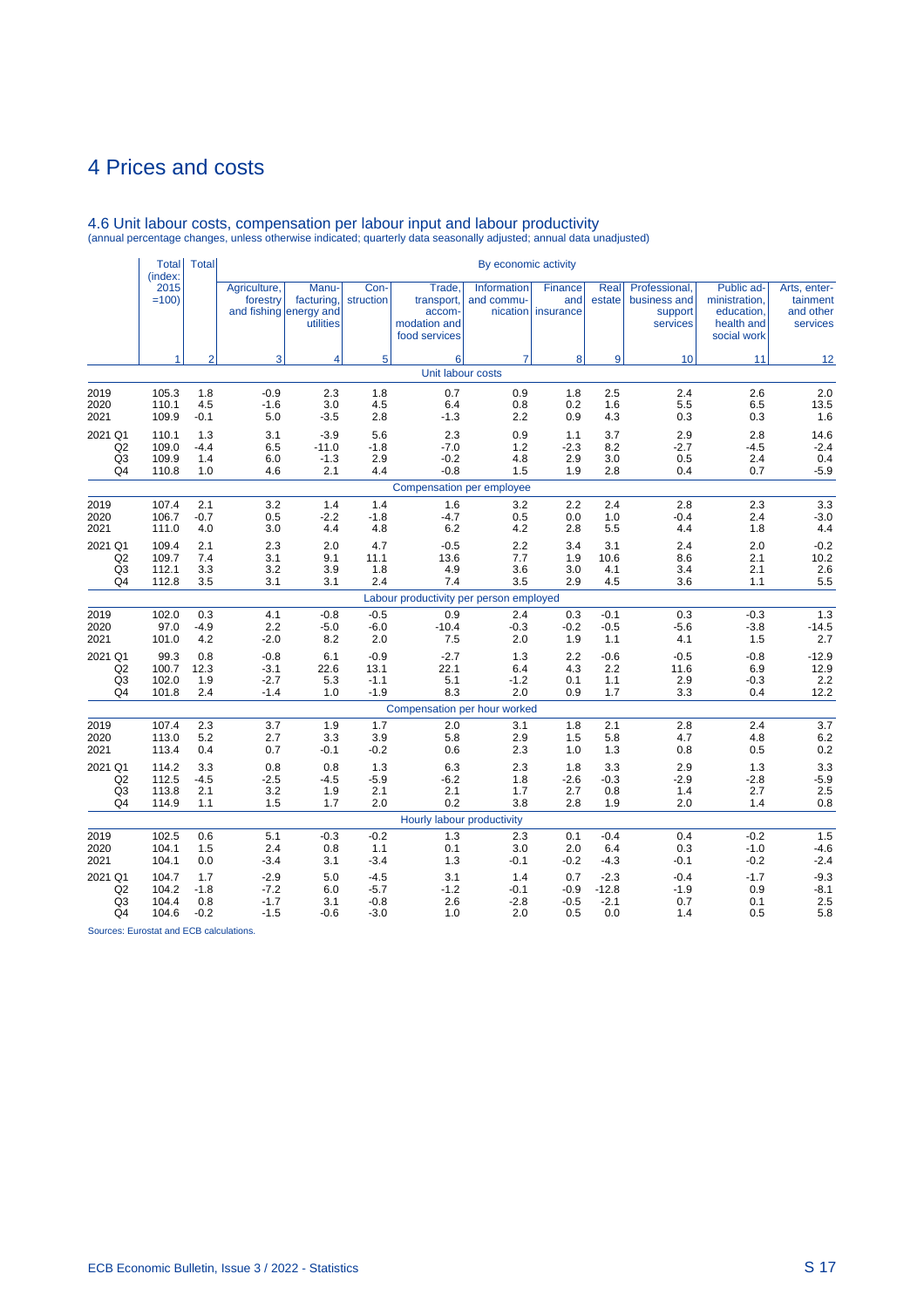5.1 Monetary aggregates 1) (EUR billions and annual growth rates; seasonally adjusted; outstanding amounts and growth rates at end of period; transactions during period)

|                                   |                               |                              |                             |                                                              |                                                                            | M <sub>3</sub>                       |                          |                              |                                          |                                                                        |                            |                          |
|-----------------------------------|-------------------------------|------------------------------|-----------------------------|--------------------------------------------------------------|----------------------------------------------------------------------------|--------------------------------------|--------------------------|------------------------------|------------------------------------------|------------------------------------------------------------------------|----------------------------|--------------------------|
|                                   |                               |                              |                             | M <sub>2</sub>                                               |                                                                            |                                      |                          |                              |                                          | M3-M2                                                                  |                            |                          |
|                                   |                               | M1                           |                             |                                                              | M2-M1                                                                      |                                      |                          |                              |                                          |                                                                        |                            |                          |
|                                   | Currency<br>in<br>circulation | Overnight<br>deposits        |                             | <b>Deposits</b><br>agreed<br>maturity<br>of up to<br>2 years | <b>Deposits</b><br>with an redeemable<br>at notice<br>of up to<br>3 months |                                      |                          | <b>Repos</b>                 | <b>Money</b><br>market<br>fund<br>shares | <b>Debt</b><br>securities<br>with<br>a maturity<br>of up to<br>2 years |                            |                          |
|                                   |                               | $\overline{2}$               | 3                           | 4                                                            | 5                                                                          | 6                                    |                          | 8                            | 9                                        | 10                                                                     | 11                         | 12                       |
|                                   |                               |                              |                             |                                                              |                                                                            | <b>Outstanding amounts</b>           |                          |                              |                                          |                                                                        |                            |                          |
| 2019                              | 1,222.4                       | 7,721.9                      | 8,944.3                     | 1,069.7                                                      | 2,364.2                                                                    | 3,433.9                              | 12,378.2                 | 79.3                         | 528.8                                    | $-1.4$                                                                 | 606.6                      | 12,984.8                 |
| 2020                              | 1,360.8                       | 8,886.2                      | 10,247.0                    | 1,034.9                                                      | 2,450.1                                                                    | 3,485.0                              | 13,731.9                 | 101.5                        | 636.5                                    | $-0.7$                                                                 | 737.3                      | 14,469.2                 |
| 2021                              | 1,464.7                       | 9,796.8                      | 11,261.5                    | 927.4                                                        | 2,507.6                                                                    | 3,435.0                              | 14,696.5                 | 117.6                        | 658.5                                    | 12.1                                                                   | 788.2                      | 15,484.7                 |
| 2021 Q1                           | 1,392.9                       | 9,137.6                      | 10,530.4                    | 991.4                                                        | 2,477.0                                                                    | 3,468.4                              | 13,998.9                 | 109.3                        | 617.9                                    | 15.8                                                                   | 743.1                      | 14,741.9                 |
| Q <sub>2</sub>                    | 1,419.7                       | 9,350.5                      | 10,770.2                    | 936.3                                                        | 2,489.6                                                                    | 3,425.9                              | 14,196.1                 | 111.9                        | 613.7                                    | 27.5                                                                   | 753.2                      | 14,949.2                 |
| Q <sub>3</sub>                    | 1,444.6                       | 9,617.8                      | 11,062.4                    | 903.2                                                        | 2,493.4                                                                    | 3,396.6                              | 14,458.9                 | 120.6                        | 600.9                                    | 38.7                                                                   | 760.2                      | 15,219.1                 |
| Q4                                | 1,464.7                       | 9,796.8                      | 11,261.5                    | 927.4                                                        | 2,507.6                                                                    | 3,435.0                              | 14,696.5                 | 117.6                        | 658.5                                    | 12.1                                                                   | 788.2                      | 15,484.7                 |
| 2021 Sep.                         | 1,444.6                       | 9,617.8                      | 11,062.4                    | 903.2                                                        | 2,493.4                                                                    | 3,396.6                              | 14,458.9                 | 120.6                        | 600.9                                    | 38.7                                                                   | 760.2                      | 15,219.1                 |
| Oct.                              | 1,451.8                       | 9,664.4                      | 11,116.2                    | 927.0                                                        | 2,495.7                                                                    | 3,422.7                              | 14,539.0                 | 133.7                        | 618.9                                    | 32.5                                                                   | 785.1                      | 15,324.0                 |
| Nov.                              | 1,459.9                       | 9,698.3                      | 11,158.1                    | 928.9                                                        | 2,499.4                                                                    | 3,428.3                              | 14,586.5                 | 126.1                        | 644.5                                    | 33.7                                                                   | 804.3                      | 15,390.8                 |
| Dec.                              | 1,464.7                       | 9,796.8                      | 11,261.5                    | 927.4                                                        | 2,507.6                                                                    | 3,435.0                              | 14,696.5                 | 117.6                        | 658.5                                    | 12.1                                                                   | 788.2                      | 15,484.7                 |
| 2022 Jan.                         | 1,481.9                       | 9,823.0                      | 11,304.9                    | 947.2                                                        | 2,512.8                                                                    | 3,460.0                              | 14,764.9                 | 129.8                        | 614.2                                    | 27.7                                                                   | 771.7                      | 15,536.6                 |
| Feb. (p)                          | 1,493.8                       | 9,903.2                      | 11,397.0                    | 934.8                                                        | 2,519.3                                                                    | 3,454.1                              | 14,851.1                 | 131.6                        | 587.3                                    | 34.7                                                                   | 753.6                      | 15,604.7                 |
|                                   |                               |                              |                             |                                                              |                                                                            | <b>Transactions</b>                  |                          |                              |                                          |                                                                        |                            |                          |
| 2019                              | 57.7                          | 604.8                        | 662.5                       | $-61.6$                                                      | 62.4                                                                       | 0.8                                  | 663.3                    | 4.2                          | $-4.1$                                   | $-58.5$                                                                | $-58.3$                    | 605.0                    |
| 2020                              | 138.4                         | 1,250.1                      | 1,388.5                     | $-28.9$                                                      | 86.7                                                                       | 57.8                                 | 1,446.3                  | 19.5                         | 113.8                                    | 0.1                                                                    | 133.4                      | 1,579.8                  |
| 2021                              | 105.2                         | 903.2                        | 1,008.5                     | $-118.5$                                                     | 67.2                                                                       | $-51.3$                              | 957.1                    | 12.0                         | 22.7                                     | 10.0                                                                   | 44.7                       | 1,001.8                  |
| 2021 Q1                           | 32.1                          | 238.9                        | 271.0                       | $-47.1$                                                      | 28.5                                                                       | $-18.6$                              | 252.3                    | 6.9                          | $-18.6$                                  | 18.1                                                                   | 6.4                        | 258.7                    |
| Q2                                | 26.9                          | 217.3                        | 244.2                       | $-54.0$                                                      | 12.6                                                                       | $-41.4$                              | 202.8                    | 2.9                          | $-3.6$                                   | 11.7                                                                   | 11.0                       | 213.8                    |
| Q3                                | 25.1                          | 256.1                        | 281.3                       | $-34.4$                                                      | 11.7                                                                       | $-22.6$                              | 258.6                    | 5.7                          | $-12.9$                                  | 10.0                                                                   | 2.8                        | 261.4                    |
| Q4                                | 21.1                          | 190.9                        | 212.0                       | 16.9                                                         | 14.4                                                                       | 31.3                                 | 243.4                    | $-3.5$                       | 57.7                                     | $-29.7$                                                                | 24.4                       | 267.8                    |
| 2021 Sep.                         | 8.6                           | 95.8                         | 104.4                       | $-12.1$                                                      | 6.2                                                                        | $-5.9$                               | 98.5                     | 4.9                          | $-17.0$                                  | 0.9                                                                    | $-11.2$                    | 87.3                     |
| Oct.                              | 8.2                           | 47.6                         | 55.8                        | 24.0                                                         | 2.3                                                                        | 26.3                                 | 82.1                     | 13.2                         | 18.0                                     | $-5.7$                                                                 | 25.4                       | 107.6                    |
| Nov.                              | 8.1                           | 44.4                         | 52.5                        | $-5.0$                                                       | 3.6                                                                        | $-1.4$                               | 51.1                     | -8.1                         | 25.6                                     | $-2.1$                                                                 | 15.4                       | 66.5                     |
| Dec.                              | 4.8                           | 98.9                         | 103.7                       | $-2.0$                                                       | 8.5                                                                        | 6.5                                  | 110.2                    | -8.6                         | 14.0                                     | -21.9                                                                  | $-16.5$                    | 93.7                     |
| 2022 Jan.                         | 17.2                          | 22.2                         | 39.4                        | 20.2                                                         | 5.0                                                                        | 25.2                                 | 64.6                     | 11.8                         | $-44.2$                                  | 14.6                                                                   | $-17.8$                    | 46.8                     |
| Feb. $(p)$                        | 12.0                          | 77.2                         | 89.2                        | $-11.9$                                                      | 6.5                                                                        | $-5.4$                               | 83.8                     | 2.0                          | $-26.9$                                  | 7.0                                                                    | $-17.8$                    | 65.9                     |
|                                   |                               |                              |                             |                                                              |                                                                            | <b>Growth rates</b>                  |                          |                              |                                          |                                                                        |                            |                          |
| 2019<br>2020<br>2021              | 5.0<br>11.3<br>7.7            | 8.5<br>16.2<br>10.2          | 8.0<br>15.6<br>9.8          | $-5.4$<br>$-2.7$<br>$-11.4$                                  | 2.7<br>3.7<br>2.7                                                          | 0.0<br>1.7<br>$-1.5$                 | 5.7<br>11.7<br>7.0       | 5.5<br>24.4<br>11.9          | $-0.8$<br>21.6<br>3.6                    | ÷.<br>$\overline{a}$                                                   | $-8.8$<br>22.0<br>6.1      | 4.9<br>12.2<br>6.9       |
| 2021 Q1                           | 10.1                          | 14.2                         | 13.7                        | $-7.8$                                                       | 4.9                                                                        | 0.9                                  | 10.2                     | $-3.6$                       | 16.5                                     |                                                                        | 7.7                        | 10.1                     |
| Q <sub>2</sub>                    | 9.0                           | 12.2                         | 11.8                        | $-12.9$                                                      | 3.8                                                                        | $-1.4$                               | 8.3                      | 13.5                         | 8.5                                      |                                                                        | 10.6                       | 8.4                      |
| Q <sub>3</sub>                    | 8.5                           | 11.5                         | 11.1                        | $-15.5$                                                      | 3.2                                                                        | $-2.5$                               | 7.6                      | 12.7                         | 1.0                                      |                                                                        | 7.5                        | 7.6                      |
| Q4                                | 7.7                           | 10.2                         | 9.8                         | $-11.4$                                                      | 2.7                                                                        | $-1.5$                               | 7.0                      | 11.9                         | 3.6                                      |                                                                        | 6.1                        | 6.9                      |
| 2021 Sep.<br>Oct.<br>Nov.<br>Dec. | 8.5<br>8.5<br>8.1<br>7.7      | 11.5<br>11.1<br>10.3<br>10.2 | 11.1<br>10.7<br>10.0<br>9.8 | $-15.5$<br>$-12.3$<br>$-11.0$<br>$-11.4$                     | 3.2<br>2.9<br>2.6<br>2.7                                                   | $-2.5$<br>$-1.7$<br>$-1.4$<br>$-1.5$ | 7.6<br>7.5<br>7.1<br>7.0 | 12.7<br>28.9<br>20.6<br>11.9 | 1.0<br>3.9<br>8.1<br>3.6                 | 145.3<br>66.2                                                          | 7.5<br>10.2<br>11.4<br>6.1 | 7.6<br>7.7<br>7.3<br>6.9 |
| 2022 Jan.                         | 7.7                           | 9.3                          | 9.1                         | $-7.1$                                                       | 2.5                                                                        | $-0.2$                               | 6.8                      | 14.0                         | $-3.2$                                   | 60.4                                                                   | 0.5                        | 6.4                      |
| Feb. (p)                          | 7.8                           | 9.2                          | 9.0                         | $-6.7$                                                       | 2.3                                                                        | $-0.3$                               | 6.7                      | 17.5                         | $-4.7$                                   | 23.4                                                                   | $-0.5$                     | 6.3                      |

Source: ECB. 1) Data refer to the changing composition of the euro area.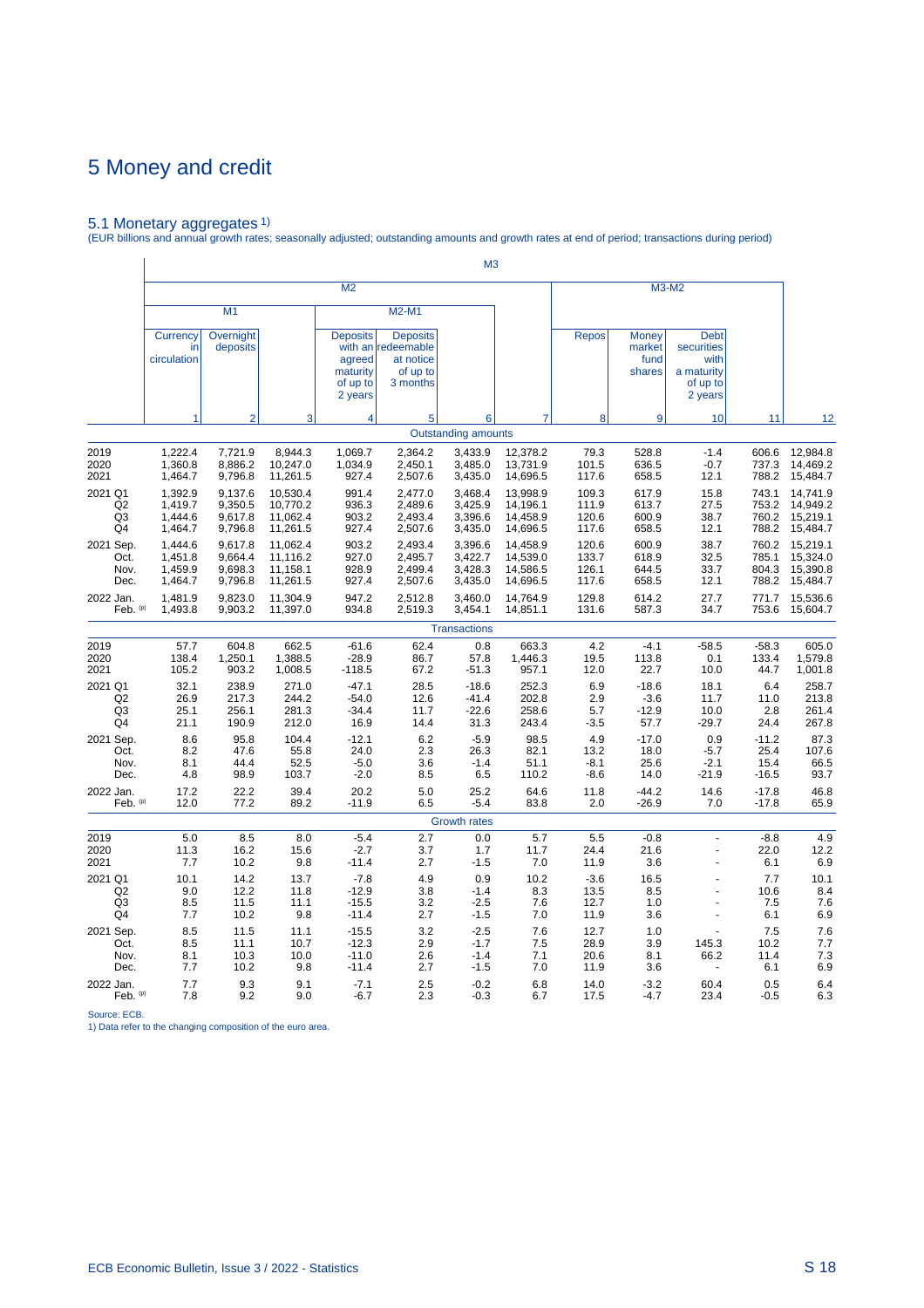5.2 Deposits in M3 1) (EUR billions and annual growth rates; seasonally adjusted; outstanding amounts and growth rates at end of period; transactions during period)

|                |         |                        | Non-financial corporations <sup>2)</sup>             |                                                      |              |         |                                              | Households <sup>3)</sup>                             |                                                      |              | <b>Financial</b><br>corpor-                                    | Insurance<br>corpor-              | Other<br>general              |
|----------------|---------|------------------------|------------------------------------------------------|------------------------------------------------------|--------------|---------|----------------------------------------------|------------------------------------------------------|------------------------------------------------------|--------------|----------------------------------------------------------------|-----------------------------------|-------------------------------|
|                |         | <b>Total</b> Overnight | With an<br>agreed<br>maturity<br>of up to<br>2 years | Redeem-<br>able<br>at notice<br>of up to<br>3 months | <b>Repos</b> |         | <b>Total Overnight</b>                       | With an<br>agreed<br>maturity<br>of up to<br>2 years | Redeem-<br>able<br>at notice<br>of up to<br>3 months | <b>Repos</b> | ations<br>other than<br><b>MFIs and</b><br>ICPFs <sup>2)</sup> | ations<br>and<br>pension<br>funds | govern-<br>ment <sup>4)</sup> |
|                | 1       | $\overline{2}$         | 3                                                    | 4                                                    | 5            | 6       | $\overline{7}$<br><b>Outstanding amounts</b> | 8                                                    | 9                                                    | 10           | 11                                                             | 12                                | 13                            |
|                |         |                        |                                                      |                                                      |              |         |                                              |                                                      |                                                      |              |                                                                |                                   |                               |
| 2019           | 2,483.9 | 2,070.3                | 256.7                                                | 150.5                                                | 6.4          | 7,044.4 | 4,399.1                                      | 492.0                                                | 2,152.4                                              | 1.0          | 1,026.5                                                        | 215.7                             | 464.7                         |
| 2020           | 2,976.1 | 2,522.8                | 309.9                                                | 140.1                                                | 3.2          | 7,663.7 | 4,965.2                                      | 437.3                                                | 2,260.4                                              | 0.9          | 1,097.0                                                        | 234.6                             | 501.2                         |
| 2021           | 3,244.5 | 2,818.6                | 290.7                                                | 128.6                                                | 6.5          | 8,088.1 | 5,380.3                                      | 372.8                                                | 2,334.2                                              | 0.7          | 1,236.8                                                        | 228.4                             | 551.6                         |
| 2021 Q1        | 3,048.2 | 2,600.4                | 300.1                                                | 140.2                                                | 7.5          | 7,825.8 | 5,113.4                                      | 422.1                                                | 2,289.3                                              | 0.9          | 1,133.2                                                        | 217.0                             | 491.1                         |
| Q <sub>2</sub> | 3.087.3 | 2.651.4                | 290.7                                                | 136.7                                                | 8.5          | 7,918.9 | 5,207.3                                      | 407.1                                                | 2.303.8                                              | 0.7          | 1,164.8                                                        | 222.5                             | 494.6                         |
| Q <sub>3</sub> | 3,155.5 | 2,731.4                | 283.8                                                | 130.8                                                | 9.6          | 8,025.8 | 5,319.1                                      | 388.9                                                | 2,317.2                                              | 0.7          | 1,210.6                                                        | 227.4                             | 515.6                         |
| Q4             | 3,244.5 | 2,818.6                | 290.7                                                | 128.6                                                | 6.5          | 8,088.1 | 5,380.3                                      | 372.8                                                | 2,334.2                                              | 0.7          | 1,236.8                                                        | 228.4                             | 551.6                         |
| 2021 Sep.      | 3,155.5 | 2,731.4                | 283.8                                                | 130.8                                                | 9.6          | 8,025.8 | 5,319.1                                      | 388.9                                                | 2,317.2                                              | 0.7          | 1,210.6                                                        | 227.4                             | 515.6                         |
| Oct.           | 3,183.2 | 2,753.4                | 292.7                                                | 128.9                                                | 8.2          | 8,045.2 | 5,337.4                                      | 383.5                                                | 2,323.3                                              | 1.0          | 1,244.7                                                        | 239.2                             | 508.5                         |
| Nov.           | 3,207.3 | 2,778.9                | 291.5                                                | 129.4                                                | 7.5          | 8,063.4 | 5,359.0                                      | 377.8                                                | 2,325.6                                              | 1.0          | 1,233.1                                                        | 231.9                             | 517.0                         |
| Dec.           | 3,244.5 | 2,818.6                | 290.7                                                | 128.6                                                | 6.5          | 8,088.1 | 5,380.3                                      | 372.8                                                | 2,334.2                                              | 0.7          | 1,236.8                                                        | 228.4                             | 551.6                         |
| 2022 Jan.      | 3,237.8 | 2,806.1                | 294.3                                                | 127.1                                                | 10.3         | 8,133.4 | 5,424.6                                      | 364.8                                                | 2,343.3                                              | 0.8          | 1,265.7                                                        | 238.7                             | 537.2                         |
| Feb. (p)       | 3,256.7 | 2,834.1                | 284.4                                                | 126.6                                                | 11.6         | 8,170.2 | 5,457.4                                      | 362.1                                                | 2,349.7                                              | 1.0          | 1,280.8                                                        | 235.0                             | 546.1                         |
|                |         |                        |                                                      |                                                      |              |         | <b>Transactions</b>                          |                                                      |                                                      |              |                                                                |                                   |                               |
| 2019           | 149.5   | 167.0                  | $-18.9$                                              | 1.8                                                  | $-0.4$       | 396.1   | 361.2                                        | $-26.3$                                              | 61.7                                                 | $-0.5$       | 25.1                                                           | 9.8                               | 29.3                          |
| 2020           | 515.9   | 469.8                  | 55.8                                                 | $-6.8$                                               | $-2.9$       | 611.8   | 560.4                                        | $-53.8$                                              | 105.3                                                | 0.0          | 142.6                                                          | 20.4                              | 36.7                          |
| 2021           | 254.5   | 279.6                  | $-21.3$                                              | -6.9                                                 | 3.0          | 423.5   | 411.3                                        | $-65.1$                                              | 77.5                                                 | $-0.2$       | 145.9                                                          | $-8.2$                            | 48.2                          |
| 2021 Q1        | 67.1    | 72.8                   | $-10.0$                                              | 0.1                                                  | 4.2          | 160.6   | 145.9                                        | $-15.7$                                              | 30.4                                                 | 0.0          | 27.6                                                           | $-18.2$                           | $-10.0$                       |
| Q2             | 41.4    | 53.0                   | $-9.2$                                               | $-3.5$                                               | 1.1          | 93.9    | 94.4                                         | $-14.9$                                              | 14.5                                                 | $-0.1$       | 34.3                                                           | 5.6                               | 3.6                           |
| Q3             | 60.8    | 69.0                   | $-8.0$                                               | $-1.2$                                               | 0.9          | 108.6   | 111.6                                        | $-18.3$                                              | 15.4                                                 | $-0.1$       | 46.0                                                           | 1.9                               | 21.9                          |
| Q4             | 85.1    | 84.8                   | 5.7                                                  | $-2.3$                                               | $-3.1$       | 60.4    | 59.3                                         | $-16.1$                                              | 17.2                                                 | 0.1          | 38.1                                                           | 2.4                               | 32.7                          |
| 2021 Sep.      | 26.2    | 24.8                   | 0.5                                                  | 0.1                                                  | 0.8          | 33.5    | 33.1                                         | $-5.9$                                               | 6.4                                                  | $-0.1$       | 22.9                                                           | $-2.6$                            | 14.7                          |
| Oct.           | 28.1    | 22.7                   | 8.8                                                  | $-2.0$                                               | $-1.4$       | 19.6    | 18.3                                         | $-5.3$                                               | 6.2                                                  | 0.4          | 34.6                                                           | 11.9                              | $-7.1$                        |
| Nov.           | 20.0    | 23.2                   | $-2.8$                                               | 0.5                                                  | $-0.8$       | 17.1    | 20.8                                         | $-5.8$                                               | 2.2                                                  | $-0.1$       | $-1.6$                                                         | $-5.9$                            | 5.2                           |
| Dec.           | 36.9    | 38.9                   | $-0.3$                                               | $-0.7$                                               | $-1.0$       | 23.7    | 20.2                                         | $-5.0$                                               | 8.8                                                  | $-0.2$       | 5.1                                                            | $-3.6$                            | 34.5                          |
| 2022 Jan.      | $-5.9$  | $-13.1$                | 3.0                                                  | 0.5                                                  | 3.7          | 43.9    | 43.6                                         | $-6.4$                                               | 6.8                                                  | 0.0          | 26.8                                                           | 8.8                               | $-14.5$                       |
| Feb. $(p)$     | 20.1    | 28.9                   | $-9.6$                                               | $-0.5$                                               | 1.4          | 36.7    | 32.6                                         | $-2.6$                                               | 6.5                                                  | 0.2          | 11.7                                                           | $-3.6$                            | 8.9                           |
|                |         |                        |                                                      |                                                      |              |         | <b>Growth rates</b>                          |                                                      |                                                      |              |                                                                |                                   |                               |
| 2019           | 6.4     | 8.8                    | $-6.8$                                               | 1.2                                                  | $-6.5$       | 6.0     | 8.9                                          | $-5.1$                                               | 3.0                                                  | $-35.6$      | 2.5                                                            | 4.8                               | 6.7                           |
| 2020           | 20.8    | 22.7                   | 21.6                                                 | $-4.5$                                               | $-47.0$      | 8.7     | 12.7                                         | $-10.9$                                              | 4.9                                                  | $-5.2$       | 14.3                                                           | 9.4                               | 7.9                           |
| 2021           | 8.5     | 11.1                   | $-6.9$                                               | $-5.0$                                               | 98.2         | 5.5     | 8.3                                          | $-14.9$                                              | 3.4                                                  | $-18.6$      | 13.2                                                           | $-3.5$                            | 9.6                           |
| 2021 Q1        | 17.9    | 19.6                   | 15.2                                                 | $-2.7$                                               | 9.2          | 9.1     | 12.6                                         | $-10.4$                                              | 5.9                                                  | 40.9         | 4.6                                                            | $-5.7$                            | 4.1                           |
| Q2             | 8.4     | 11.4                   | $-8.3$                                               | $-5.7$                                               | 47.4         | 7.6     | 11.0                                         | $-11.8$                                              | 4.5                                                  | $-20.2$      | 15.9                                                           | $-2.7$                            | 5.6                           |
| Q <sub>3</sub> | 7.1     | 10.3                   | $-12.1$                                              | $-5.4$                                               | 38.0         | 7.0     | 10.2                                         | $-13.1$                                              | 4.0                                                  | $-31.8$      | 15.1                                                           | $-6.8$                            | 9.1                           |
| Q4             | 8.5     | 11.1                   | $-6.9$                                               | $-5.0$                                               | 98.2         | 5.5     | 8.3                                          | $-14.9$                                              | 3.4                                                  | $-18.6$      | 13.2                                                           | $-3.5$                            | 9.6                           |
| 2021 Sep.      | 7.1     | 10.3                   | $-12.1$                                              | $-5.4$                                               | 38.0         | 7.0     | 10.2                                         | $-13.1$                                              | 4.0                                                  | $-31.8$      | 15.1                                                           | $-6.8$                            | 9.1                           |
| Oct.           | 7.4     | 10.5                   | $-10.1$                                              | $-6.8$                                               | 44.7         | 6.5     | 9.6                                          | $-13.7$                                              | 3.9                                                  | 6.7          | 18.3                                                           | $-0.4$                            | 6.0                           |
| Nov.           | 7.9     | 10.6                   | $-7.6$                                               | $-6.1$                                               | 35.6         | 6.0     | 9.0                                          | $-14.4$                                              | 3.4                                                  | 0.0          | 15.7                                                           | $-3.9$                            | 6.9                           |
| Dec.           | 8.5     | 11.1                   | $-6.9$                                               | $-5.0$                                               | 98.2         | 5.5     | 8.3                                          | $-14.9$                                              | 3.4                                                  | $-18.6$      | 13.2                                                           | $-3.5$                            | 9.6                           |
| 2022 Jan.      | 7.7     | 9.5                    | $-3.7$                                               | $-4.1$                                               | 55.9         | 5.3     | 8.0                                          | $-15.1$                                              | 3.2                                                  | $-13.8$      | 14.9                                                           | 2.6                               | 6.9                           |
| Feb. (p)       | 7.7     | 9.6                    | $-4.2$                                               | $-4.9$                                               | 96.1         | 5.1     | 7.7                                          | $-14.8$                                              | 3.0                                                  | 1.6          | 14.7                                                           | 2.1                               | 10.1                          |

Source: ECB.

1) Data refer to the changing composition of the euro area.

2) In accordance with the ESA 2010, in December 2014 holding companies of non-financial groups were reclassified from the non-financial corporations sector to the financial<br>- corporations sector. These entities are include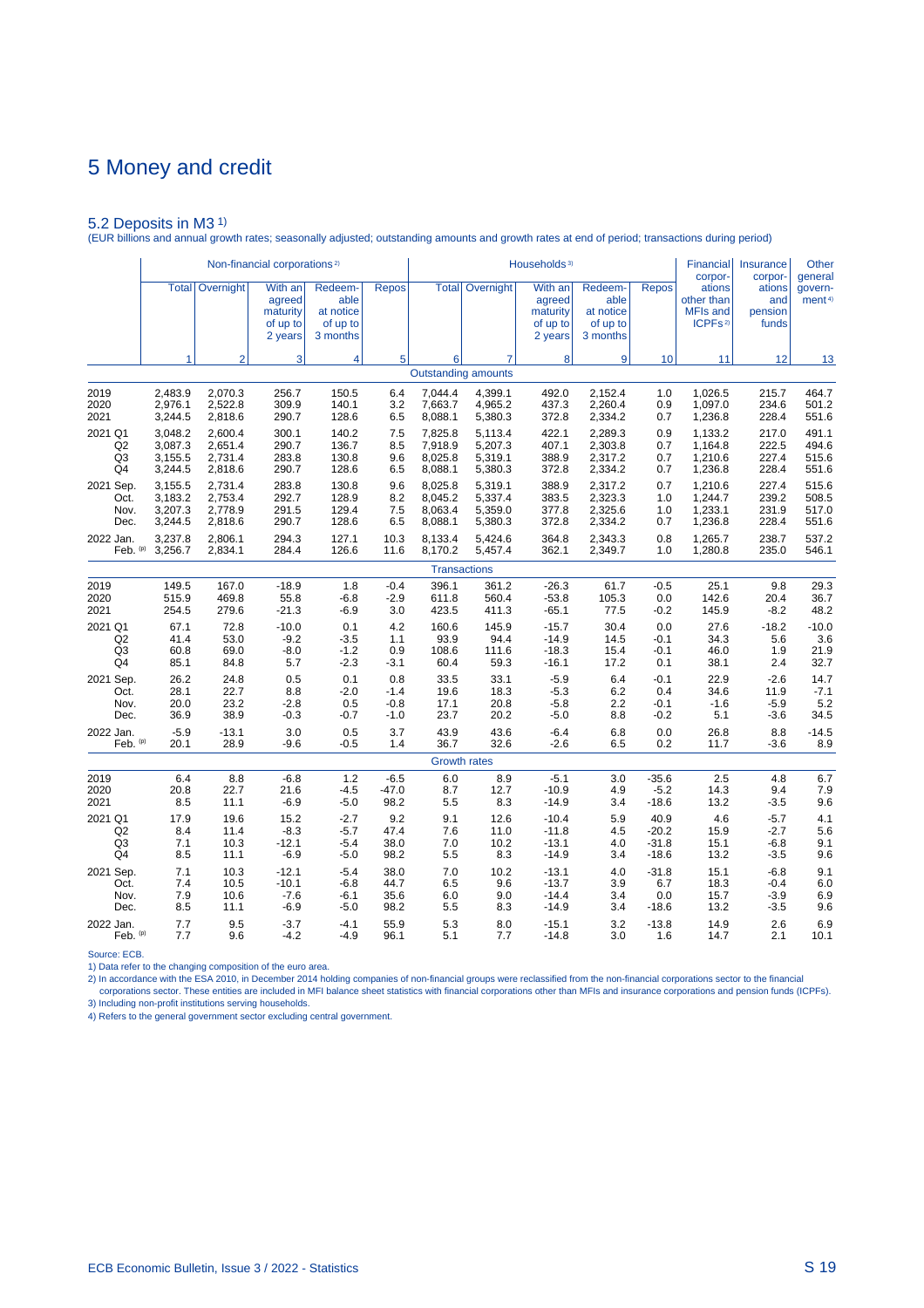#### 5.3 Credit to euro area residents 1)

(EUR billions and annual growth rates; seasonally adjusted; outstanding amounts and growth rates at end of period; transactions during period)

|                | Credit to general government |                |                           |              |          |                                                        |                                                         |           | Credit to other euro area residents                                                                      |                                                      |                           |                                          |
|----------------|------------------------------|----------------|---------------------------|--------------|----------|--------------------------------------------------------|---------------------------------------------------------|-----------|----------------------------------------------------------------------------------------------------------|------------------------------------------------------|---------------------------|------------------------------------------|
|                | <b>Total</b>                 | Loans          | <b>Debt</b><br>securities | <b>Total</b> |          |                                                        |                                                         | Loans     |                                                                                                          |                                                      | <b>Debt</b><br>securities | <b>Equity and</b><br>non-money           |
|                |                              |                |                           |              |          | <b>Total</b><br><b>Adjusted</b><br>loans <sup>2)</sup> | To non-<br>financial<br>corpor-<br>ations <sup>3)</sup> | To house- | To financial<br>holds <sup>4)</sup> corporations<br>other than<br><b>MFIs and</b><br>ICPFs <sup>3)</sup> | To insurance<br>corporations<br>and pension<br>funds |                           | market fund<br>investment<br>fund shares |
|                | 1                            | $\overline{2}$ | 3                         | 4            | 5        | 6                                                      | 7                                                       | 8         | 9                                                                                                        | 10                                                   | 11                        | 12                                       |
|                |                              |                |                           |              |          | <b>Outstanding amounts</b>                             |                                                         |           |                                                                                                          |                                                      |                           |                                          |
| 2019           | 4,654.6                      | 989.2          | 3,653.6                   | 13,856.8     | 11,446.4 | 11,835.1                                               | 4,474.3                                                 | 5,930.1   | 891.0                                                                                                    | 151.0                                                | 1,560.5                   | 849.9                                    |
| 2020           | 5,914.6                      | 998.8          | 4,903.9                   | 14,333.2     | 11,919.8 | 12,299.4                                               | 4,708.3                                                 | 6,132.0   | 911.7                                                                                                    | 167.8                                                | 1,548.2                   | 865.3                                    |
| 2021           | 6,552.1                      | 997.2          | 5,553.1                   | 14,815.1     | 12,341.7 | 12,726.6                                               | 4,866.8                                                 | 6,369.7   | 944.1                                                                                                    | 161.2                                                | 1,584.3                   | 889.0                                    |
| 2021 Q1        | 6,069.4                      | 994.5          | 5,073.2                   | 14,457.5     | 12,058.9 | 12,411.5                                               | 4,763.9                                                 | 6,189.6   | 953.8                                                                                                    | 151.6                                                | 1,518.5                   | 880.2                                    |
| Q <sub>2</sub> | 6,217.0                      | 1,003.7        | 5,211.6                   | 14,488.0     | 12,077.6 | 12,441.9                                               | 4,733.9                                                 | 6,252.4   | 942.1                                                                                                    | 149.1                                                | 1,523.2                   | 887.2                                    |
| Q3             | 6,364.7                      | 999.2          | 5,363.9                   | 14,611.5     | 12,182.5 | 12,536.2                                               | 4,772.8                                                 | 6,313.2   | 951.8                                                                                                    | 144.7                                                | 1,532.4                   | 896.6                                    |
| Q4             | 6,552.1                      | 997.2          | 5,553.1                   | 14,815.1     | 12,341.7 | 12,726.6                                               | 4,866.8                                                 | 6,369.7   | 944.1                                                                                                    | 161.2                                                | 1,584.3                   | 889.0                                    |
| 2021 Sep.      | 6.364.7                      | 999.2          | 5.363.9                   | 14,611.5     | 12,182.5 | 12,536.2                                               | 4.772.8                                                 | 6,313.2   | 951.8                                                                                                    | 144.7                                                | 1,532.4                   | 896.6                                    |
| Oct.           | 6,391.9                      | 987.4          | 5,402.9                   | 14,682.9     | 12,231.6 | 12,592.5                                               | 4,793.1                                                 | 6,336.7   | 947.2                                                                                                    | 154.6                                                | 1,555.8                   | 895.5                                    |
| Nov.           | 6,476.2                      | 987.3          | 5,487.3                   | 14,739.4     | 12,310.2 | 12,659.5                                               | 4,818.8                                                 | 6,362.1   | 968.7                                                                                                    | 160.6                                                | 1,541.7                   | 887.4                                    |
| Dec.           | 6,552.1                      | 997.2          | 5,553.1                   | 14,815.1     | 12,341.7 | 12,726.6                                               | 4,866.8                                                 | 6,369.7   | 944.1                                                                                                    | 161.2                                                | 1,584.3                   | 889.0                                    |
| 2022 Jan.      | 6,545.6                      | 992.5          | 5,551.4                   | 14.900.5     | 12.446.5 | 12,602.6                                               | 4.870.8                                                 | 6.415.1   | 987.9                                                                                                    | 172.7                                                | 1,568.3                   | 885.7                                    |
| Feb. (p)       | 6,558.7                      | 996.6          | 5,559.4                   | 14,938.3     | 12,498.2 | 12,652.4                                               | 4,881.5                                                 | 6,436.0   | 1,010.5                                                                                                  | 170.2                                                | 1,562.1                   | 878.0                                    |
|                |                              |                |                           |              |          | <b>Transactions</b>                                    |                                                         |           |                                                                                                          |                                                      |                           |                                          |
| 2019           | $-88.4$                      | $-23.2$        | $-65.6$                   | 449.7        | 376.1    | 422.9                                                  | 115.0                                                   | 200.3     | 40.6                                                                                                     | 20.2                                                 | 30.2                      | 43.4                                     |
| 2020           | 1,041.9                      | 13.5           | 1,028.3                   | 737.1        | 538.1    | 559.0                                                  | 288.1                                                   | 209.1     | 23.9                                                                                                     | 16.9                                                 | 170.8                     | 28.2                                     |
| 2021           | 667.2                        | $-0.5$         | 677.3                     | 570.4        | 480.6    | 513.8                                                  | 176.4                                                   | 262.0     | 51.9                                                                                                     | $-9.7$                                               | 80.4                      | 9.4                                      |
| 2021 Q1        | 150.1                        | $-3.8$         | 164.3                     | 150.6        | 139.6    | 111.2                                                  | 55.9                                                    | 60.7      | 39.3                                                                                                     | $-16.4$                                              | 2.7                       | 8.3                                      |
| Q <sub>2</sub> | 163.8                        | 9.1            | 154.1                     | 53.3         | 43.5     | 51.7                                                   | $-18.1$                                                 | 74.9      | $-10.9$                                                                                                  | $-2.4$                                               | 4.8                       | 5.0                                      |
| Q3             | 152.2                        | $-4.7$         | 156.9                     | 136.9        | 122.5    | 125.4                                                  | 40.1                                                    | 65.9      | 23.5                                                                                                     | $-7.0$                                               | 9.6                       | 4.8                                      |
| Q4             | 201.1                        | $-1.1$         | 202.0                     | 229.6        | 175.1    | 225.5                                                  | 98.4                                                    | 60.5      | 0.0                                                                                                      | 16.1                                                 | 63.2                      | $-8.7$                                   |
| 2021 Sep.      | 38.0                         | $-4.8$         | 42.9                      | 54.8         | 44.2     | 49.0                                                   | 15.2                                                    | 20.7      | 12.2                                                                                                     | $-3.9$                                               | 8.6                       | 2.0                                      |
| Oct.           | 31.9                         | $-12.0$        | 43.9                      | 79.7         | 48.0     | 60.5                                                   | 19.4                                                    | 23.1      | $-4.4$                                                                                                   | 9.9                                                  | 35.2                      | $-3.6$                                   |
| Nov.           | 65.0                         | 1.0            | 64.0                      | 52.3         | 72.9     | 65.7                                                   | 25.6                                                    | 23.2      | 18.6                                                                                                     | 5.6                                                  | $-13.9$                   | $-6.7$                                   |
| Dec.           | 104.1                        | 9.9            | 94.1                      | 97.6         | 54.1     | 99.3                                                   | 53.5                                                    | 14.3      | $-14.2$                                                                                                  | 0.6                                                  | 41.9                      | 1.6                                      |
| 2022 Jan.      | 11.0                         | $-5.2$         | 16.2                      | 60.1         | 75.3     | 63.3                                                   | 2.4                                                     | 25.8      | 35.7                                                                                                     | 11.3                                                 | $-13.9$                   | $-1.3$                                   |
| Feb. (p)       | 50.8                         | 4.2            | 46.6                      | 50.9         | 55.0     | 60.7                                                   | 11.7                                                    | 22.1      | 23.6                                                                                                     | $-2.5$                                               | $-0.5$                    | $-3.6$                                   |
|                |                              |                |                           |              |          | <b>Growth rates</b>                                    |                                                         |           |                                                                                                          |                                                      |                           |                                          |
| 2019           | $-1.9$                       | $-2.3$         | $-1.8$                    | 3.4          | 3.4      | 3.7                                                    | 2.6                                                     | 3.5       | 4.8                                                                                                      | 16.0                                                 | 2.0                       | 5.5                                      |
| 2020           | 22.2                         | 1.4            | 27.8                      | 5.4          | 4.7      | 4.7                                                    | 6.4                                                     | 3.5       | 2.7                                                                                                      | 10.3                                                 | 11.4                      | 3.4                                      |
| 2021           | 11.3                         | 0.0            | 13.8                      | 4.0          | 4.0      | 4.2                                                    | 3.8                                                     | 4.3       | 5.7                                                                                                      | $-4.7$                                               | 5.3                       | 1.1                                      |
| 2021 Q1        | 21.7                         | $-0.8$         | 28.0                      | 4.6          | 3.6      | 3.5                                                    | 4.6                                                     | 3.8       | $-1.2$                                                                                                   | $-3.5$                                               | 10.1                      | 8.3                                      |
| Q <sub>2</sub> | 13.1                         | 0.5            | 16.2                      | 3.6          | 3.1      | 3.0                                                    | 1.4                                                     | 4.5       | 3.4                                                                                                      | $-3.5$                                               | 5.3                       | 7.5                                      |
| Q3             | 11.0                         | 0.0            | 13.5                      | 3.4          | 3.2      | 3.3                                                    | 1.6                                                     | 4.3       | 6.4                                                                                                      | $-10.1$                                              | 3.0                       | 7.3                                      |
| Q4             | 11.3                         | 0.0            | 13.8                      | 4.0          | 4.0      | 4.2                                                    | 3.8                                                     | 4.3       | 5.7                                                                                                      | $-4.7$                                               | 5.3                       | 1.1                                      |
| 2021 Sep.      | 11.0                         | 0.0            | 13.5                      | 3.4          | 3.2      | 3.3                                                    | 1.6                                                     | 4.3       | 6.4                                                                                                      | $-10.1$                                              | 3.0                       | 7.3                                      |
| Oct.           | 10.5                         | $-1.2$         | 13.2                      | 3.7          | 3.4      | 3.5                                                    | 1.9                                                     | 4.3       | 6.3                                                                                                      | $-5.6$                                               | 4.6                       | 7.7                                      |
| Nov.           | 10.8                         | $-1.2$         | 13.5                      | 3.8          | 3.7      | 3.7                                                    | 2.4                                                     | 4.4       | 6.2                                                                                                      | 0.5                                                  | 3.2                       | 6.2                                      |
| Dec.           | 11.3                         | 0.0            | 13.8                      | 4.0          | 4.0      | 4.2                                                    | 3.8                                                     | 4.3       | 5.7                                                                                                      | $-4.7$                                               | 5.3                       | 1.1                                      |
| 2022 Jan.      | 10.8                         | 0.1            | 13.0                      | 4.3          | 4.5      | 4.6                                                    | 3.7                                                     | 4.4       | 7.4                                                                                                      | 11.8                                                 | 4.6                       | 1.0                                      |
| Feb. (p)       | 10.7                         | 0.0            | 12.8                      | 4.3          | 4.6      | 4.8                                                    | 3.8                                                     | 4.4       | 9.3                                                                                                      | 11.4                                                 | 4.4                       | $-0.1$                                   |

Source: ECB.

1) Data refer to the changing composition of the euro area.

2) Adjusted for loan sales and securitisation (resulting in derecognition from the MFI statistical balance sheet) as well as for positions arising from notional cash pooling services provided by MFIs.

3) In accordance with the ESA 2010, in December 2014 holding companies of non-financial groups were reclassified from the non-financial corporations sector to the financial<br>Corporations sector. These entities are included 4) Including non-profit institutions serving households.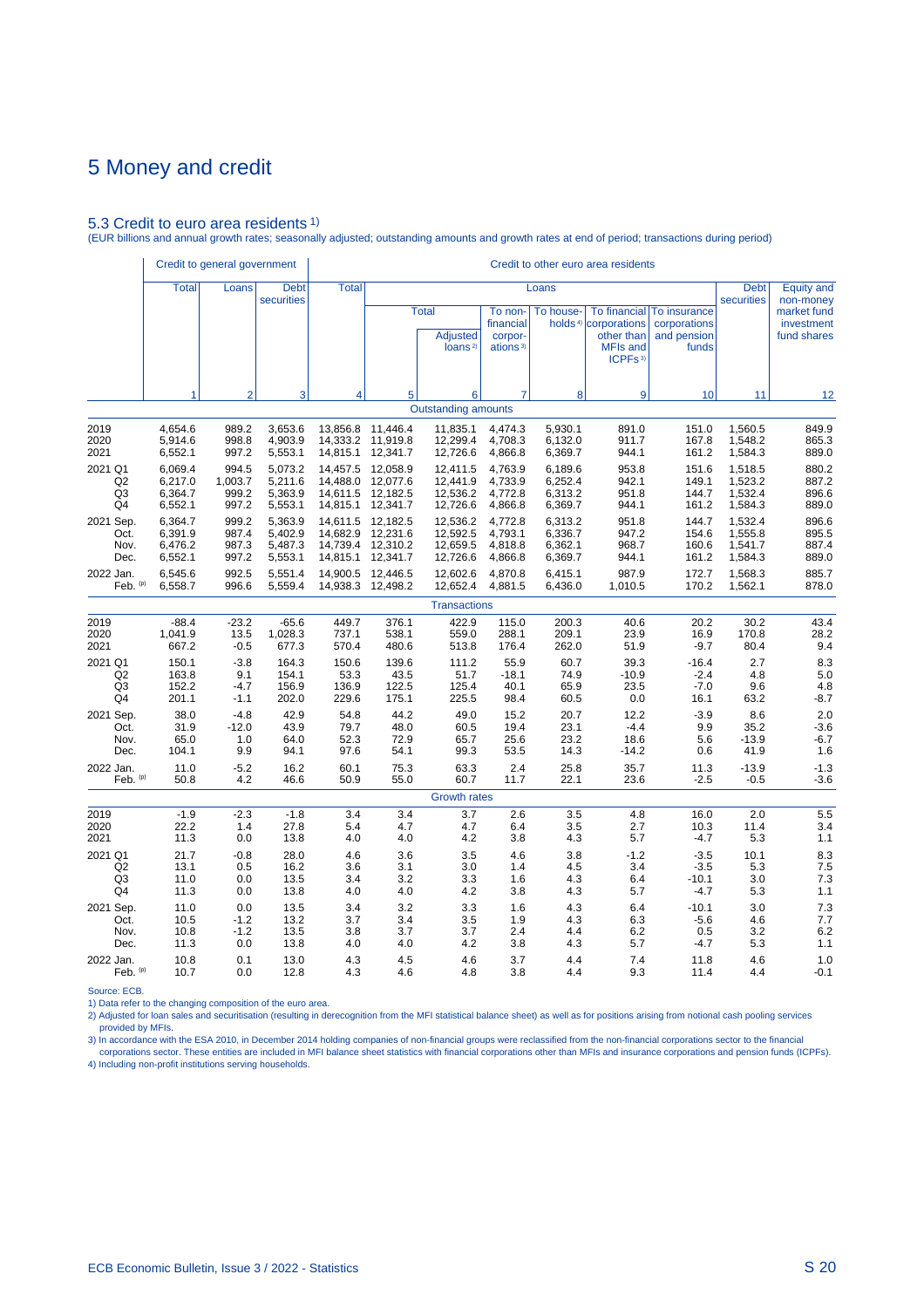|                |              |                                        | Non-financial corporations <sup>2)</sup> |                                           |                            |         |                                                        | Households <sup>3)</sup> |                                |                    |
|----------------|--------------|----------------------------------------|------------------------------------------|-------------------------------------------|----------------------------|---------|--------------------------------------------------------|--------------------------|--------------------------------|--------------------|
|                | <b>Total</b> | <b>Adjusted</b><br>loans <sup>4)</sup> | Up to 1 year                             | Over <sub>1</sub><br>and up to<br>5 years | Over 5 years               |         | <b>Total</b><br><b>Adjusted</b><br>loans <sup>4)</sup> | Loans for<br>consumption | Loans for<br>house<br>purchase | <b>Other loans</b> |
|                | 1            | $\overline{2}$                         | 3                                        | $\overline{4}$                            | 5                          | 6       | $\overline{7}$                                         | 8                        | 9                              | 10                 |
|                |              |                                        |                                          |                                           | <b>Outstanding amounts</b> |         |                                                        |                          |                                |                    |
| 2019           | 4,474.3      | 4,576.5                                | 966.7                                    | 877.5                                     | 2,630.1                    | 5,930.1 | 6,221.7                                                | 720.1                    | 4,523.5                        | 686.5              |
| 2020           | 4,708.3      | 4,829.7                                | 897.2                                    | 1,009.7                                   | 2,801.4                    | 6,132.0 | 6,400.5                                                | 700.6                    | 4,724.7                        | 706.7              |
| 2021           | 4,866.8      | 4,997.7                                | 889.0                                    | 1,007.1                                   | 2,970.6                    | 6,369.7 | 6,632.9                                                | 698.2                    | 4,970.9                        | 700.6              |
| 2021 Q1        | 4,763.9      | 4,885.8                                | 893.4                                    | 1,016.0                                   | 2,854.4                    | 6,189.6 | 6,452.7                                                | 696.7                    | 4,787.4                        | 705.5              |
| Q2             | 4,733.9      | 4,855.0                                | 832.0                                    | 969.9                                     | 2,932.0                    | 6,252.4 | 6,511.4                                                | 694.1                    | 4,852.6                        | 705.7              |
| Q <sub>3</sub> | 4,772.8      | 4,887.8                                | 834.7                                    | 971.7                                     | 2,966.4                    | 6,313.2 | 6,571.5                                                | 696.6                    | 4,914.4                        | 702.1              |
| Q4             | 4,866.8      | 4,997.7                                | 889.0                                    | 1,007.1                                   | 2,970.6                    | 6,369.7 | 6,632.9                                                | 698.2                    | 4,970.9                        | 700.6              |
| 2021 Sep.      | 4,772.8      | 4,887.8                                | 834.7                                    | 971.7                                     | 2,966.4                    | 6,313.2 | 6,571.5                                                | 696.6                    | 4,914.4                        | 702.1              |
| Oct.           | 4,793.1      | 4,911.1                                | 858.8                                    | 971.2                                     | 2,963.1                    | 6,336.7 | 6,592.5                                                | 699.0                    | 4,935.1                        | 702.6              |
| Nov.           | 4,818.8      | 4,930.9                                | 869.5                                    | 979.8                                     | 2,969.5                    | 6,362.1 | 6,617.7                                                | 702.5                    | 4,956.9                        | 702.8              |
| Dec.           | 4,866.8      | 4,997.7                                | 889.0                                    | 1,007.1                                   | 2,970.6                    | 6,369.7 | 6,632.9                                                | 698.2                    | 4,970.9                        | 700.6              |
| 2022 Jan.      | 4,870.8      | 4,848.9                                | 888.5                                    | 1,000.9                                   | 2,981.4                    | 6,415.1 | 6,616.3                                                | 697.4                    | 5,011.2                        | 706.5              |
| Feb. (p)       | 4,881.5      | 4,855.7                                | 896.7                                    | 998.9                                     | 2,985.9                    | 6,436.0 | 6,639.4                                                | 700.8                    | 5,027.8                        | 707.4              |
|                |              |                                        |                                          |                                           | <b>Transactions</b>        |         |                                                        |                          |                                |                    |
| 2019           | 115.0        | 142.5                                  | $-13.0$                                  | 44.8                                      | 83.2                       | 200.3   | 216.2                                                  | 41.0                     | 168.5                          | $-9.2$             |
| 2020           | 288.1        | 325.2                                  | $-54.1$                                  | 138.7                                     | 203.6                      | 209.1   | 193.0                                                  | $-11.8$                  | 210.7                          | 10.2               |
| 2021           | 176.4        | 208.3                                  | $-1.4$                                   | 2.9                                       | 174.9                      | 262.0   | 266.9                                                  | 10.7                     | 255.0                          | $-3.7$             |
| 2021 Q1        | 55.9         | 58.1                                   | $-3.8$                                   | 6.6                                       | 53.1                       | 60.7    | 58.0                                                   | $-2.2$                   | 63.2                           | $-0.4$             |
| Q2             | $-18.1$      | $-21.8$                                | $-57.5$                                  | $-42.8$                                   | 82.3                       | 74.9    | 70.3                                                   | 2.3                      | 72.1                           | 0.5                |
| Q <sub>3</sub> | 40.1         | 44.5                                   | 4.1                                      | 1.9                                       | 34.1                       | 65.9    | 67.5                                                   | 4.1                      | 64.0                           | $-2.2$             |
| Q4             | 98.4         | 127.5                                  | 55.8                                     | 37.2                                      | 5.4                        | 60.5    | 71.1                                                   | 6.5                      | 55.7                           | $-1.6$             |
| 2021 Sep.      | 15.2         | 19.8                                   | 7.0                                      | 2.4                                       | 5.8                        | 20.7    | 21.3                                                   | 2.1                      | 19.7                           | $-1.2$             |
| Oct.           | 19.4         | 26.0                                   | 23.8                                     | $-0.9$                                    | $-3.6$                     | 23.1    | 22.9                                                   | 2.8                      | 20.3                           | 0.0                |
| Nov.           | 25.6         | 22.8                                   | 10.6                                     | 9.6                                       | 5.4                        | 23.2    | 24.2                                                   | 4.7                      | 18.8                           | $-0.3$             |
| Dec.           | 53.5         | 78.8                                   | 21.4                                     | 28.5                                      | 3.6                        | 14.3    | 24.0                                                   | $-1.0$                   | 16.6                           | $-1.4$             |
| 2022 Jan.      | 2.4          | 2.6                                    | $-2.5$                                   | $-6.7$                                    | 11.6                       | 25.8    | 23.9                                                   | 0.9                      | 24.4                           | 0.6                |
| Feb. $(p)$     | 11.7         | 11.5                                   | 8.8                                      | $-1.5$                                    | 4.4                        | 22.1    | 28.1                                                   | 3.7                      | 17.3                           | 1.1                |
|                |              |                                        |                                          |                                           | <b>Growth rates</b>        |         |                                                        |                          |                                |                    |
| 2019           | 2.6          | 3.2                                    | $-1.3$                                   | 5.3                                       | 3.2                        | 3.5     | 3.6                                                    | 6.0                      | 3.9                            | $-1.3$             |
| 2020           | 6.4          | 7.1                                    | $-5.7$                                   | 15.9                                      | 7.8                        | 3.5     | 3.1                                                    | $-1.6$                   | 4.7                            | 1.5                |
| 2021           | 3.8          | 4.3                                    | $-0.1$                                   | 0.3                                       | 6.2                        | 4.3     | 4.2                                                    | 1.5                      | 5.4                            | $-0.5$             |
| 2021 Q1        | 4.6          | 5.3                                    | $-9.2$                                   | 11.1                                      | 7.5                        | 3.8     | 3.3                                                    | $-1.6$                   | 5.0                            | 1.5                |
| Q2             | 1.4          | 1.9                                    | $-11.8$                                  | $-2.2$                                    | 7.3                        | 4.5     | 4.0                                                    | 0.6                      | 5.7                            | 0.5                |
| Q3             | 1.6          | 2.1                                    | $-8.6$                                   | $-3.6$                                    | 6.9                        | 4.3     | 4.1                                                    | 0.5                      | 5.6                            | $-0.1$             |
| Q4             | 3.8          | 4.3                                    | $-0.1$                                   | 0.3                                       | 6.2                        | 4.3     | 4.2                                                    | 1.5                      | 5.4                            | $-0.5$             |
| 2021 Sep.      | 1.6          | 2.1                                    | $-8.6$                                   | $-3.6$                                    | 6.9                        | 4.3     | 4.1                                                    | 0.5                      | 5.6                            | $-0.1$             |
| Oct.           | 1.9          | 2.6                                    | $-5.1$                                   | $-3.5$                                    | 6.1                        | 4.3     | 4.1                                                    | 0.6                      | 5.5                            | $-0.3$             |
| Nov.           | 2.4          | 2.9                                    | $-3.6$                                   | $-2.2$                                    | 6.0                        | 4.4     | 4.1                                                    | 1.6                      | 5.5                            | $-0.3$             |
| Dec.           | 3.8          | 4.3                                    | $-0.1$                                   | 0.3                                       | 6.2                        | 4.3     | 4.2                                                    | 1.5                      | 5.4                            | $-0.5$             |
| 2022 Jan.      | 3.7          | 4.4                                    | 0.3                                      | 0.1                                       | 6.1                        | 4.4     | 4.3                                                    | 1.9                      | 5.5                            | $-0.3$             |
| Feb. (p)       | 3.8          | 4.4                                    | 1.2                                      | 0.1                                       | 5.9                        | 4.4     | 4.4                                                    | 2.3                      | 5.4                            | $-0.2$             |

#### 5.4 MFI loans to euro area non-financial corporations and households 1) (EUR billions and annual growth rates; seasonally adjusted; outstanding amounts and growth rates at end of period; transactions during period)

Source: ECB.<br>2) Data refer to the changing composition of the euro area.<br>2) In accordance with the ESA 2010, in December 2014 holding companies of non-financial groups were reclassified from the non-financial corporations 3) Including non-profit institutions serving households.

4) Adjusted for loan sales and securitisation (resulting in derecognition from the MFI statistical balance sheet) as well as for positions arising from notional cash pooling services provided by MFIs.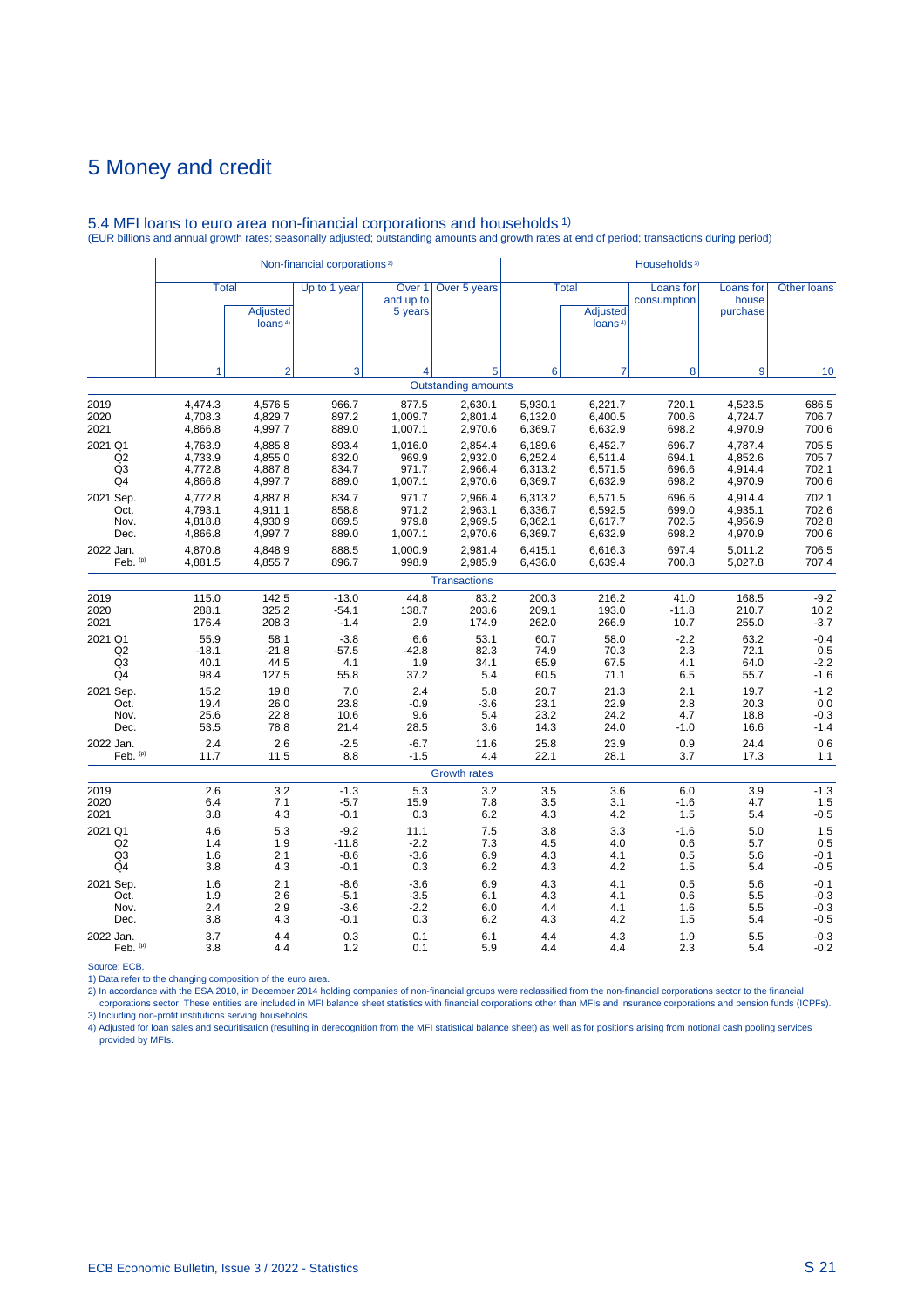# 5.5 Counterparts to M3 other than credit to euro area residents 1) (EUR billions and annual growth rates; seasonally adjusted; outstanding amounts and growth rates at end of period; transactions during period)

|                                       |                                     |                                          | <b>MFI</b> liabilities                                                 |                                                                       |                                                                       |                                          |                                          | <b>MFI</b> assets                   |                                                                                   |                                                                            |
|---------------------------------------|-------------------------------------|------------------------------------------|------------------------------------------------------------------------|-----------------------------------------------------------------------|-----------------------------------------------------------------------|------------------------------------------|------------------------------------------|-------------------------------------|-----------------------------------------------------------------------------------|----------------------------------------------------------------------------|
|                                       | Central<br>government               |                                          |                                                                        | Longer-term financial liabilities vis-à-vis other euro area residents |                                                                       |                                          | Net external<br>assets                   |                                     | <b>Other</b>                                                                      |                                                                            |
|                                       | holdings <sup>2)</sup>              | <b>Total</b>                             | <b>Deposits</b><br>with an<br>agreed<br>maturity<br>of over<br>2 years | <b>Deposits</b><br>redeemable<br>at notice<br>of over<br>3 months     | <b>Debt</b><br>securities<br>with a<br>maturity<br>of over<br>2 years | Capital<br>and reserves                  |                                          |                                     | <b>Total</b><br><b>Repos</b><br>with central<br>counter-<br>parties <sup>3)</sup> | <b>Reverse</b><br>repos to<br>central<br>counter-<br>parties <sup>3)</sup> |
|                                       | 1                                   | $\overline{2}$                           | 3                                                                      | $\overline{4}$                                                        | 5                                                                     | 6                                        | $\overline{7}$                           | 8                                   | 9                                                                                 | 10                                                                         |
|                                       |                                     |                                          |                                                                        |                                                                       | <b>Outstanding amounts</b>                                            |                                          |                                          |                                     |                                                                                   |                                                                            |
| 2019<br>2020<br>2021                  | 363.4<br>744.6<br>797.1             | 7,055.1<br>6,961.4<br>6,898.3            | 1,944.5<br>1,914.8<br>1,839.0                                          | 50.2<br>42.1<br>37.1                                                  | 2,155.2<br>1,991.8<br>2,004.8                                         | 2,905.3<br>3,012.7<br>3,017.5            | 1,474.7<br>1,437.6<br>1,363.9            | 417.4<br>489.8<br>449.1             | 178.9<br>130.1<br>118.8                                                           | 187.2<br>139.2<br>136.8                                                    |
| 2021 Q1<br>Q2<br>Q <sub>3</sub><br>Q4 | 704.0<br>680.1<br>690.9<br>797.1    | 6,891.3<br>6,847.3<br>6,856.6<br>6,898.3 | 1,897.4<br>1,868.8<br>1,850.7<br>1,839.0                               | 41.2<br>40.2<br>38.6<br>37.1                                          | 1,985.5<br>1,956.0<br>1,975.9<br>2,004.8                              | 2,967.2<br>2,982.3<br>2,991.4<br>3,017.5 | 1,409.5<br>1,411.7<br>1,375.2<br>1,363.9 | 400.9<br>359.9<br>415.2<br>449.1    | 127.2<br>123.7<br>139.0<br>118.8                                                  | 130.2<br>134.5<br>146.0<br>136.8                                           |
| 2021 Sep.<br>Oct.<br>Nov.<br>Dec.     | 690.9<br>739.5<br>706.9<br>797.1    | 6,856.6<br>6,877.7<br>6,911.5<br>6,898.3 | 1,850.7<br>1,842.7<br>1,830.9<br>1,839.0                               | 38.6<br>38.1<br>37.7<br>37.1                                          | 1,975.9<br>2,007.8<br>2,017.9<br>2,004.8                              | 2,991.4<br>2,989.0<br>3,025.1<br>3,017.5 | 1,375.2<br>1,385.0<br>1,387.9<br>1,363.9 | 415.2<br>481.4<br>405.7<br>449.1    | 139.0<br>140.0<br>144.5<br>118.8                                                  | 146.0<br>147.6<br>149.9<br>136.8                                           |
| 2022 Jan.<br>Feb. (p)                 | 723.6<br>731.5                      | 6,901.4<br>6,881.7                       | 1,846.7<br>1,836.6                                                     | 36.8<br>36.6                                                          | 2,013.4<br>2,005.3                                                    | 3,004.4<br>3,003.3                       | 1,350.3<br>1,370.1                       | 365.2<br>350.9                      | 165.3<br>165.7                                                                    | 158.8<br>159.4                                                             |
|                                       |                                     |                                          |                                                                        |                                                                       | <b>Transactions</b>                                                   |                                          |                                          |                                     |                                                                                   |                                                                            |
| 2019<br>2020<br>2021                  | $-25.0$<br>316.3<br>53.1            | 107.2<br>$-34.8$<br>$-26.4$              | $-5.5$<br>$-14.9$<br>$-74.2$                                           | $-2.9$<br>$-8.0$<br>$-5.0$                                            | 28.0<br>$-101.1$<br>$-33.1$                                           | 87.6<br>89.1<br>85.9                     | 311.8<br>$-60.2$<br>$-122.0$             | 14.2<br>142.4<br>$-87.1$            | $-2.7$<br>$-48.8$<br>$-11.3$                                                      | $-2.5$<br>$-48.0$<br>$-2.3$                                                |
| 2021 Q1<br>Q2<br>Q <sub>3</sub><br>Q4 | $-40.5$<br>$-24.0$<br>10.8<br>106.7 | $-27.3$<br>$-19.4$<br>1.8<br>18.4        | $-20.9$<br>$-21.9$<br>$-18.1$<br>$-13.3$                               | $-0.9$<br>$-1.0$<br>$-1.5$<br>$-1.6$                                  | $-29.6$<br>$-24.5$<br>8.2<br>12.9                                     | 24.1<br>28.0<br>13.3<br>20.4             | 10.9<br>$-16.5$<br>$-44.6$<br>$-71.7$    | $-120.6$<br>$-30.1$<br>29.6<br>34.0 | $-2.9$<br>$-3.6$<br>15.3<br>$-20.2$                                               | $-8.9$<br>4.3<br>11.5<br>$-9.2$                                            |
| 2021 Sep.<br>Oct.<br>Nov.<br>Dec.     | $-17.9$<br>48.6<br>$-32.3$<br>90.4  | 11.2<br>22.3<br>$-11.1$<br>7.2           | $-1.0$<br>$-7.7$<br>$-13.4$<br>7.8                                     | $-0.4$<br>$-0.5$<br>$-0.5$<br>$-0.6$                                  | 4.0<br>29.0<br>1.7<br>$-17.9$                                         | 8.6<br>1.5<br>1.0<br>17.9                | $-53.4$<br>$-2.6$<br>$-31.5$<br>$-37.6$  | 41.1<br>69.5<br>$-62.6$<br>27.1     | 13.7<br>0.9<br>4.6<br>$-25.7$                                                     | 17.6<br>1.6<br>2.2<br>$-13.1$                                              |
| 2022 Jan.<br>Feb. (p)                 | $-69.5$<br>7.9                      | $-9.9$<br>$-19.0$                        | $-10.0$<br>$-9.9$                                                      | $-0.3$<br>$-0.2$                                                      | $-0.4$<br>$-8.4$                                                      | 0.7<br>$-0.5$                            | $-9.2$<br>$-5.9$                         | $-94.5$<br>$-40.9$                  | 46.4<br>0.2                                                                       | 29.0<br>0.7                                                                |
|                                       |                                     |                                          |                                                                        |                                                                       | <b>Growth rates</b>                                                   |                                          |                                          |                                     |                                                                                   |                                                                            |
| 2019<br>2020<br>2021                  | $-6.4$<br>87.4<br>7.1               | 1.6<br>$-0.5$<br>$-0.4$                  | $-0.3$<br>$-0.8$<br>$-3.9$                                             | $-5.3$<br>$-15.9$<br>$-11.9$                                          | 1.3<br>$-4.7$<br>$-1.7$                                               | 3.1<br>3.0<br>2.9                        | $\overline{a}$<br>L                      | ÷.<br>L.                            | $-1.5$<br>-27.3<br>$-8.7$                                                         | $-1.5$<br>$-25.7$<br>$-1.7$                                                |
| 2021 Q1<br>Q2<br>Q <sub>3</sub><br>Q4 | 56.2<br>$-10.3$<br>$-12.9$<br>7.1   | $-0.3$<br>$-0.6$<br>$-0.7$<br>$-0.4$     | $-1.6$<br>$-2.7$<br>$-3.5$<br>$-3.9$                                   | $-12.6$<br>$-8.2$<br>$-9.9$<br>$-11.9$                                | $-4.1$<br>$-4.8$<br>$-4.4$<br>$-1.7$                                  | 3.5<br>3.9<br>3.9<br>2.9                 |                                          |                                     | $-30.7$<br>$-22.3$<br>$-0.6$<br>$-8.7$                                            | $-33.7$<br>$-22.9$<br>$-0.9$<br>$-1.7$                                     |
| 2021 Sep.<br>Oct.<br>Nov.<br>Dec.     | $-12.9$<br>$-11.3$<br>$-5.6$<br>7.1 | $-0.7$<br>$-0.2$<br>$-0.3$<br>$-0.4$     | $-3.5$<br>$-3.9$<br>$-5.1$<br>$-3.9$                                   | $-9.9$<br>$-10.5$<br>$-11.2$<br>$-11.9$                               | $-4.4$<br>$-1.8$<br>$-1.2$<br>$-1.7$                                  | 3.9<br>3.5<br>3.5<br>2.9                 |                                          |                                     | $-0.6$<br>$-5.9$<br>$-2.4$<br>-8.7                                                | $-0.9$<br>$-4.3$<br>1.9<br>$-1.7$                                          |
| 2022 Jan.<br>Feb. (p)                 | 5.4<br>6.2                          | $-0.1$<br>$-0.4$                         | $-4.2$<br>$-4.3$                                                       | $-12.1$<br>$-11.8$                                                    | $-0.5$<br>$-0.7$                                                      | 2.9<br>2.5                               |                                          |                                     | 12.1<br>13.8                                                                      | 13.1<br>14.3                                                               |

Source: ECB.<br>1) Data refer to the changing composition of the euro area.<br>2) Comprises central government holdings of deposits with the MFI sector and of securities issued by the MFI sector.<br>3) Not adjusted for seasonal eff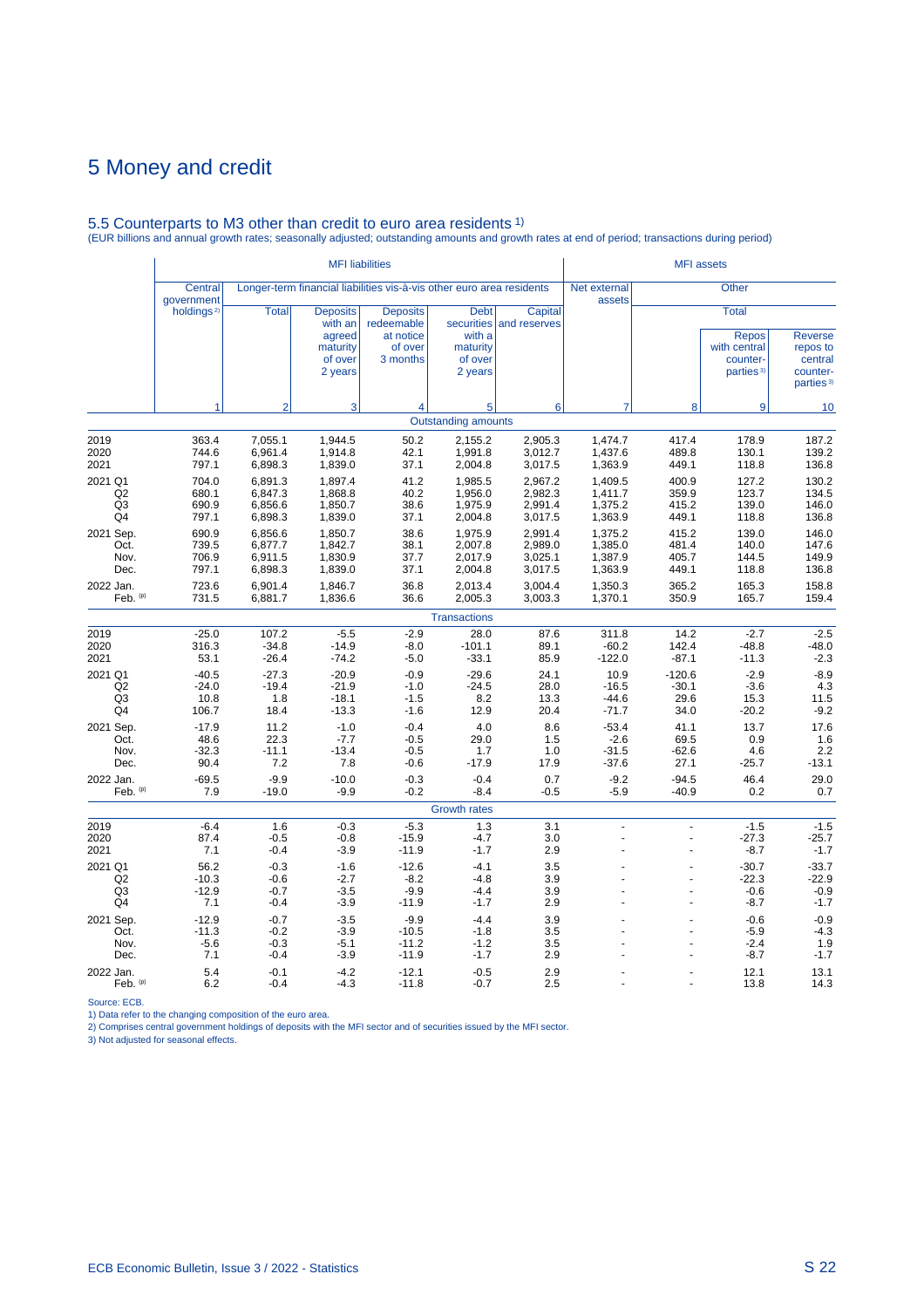# 6 Fiscal developments

6.1 Deficit/surplus (as a percentage of GDP; flows during one-year period)

|         |              |                       | Memo item:<br>Primary      |                     |                             |                                 |
|---------|--------------|-----------------------|----------------------------|---------------------|-----------------------------|---------------------------------|
|         | <b>Total</b> | Central<br>qovernment | <b>State</b><br>government | Local<br>government | Social<br>security<br>funds | deficit $(-)/$<br>surplus $(+)$ |
|         |              | $\overline{2}$        | з                          |                     | 5                           | 6                               |
| 2017    | $-0.9$       | $-1.4$                | 0.1                        | 0.2                 | 0.2                         | 1.0                             |
| 2018    | $-0.4$       | $-1.0$                | 0.1                        | 0.2                 | 0.3                         | 1.4                             |
| 2019    | $-0.6$       | $-1.0$                | 0.0                        | 0.0                 | 0.3                         | 1.0                             |
| 2020    | $-7.2$       | $-5.9$                | $-0.4$                     | 0.0                 | $-0.9$                      | $-5.7$                          |
| 2020 Q4 | $-7.2$       | $\cdot$               |                            |                     |                             | $-5.7$                          |
| 2021 Q1 | $-8.3$       |                       |                            |                     |                             | $-6.8$                          |
| Q2      | $-6.9$       |                       |                            | $\cdot$             |                             | $-5.4$                          |
| Q3      | $-6.2$       |                       |                            |                     |                             | $-4.8$                          |

Sources: ECB for annual data; Eurostat for quarterly data.

i.

6.2 Revenue and expenditure (as a percentage of GDP; flows during one-year period)

|                                 |                                        |                      |                        | Revenue                  |                             |                    | <b>Expenditure</b>   |                            |                                   |                             |                   |                           |                   |  |
|---------------------------------|----------------------------------------|----------------------|------------------------|--------------------------|-----------------------------|--------------------|----------------------|----------------------------|-----------------------------------|-----------------------------|-------------------|---------------------------|-------------------|--|
|                                 | <b>Total</b><br><b>Current revenue</b> |                      |                        |                          |                             | Capital<br>revenue | <b>Total</b>         | <b>Current expenditure</b> |                                   |                             |                   |                           |                   |  |
|                                 |                                        |                      | <b>Direct</b><br>taxes | <b>Indirect</b><br>taxes | Net social<br>contributions |                    |                      |                            | Compen-<br>sation of<br>employees | Intermediate<br>consumption | Interest          | <b>Social</b><br>benefits |                   |  |
|                                 |                                        |                      | 3                      |                          | 5                           | 6                  |                      | 8                          | 9                                 | 10 <sub>1</sub>             | 11                | 12 <sub>1</sub>           | 13                |  |
| 2017                            | 46.2                                   | 45.8                 | 12.8                   | 13.0                     | 15.2                        | 0.4                | 47.1                 | 43.3                       | 9.9                               | 5.3                         | 1.9               | 22.4                      | 3.8               |  |
| 2018                            | 46.4                                   | 45.9                 | 12.9                   | 13.0                     | 15.2                        | 0.5                | 46.9                 | 43.2                       | 9.9                               | 5.3                         | 1.8               | 22.3                      | 3.7               |  |
| 2019<br>2020                    | 46.3<br>46.6                           | 45.8<br>46.1         | 12.9<br>13.0           | 13.0<br>12.8             | 15.0<br>15.6                | 0.5<br>0.5         | 46.9<br>53.8         | 43.2<br>49.2               | 9.9<br>10.7                       | 5.3<br>6.0                  | 1.6<br>1.5        | 22.4<br>25.5              | 3.7<br>4.6        |  |
| 2020 Q4                         | 46.6                                   | 46.1                 | 13.0                   | 12.8                     | 15.6                        | 0.5                | 53.8                 | 49.2                       | 10.7                              | 6.0                         | 1.5               | 25.5                      | 4.6               |  |
| 2021 Q1<br>Q <sub>2</sub><br>Q3 | 46.6<br>46.5<br>46.7                   | 46.1<br>45.9<br>46.0 | 13.0<br>12.9<br>13.0   | 12.7<br>12.8<br>12.9     | 15.7<br>15.5<br>15.4        | 0.5<br>0.6<br>0.7  | 54.9<br>53.4<br>52.9 | 50.2<br>48.7<br>48.2       | 10.8<br>10.5<br>10.4              | 6.1<br>6.0<br>6.0           | 1.5<br>1.5<br>1.5 | 25.8<br>25.0<br>24.7      | 4.7<br>4.7<br>4.7 |  |

Sources: ECB for annual data; Eurostat for quarterly data.

#### 6.3 Government debt-to-GDP ratio

(as a percentage of GDP; outstanding amounts at end of period)

|                              | <b>Total</b>                 |                             | <b>Financial instrument</b>  |                              |                              | Holder                       |                                                     |                           | Original maturity            |                              | <b>Residual maturity</b>               |                              | Currency                                |                          |
|------------------------------|------------------------------|-----------------------------|------------------------------|------------------------------|------------------------------|------------------------------|-----------------------------------------------------|---------------------------|------------------------------|------------------------------|----------------------------------------|------------------------------|-----------------------------------------|--------------------------|
|                              |                              | Currency<br>and<br>deposits | Loans                        | <b>Debt</b><br>securities    |                              | <b>MFIs</b>                  | <b>Resident creditors Non-resident</b><br>creditors | Up to<br>year             | Over<br>year                 | Up to<br>year                | Over 1<br>and up to 5 years<br>5 years | Over                         | Euro or'<br>participating<br>currencies | Other<br>curren-<br>cies |
|                              |                              | ົ                           | 3                            | 4                            | 5                            | 6                            |                                                     | 8                         | 9                            | 10                           |                                        | 12                           | 13                                      | 14                       |
| 2017<br>2018<br>2019<br>2020 | 87.5<br>85.5<br>83.6<br>97.3 | 3.2<br>3.1<br>3.0<br>3.2    | 14.5<br>13.7<br>12.9<br>14.2 | 69.9<br>68.7<br>67.6<br>79.9 | 48.0<br>47.9<br>45.2<br>54.6 | 32.0<br>32.2<br>30.4<br>39.1 | 39.5<br>37.7<br>38.4<br>42.7                        | 8.6<br>8.1<br>7.6<br>11.3 | 78.9<br>77.5<br>75.9<br>86.0 | 16.4<br>16.0<br>15.6<br>19.1 | 28.9<br>28.3<br>27.7<br>31.5           | 42.3<br>41.2<br>40.3<br>46.7 | 85.7<br>84.1<br>82.2<br>95.6            | 1.8<br>1.5<br>1.4<br>1.7 |
| 2020 Q4                      | 97.3                         | 3.2                         | 14.2                         | 79.9                         |                              |                              |                                                     |                           |                              |                              |                                        |                              |                                         |                          |
| 2021 Q1<br>Q2<br>Q3          | 100.0<br>98.3<br>97.7        | 3.2<br>3.1<br>3.0           | 14.1<br>13.9<br>13.8         | 82.7<br>81.3<br>80.8         |                              |                              | $\cdot$<br>$\cdot$                                  |                           |                              |                              |                                        |                              |                                         |                          |

Sources: ECB for annual data; Eurostat for quarterly data.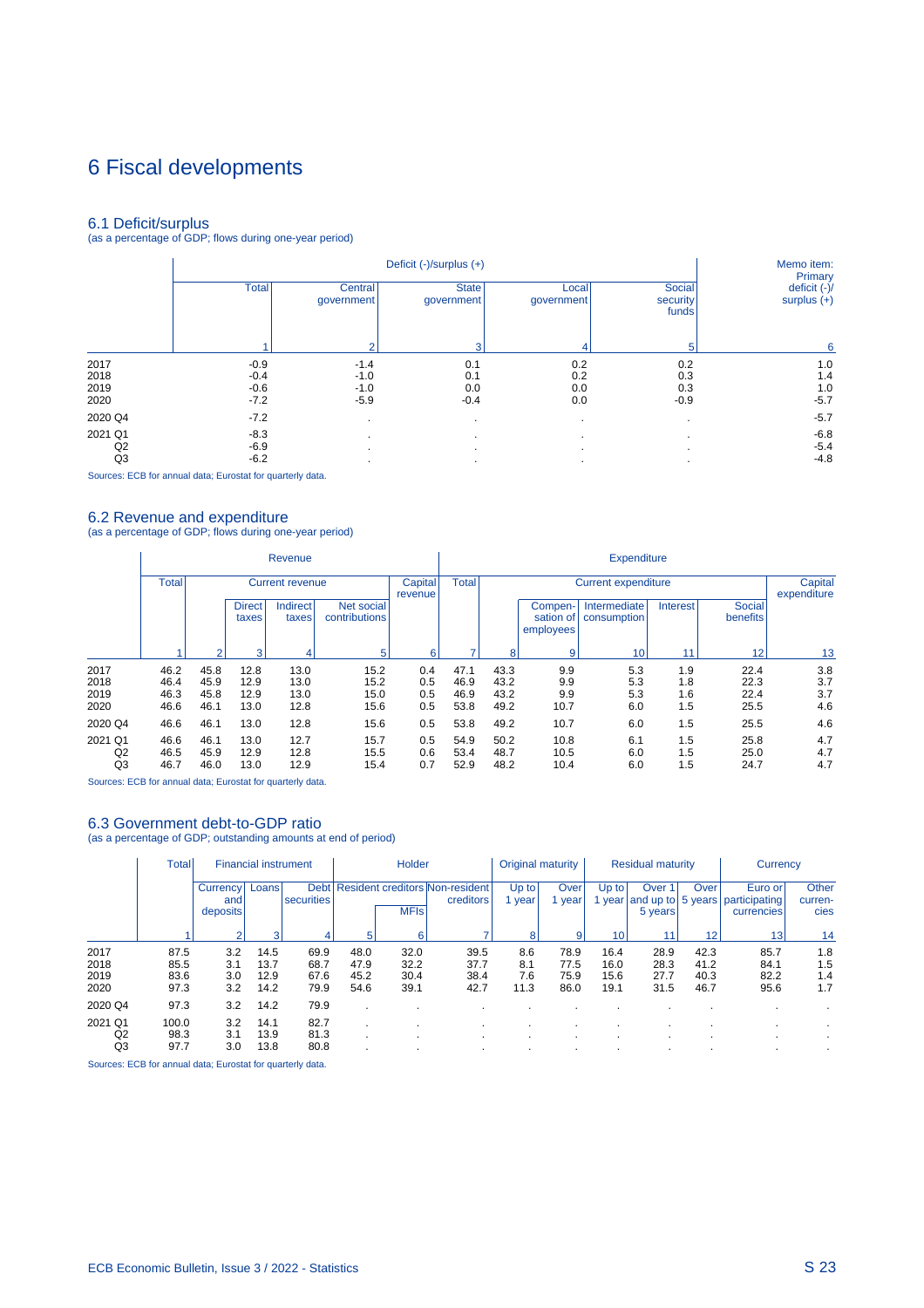### 6 Fiscal developments

#### 6.4 Annual change in the government debt-to-GDP ratio and underlying factors 1) (as a percentage of GDP; flows during one-year period)

|                | Change in<br>debt-to-   | <b>Primary</b><br>deficit $(+)/$ |        |        |        | Interest-<br>growth | Memo item:<br><b>Borrowing</b> |     |        |                             |        |                           |                                         |                                       |  |                               |       |              |             |
|----------------|-------------------------|----------------------------------|--------|--------|--------|---------------------|--------------------------------|-----|--------|-----------------------------|--------|---------------------------|-----------------------------------------|---------------------------------------|--|-------------------------------|-------|--------------|-------------|
|                | GDP ratio <sup>2)</sup> | surplus $(-)$<br>$\overline{ }$  |        |        |        |                     |                                |     |        | Total                       |        |                           |                                         | Transactions in main financial assets |  | <b>Revaluation</b><br>effects | Other | differential | requirement |
|                |                         |                                  |        |        |        |                     |                                |     | Total  | Currency<br>and<br>deposits | Loans  | <b>Debt</b><br>securities | Equity and<br>investment<br>fund shares | and other<br>changes in<br>volume     |  |                               |       |              |             |
|                |                         |                                  |        |        | 3      |                     |                                | 6   |        | 8                           | 9      | 10                        | 11                                      | $12 \overline{ }$                     |  |                               |       |              |             |
| 2017           | $-2.5$                  | $-1.0$                           | $-0.1$ | 0.4    | 0.5    | 0.0                 | $-0.1$                         | 0.1 | $-0.2$ | $-0.4$                      | $-1.3$ | 1.0                       |                                         |                                       |  |                               |       |              |             |
| 2018           | $-2.0$                  | $-1.4$                           | 0.4    | 0.5    | 0.4    | $-0.1$              | 0.0                            | 0.2 | 0.1    | $-0.1$                      | $-1.0$ | 0.8                       |                                         |                                       |  |                               |       |              |             |
| 2019           | $-2.0$                  | $-1.0$                           | 0.1    | 0.3    | 0.1    | 0.0                 | 0.0                            | 0.2 | $-0.2$ | 0.0                         | $-1.1$ | 0.9                       |                                         |                                       |  |                               |       |              |             |
| 2020           | 13.8                    | 5.7                              | 2.3    | 2.5    | 2.0    | 0.4                 | $-0.1$                         | 0.1 | $-0.1$ | $-0.1$                      | 5.8    | 9.6                       |                                         |                                       |  |                               |       |              |             |
| 2020 Q4        | 13.8                    | 5.7                              | 2.3    | 2.5    | 2.0    | 0.4                 | $-0.1$                         | 0.1 | $-0.1$ | $-0.2$                      | 5.8    | 9.6                       |                                         |                                       |  |                               |       |              |             |
| 2021 Q1        | 14.2                    | 6.8                              | 1.9    | 2.2    | 1.6    | 0.5                 | 0.0                            | 0.2 | $-0.1$ | $-0.2$                      | 5.5    | 10.3                      |                                         |                                       |  |                               |       |              |             |
| Q <sub>2</sub> | 3.9                     | 5.4                              | $-1.1$ | $-0.4$ | $-1.0$ | 0.4                 | 0.0                            | 0.2 | 0.0    | $-0.7$                      | $-0.4$ | 5.8                       |                                         |                                       |  |                               |       |              |             |
| Q3             | 1.1                     | 4.8                              | $-1.0$ | $-0.3$ | $-0.7$ | 0.2                 | 0.0                            | 0.2 | 0.0    | $-0.7$                      | $-2.8$ | 5.3                       |                                         |                                       |  |                               |       |              |             |

Sources: ECB for annual data; Eurostat for quarterly data.

1) Intergovernmental lending in the context of the financial crisis is consolidated except in quarterly data on the deficit-debt adjustment.<br>2) Calculated as the difference between the government debt-to-GDP ratios at the

#### 6.5 Government debt securities 1)

(debt service as a percentage of GDP; flows during debt service period; average nominal yields in percentages per annum)

|                                      |                              |                              | Debt service due within 1 year <sup>2)</sup> |                          |                                           | Average<br>residual                | Average nominal yields <sup>4)</sup> |                            |                                      |                          |                                                              |                                      |                            |  |
|--------------------------------------|------------------------------|------------------------------|----------------------------------------------|--------------------------|-------------------------------------------|------------------------------------|--------------------------------------|----------------------------|--------------------------------------|--------------------------|--------------------------------------------------------------|--------------------------------------|----------------------------|--|
|                                      | <b>Total</b>                 |                              | Principal                                    |                          | Interest                                  | maturity<br>in years <sup>3)</sup> |                                      | <b>Outstanding amounts</b> |                                      | <b>Transactions</b>      |                                                              |                                      |                            |  |
|                                      |                              |                              | <b>Maturities</b><br>of up to 3<br>months    |                          | <b>Maturities</b><br>of up to 3<br>months |                                    | <b>Total</b>                         | Floating                   | Zero<br>rate   coupon                |                          | <b>Fixed rate</b><br><b>Maturities</b><br>of up to 1<br>year |                                      | <b>Issuance Redemption</b> |  |
|                                      |                              | $\overline{2}$               | 3                                            | 4                        | 5                                         | 6                                  |                                      | 8                          | 9                                    | 10                       | 11                                                           | 12                                   | 13                         |  |
| 2019<br>2020<br>2021                 | 12.2<br>14.9<br>15.2         | 10.8<br>13.6<br>13.9         | 3.6<br>4.2<br>4.6                            | 1.4<br>1.4<br>1.3        | 0.4<br>0.3<br>0.3                         | 7.5<br>7.6<br>7.9                  | 2.2<br>1.9<br>1.6                    | 1.3<br>1.1<br>1.1          | $-0.1$<br>$-0.2$<br>$-0.3$           | 2.5<br>2.2<br>1.9        | 2.1<br>2.3<br>1.9                                            | 0.3<br>0.0<br>$-0.1$                 | 1.1<br>0.8<br>0.5          |  |
| 2020 Q4                              | 14.9                         | 13.6                         | 4.2                                          | 1.4                      | 0.3                                       | 7.6                                | 1.9                                  | 1.1                        | $-0.2$                               | 2.2                      | 2.3                                                          | 0.0                                  | 0.8                        |  |
| 2021 Q1<br>Q2<br>Q3                  | 15.6<br>15.5<br>15.6         | 14.2<br>14.1<br>14.2         | 5.5<br>5.2<br>4.7                            | 1.4<br>1.4<br>1.4        | 0.4<br>0.3<br>0.3                         | 7.8<br>7.9<br>7.9                  | 1.8<br>1.7<br>1.7                    | 1.1<br>0.5<br>1.1          | $-0.2$<br>$-0.3$<br>$-0.3$           | 2.1<br>2.0<br>2.0        | 2.1<br>2.1<br>1.8                                            | 0.0<br>$-0.1$<br>$-0.1$              | 0.5<br>0.5<br>0.5          |  |
| Sep.<br>2021<br>Oct.<br>Nov.<br>Dec. | 15.6<br>15.4<br>15.5<br>15.2 | 14.2<br>14.1<br>14.1<br>13.9 | 4.7<br>4.3<br>4.2<br>4.6                     | 1.4<br>1.4<br>1.4<br>1.3 | 0.3<br>0.3<br>0.3<br>0.3                  | 7.9<br>8.0<br>8.0<br>7.9           | 1.7<br>1.6<br>1.6<br>1.6             | 1.1<br>1.1<br>1.1<br>1.1   | $-0.3$<br>$-0.3$<br>$-0.3$<br>$-0.3$ | 2.0<br>2.0<br>1.9<br>1.9 | 1.8<br>1.9<br>1.9<br>1.9                                     | $-0.1$<br>$-0.1$<br>$-0.1$<br>$-0.1$ | 0.5<br>0.5<br>0.5<br>0.5   |  |
| 2022 Jan.<br>Feb.                    | 15.2<br>15.1                 | 13.8<br>13.8                 | 5.2<br>5.5                                   | 1.3<br>1.3               | 0.3<br>0.3                                | 8.0<br>8.0                         | 1.6<br>1.6                           | 1.1<br>1.1                 | $-0.3$<br>$-0.3$                     | 1.9<br>1.9               | 1.9<br>1.9                                                   | $-0.1$<br>$-0.1$                     | 0.6<br>0.5                 |  |

Source: ECB.

1) At face value and not consolidated within the general government sector.

2) Excludes future payments on debt securities not yet outstanding and early redemptions.

3) Residual maturity at the end of the period.

4) Outstanding amounts at the end of the period; transactions as 12-month average.